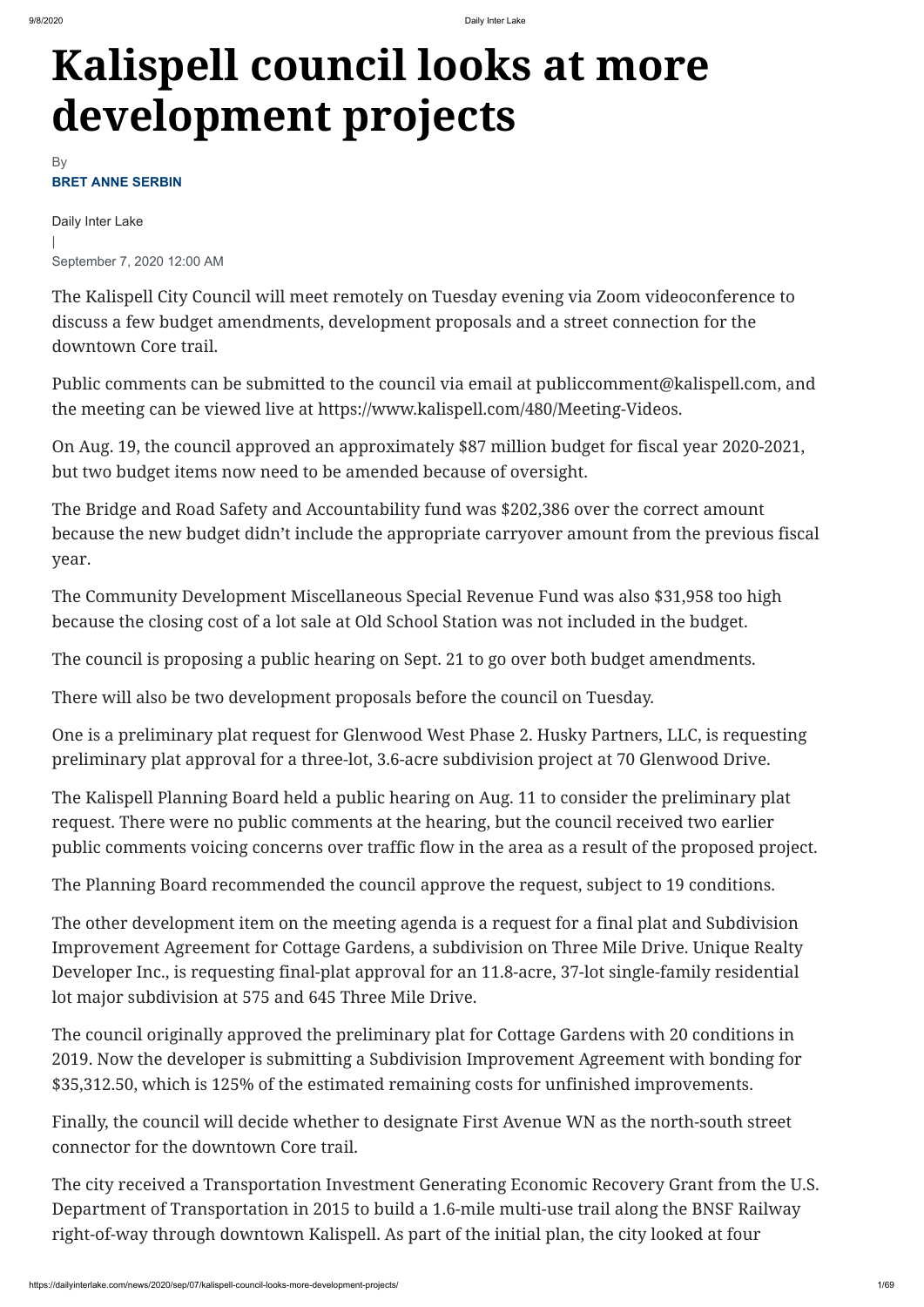## 9/8/2020 Daily Inter Lake

https://dailyinterlake.com/news/2020/sep/07/kalispell-council-looks-more-development-projects/ 2/69

possible new street connections for traffic going north-south. Since that time, however, the public outreach process has revealed growing support for a street connector on First Avenue W-N, north of the Kalispell Center Mall.

By selecting a street connector option at Tuesday's meeting, the council could pave the way for the long-awaited project to move into the 60% and then 90% design phases in the upcoming months. This progress would likely allow construction to start on the trail in spring 2021.

The meeting will begin at 7 p.m. on Zoom videoconference and can be viewed at: https://www.kalispell.com/480/Meeting-Videos.

Reporter Bret Anne Serbin may be reached at (406)-758-4459 or bserbin@dailyinterlake.com.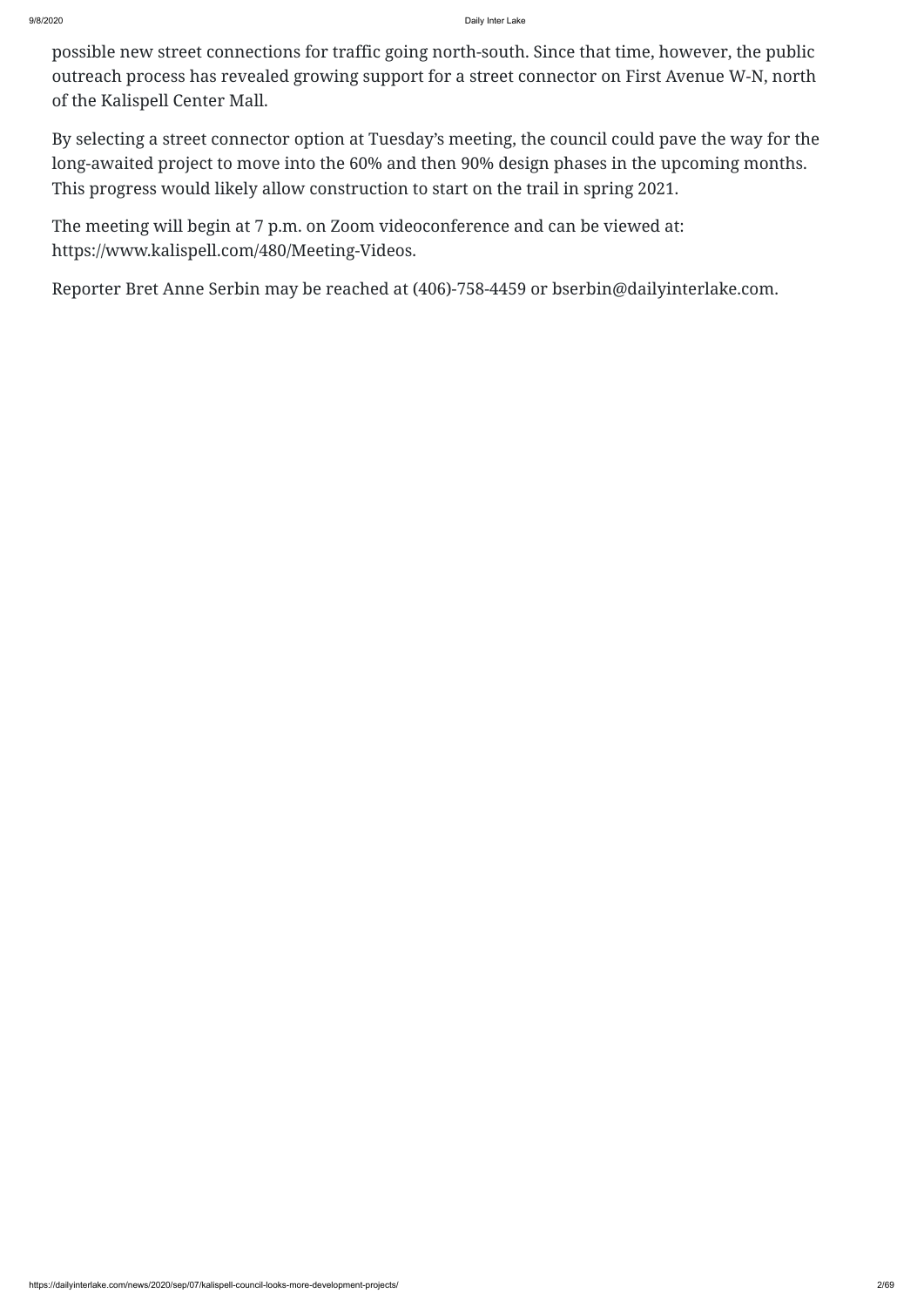https://dailyinterlake.com/news/2020/sep/07/kalispell-council-looks-more-development-projects/ 3/69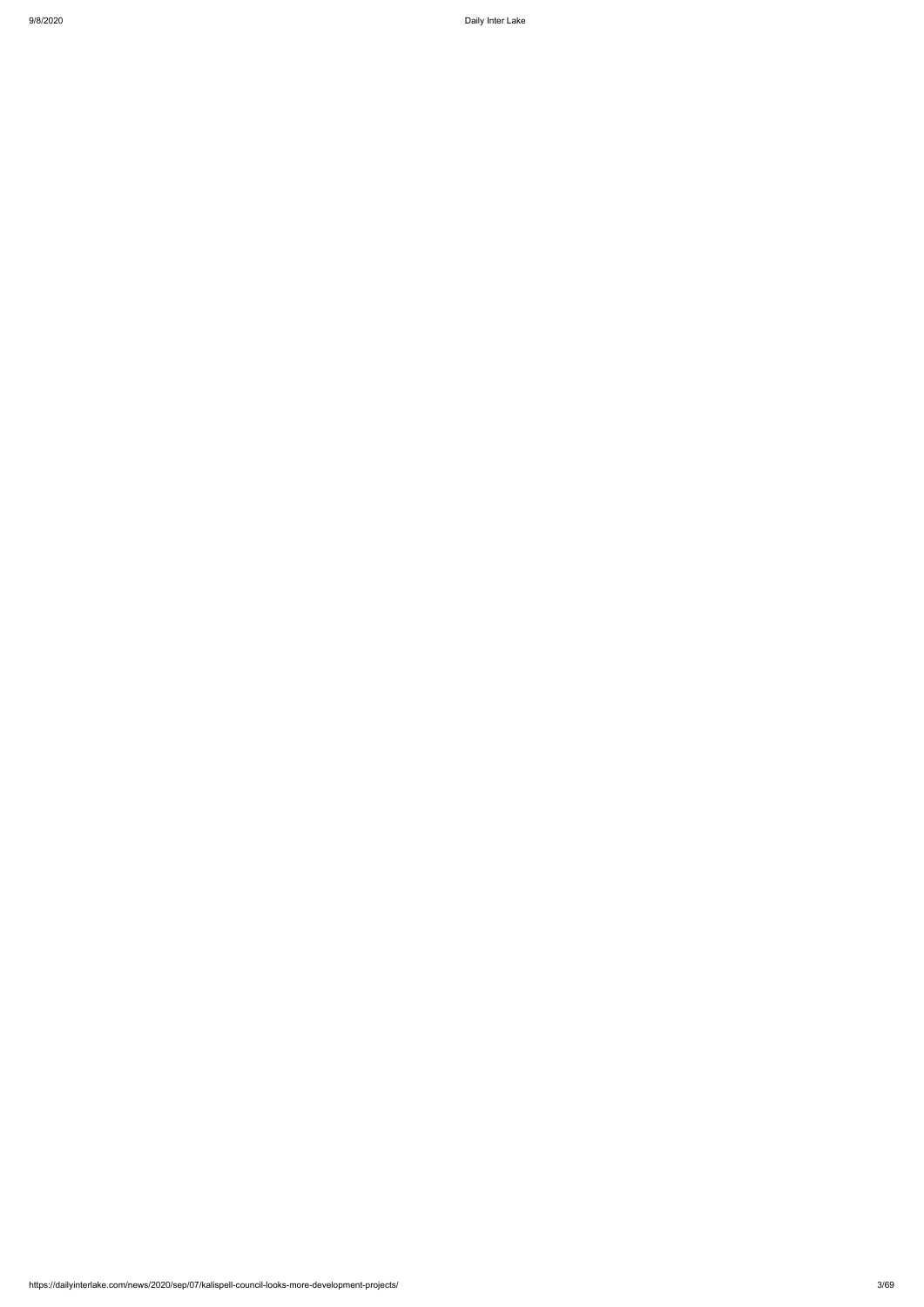https://dailyinterlake.com/news/2020/sep/07/kalispell-council-looks-more-development-projects/ 4/69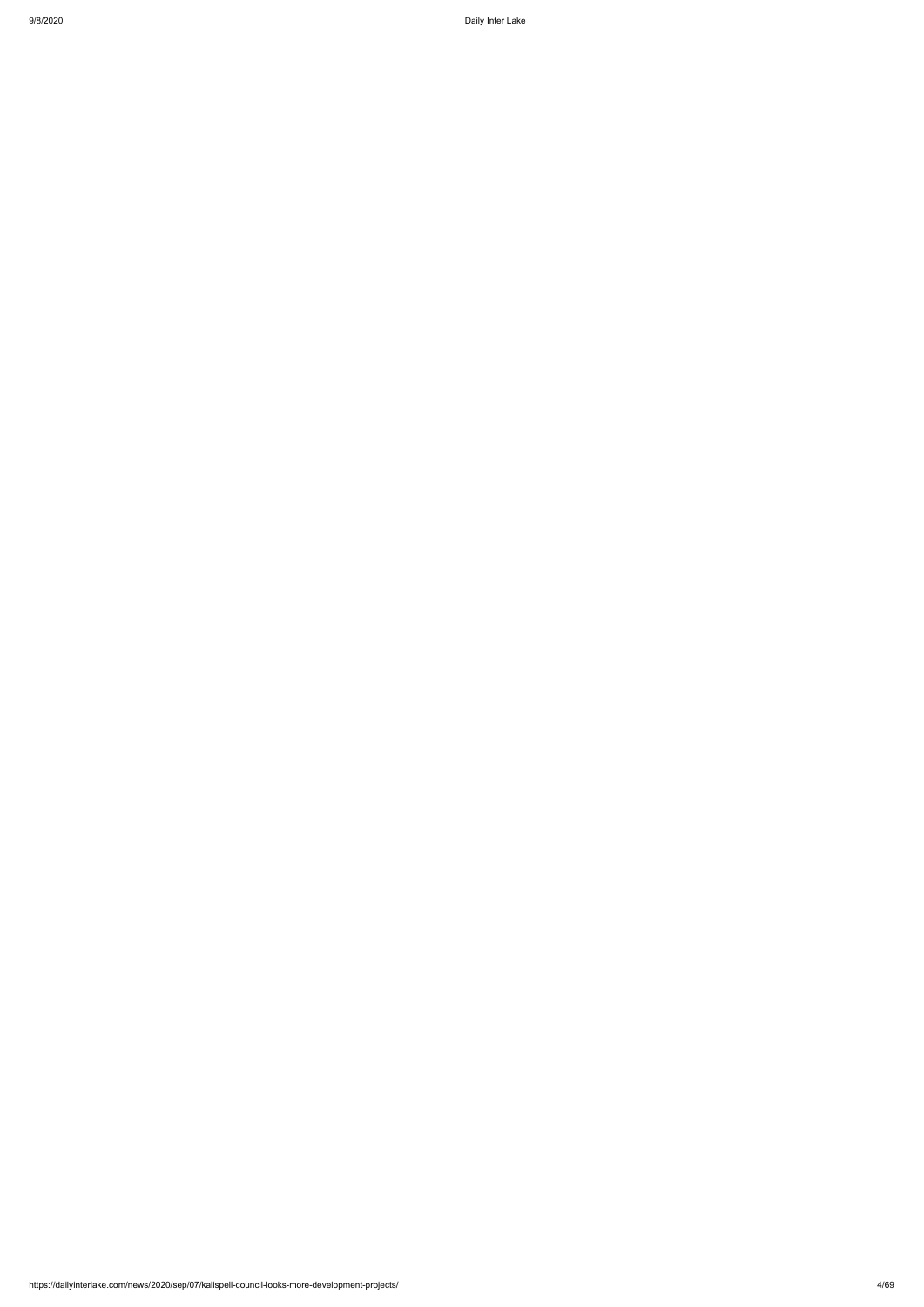https://dailyinterlake.com/news/2020/sep/07/kalispell-council-looks-more-development-projects/ 5/69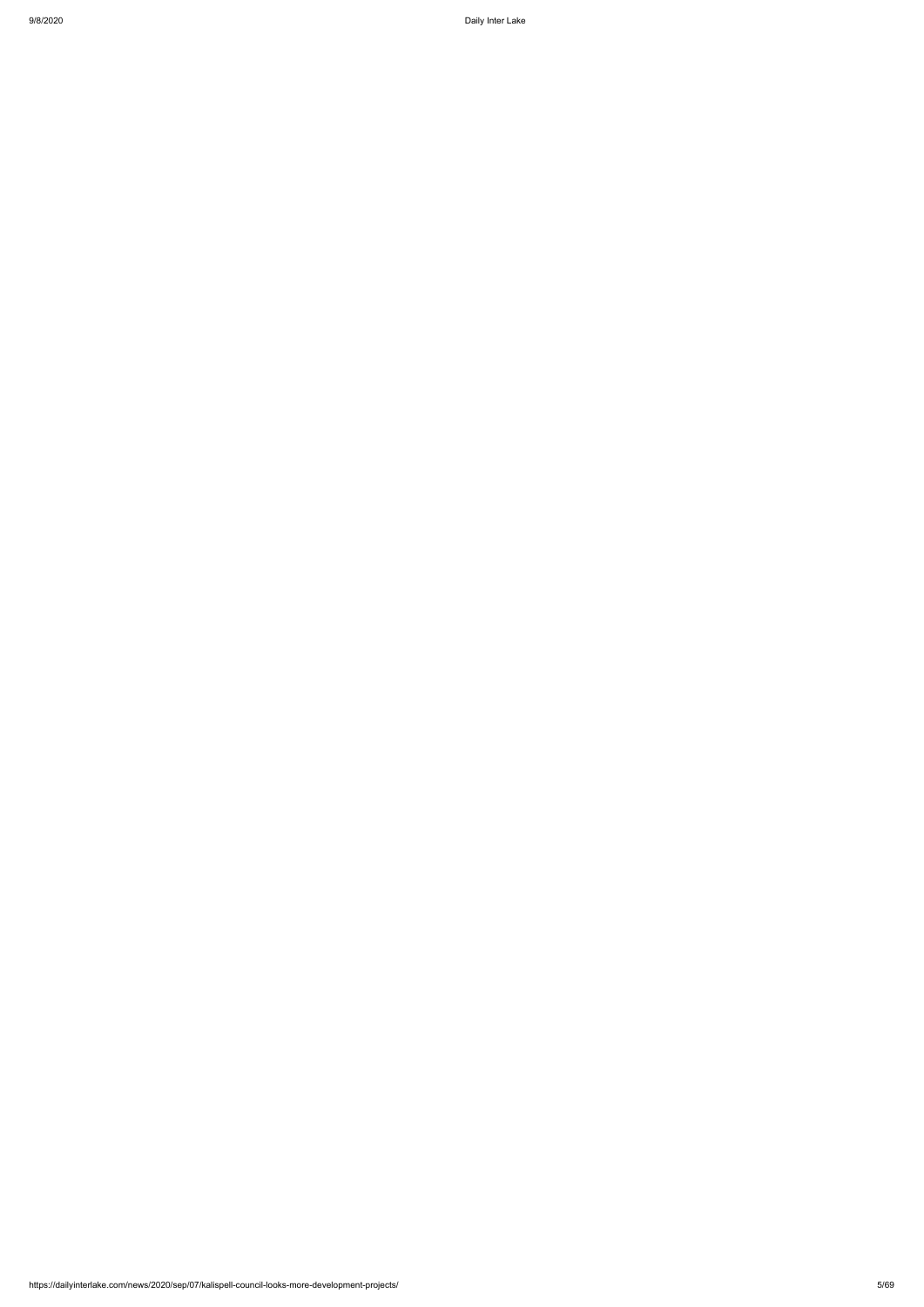https://dailyinterlake.com/news/2020/sep/07/kalispell-council-looks-more-development-projects/ 6/69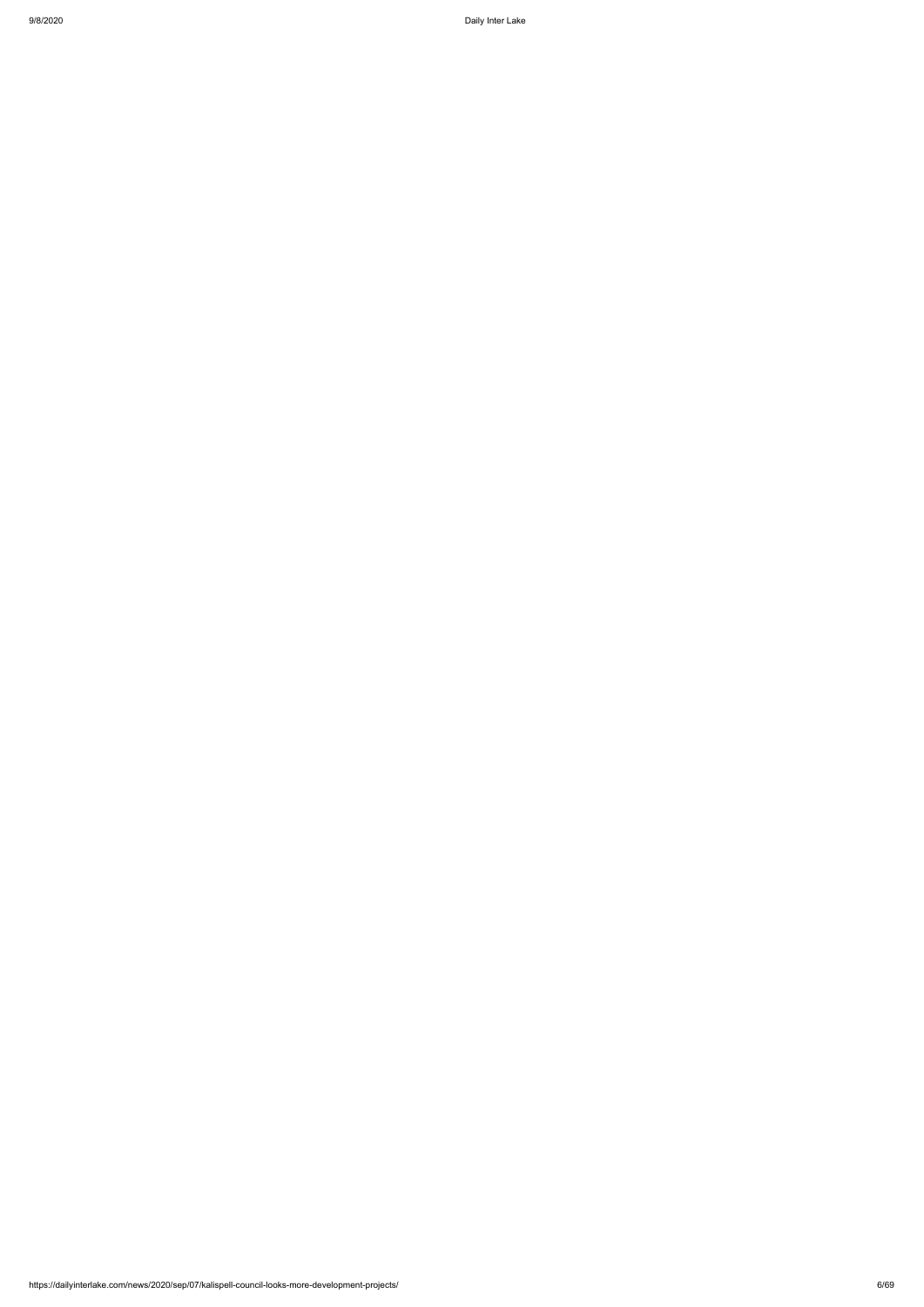https://dailyinterlake.com/news/2020/sep/07/kalispell-council-looks-more-development-projects/ 7/69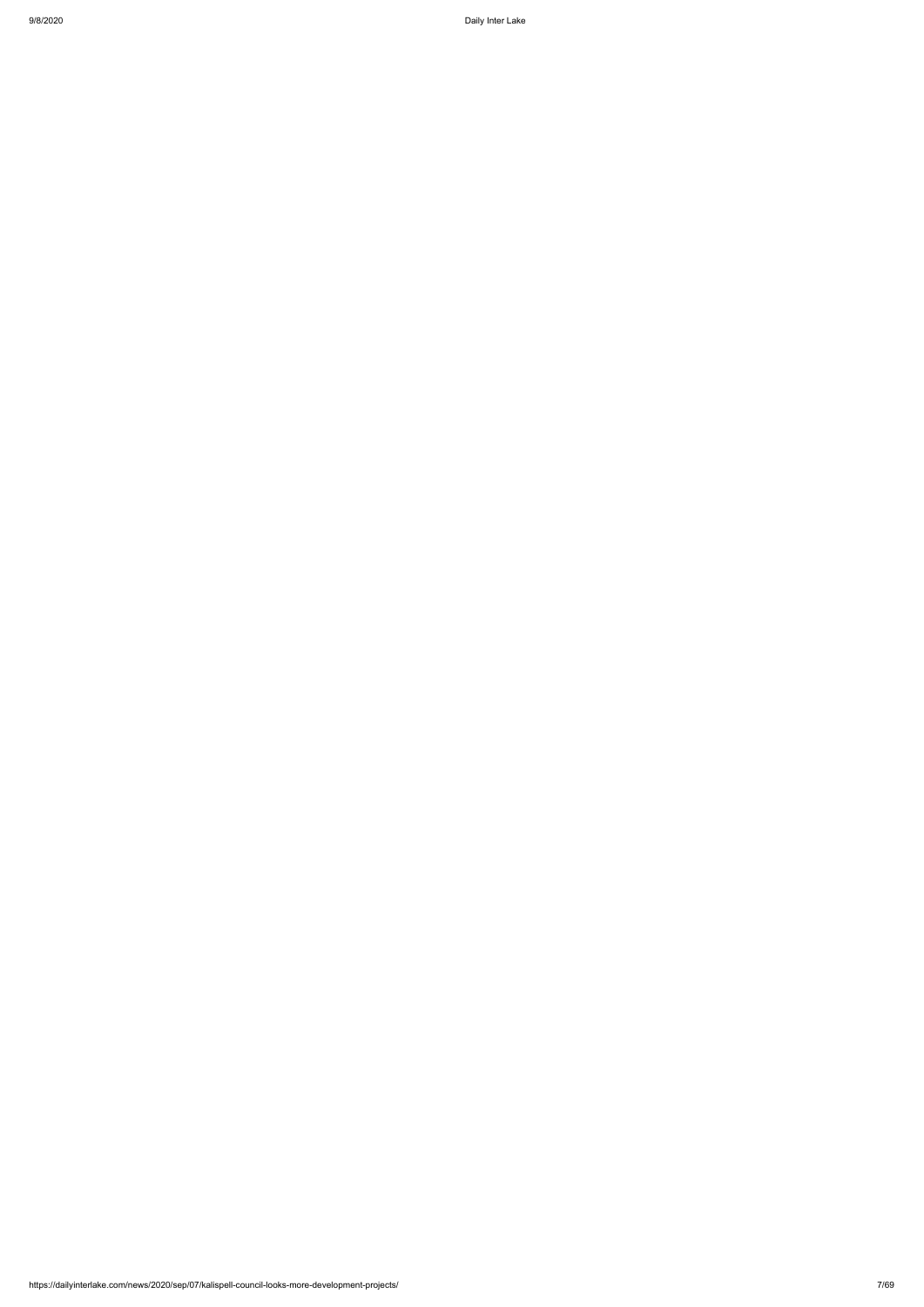https://dailyinterlake.com/news/2020/sep/07/kalispell-council-looks-more-development-projects/ 8/69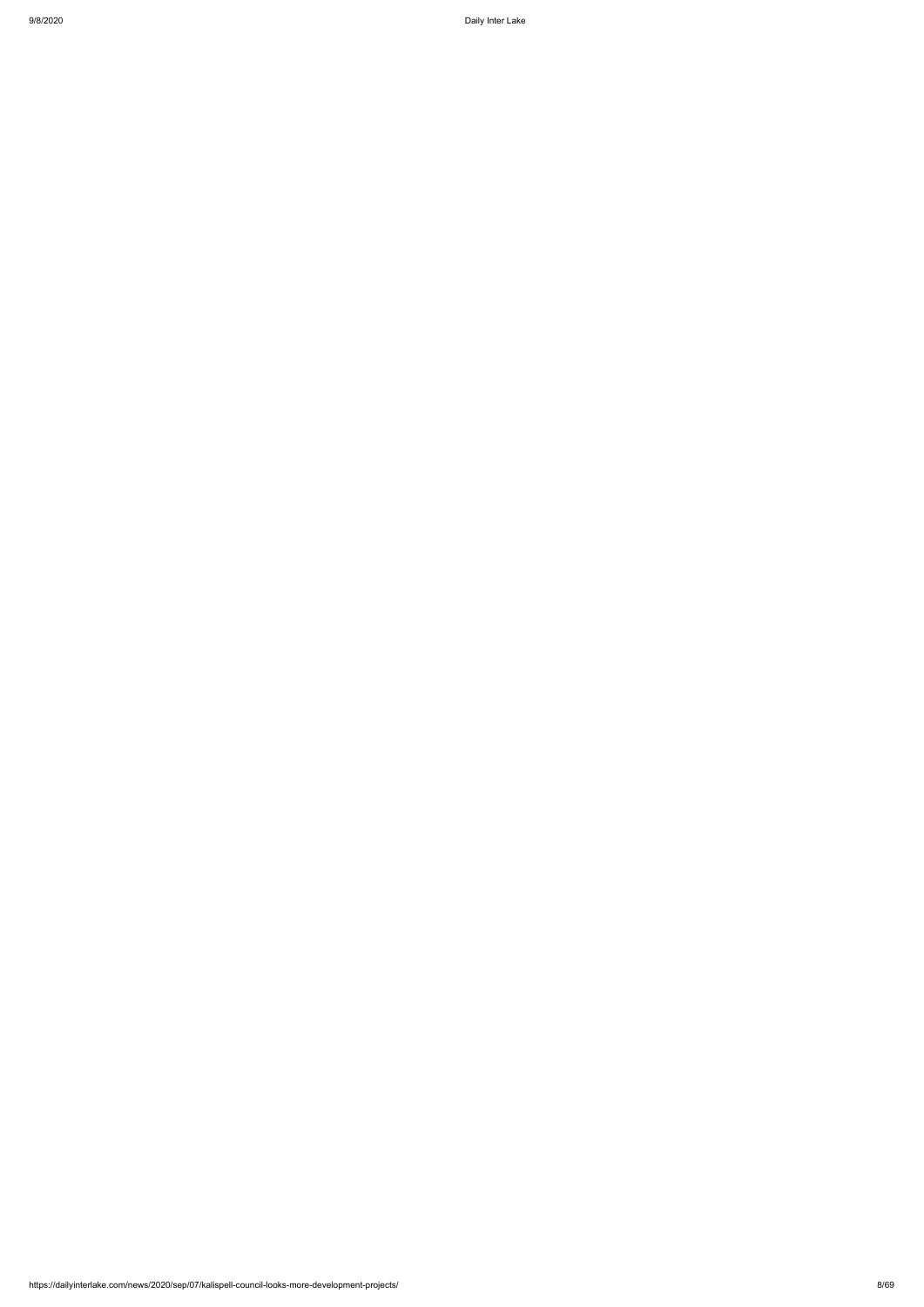https://dailyinterlake.com/news/2020/sep/07/kalispell-council-looks-more-development-projects/ 9/69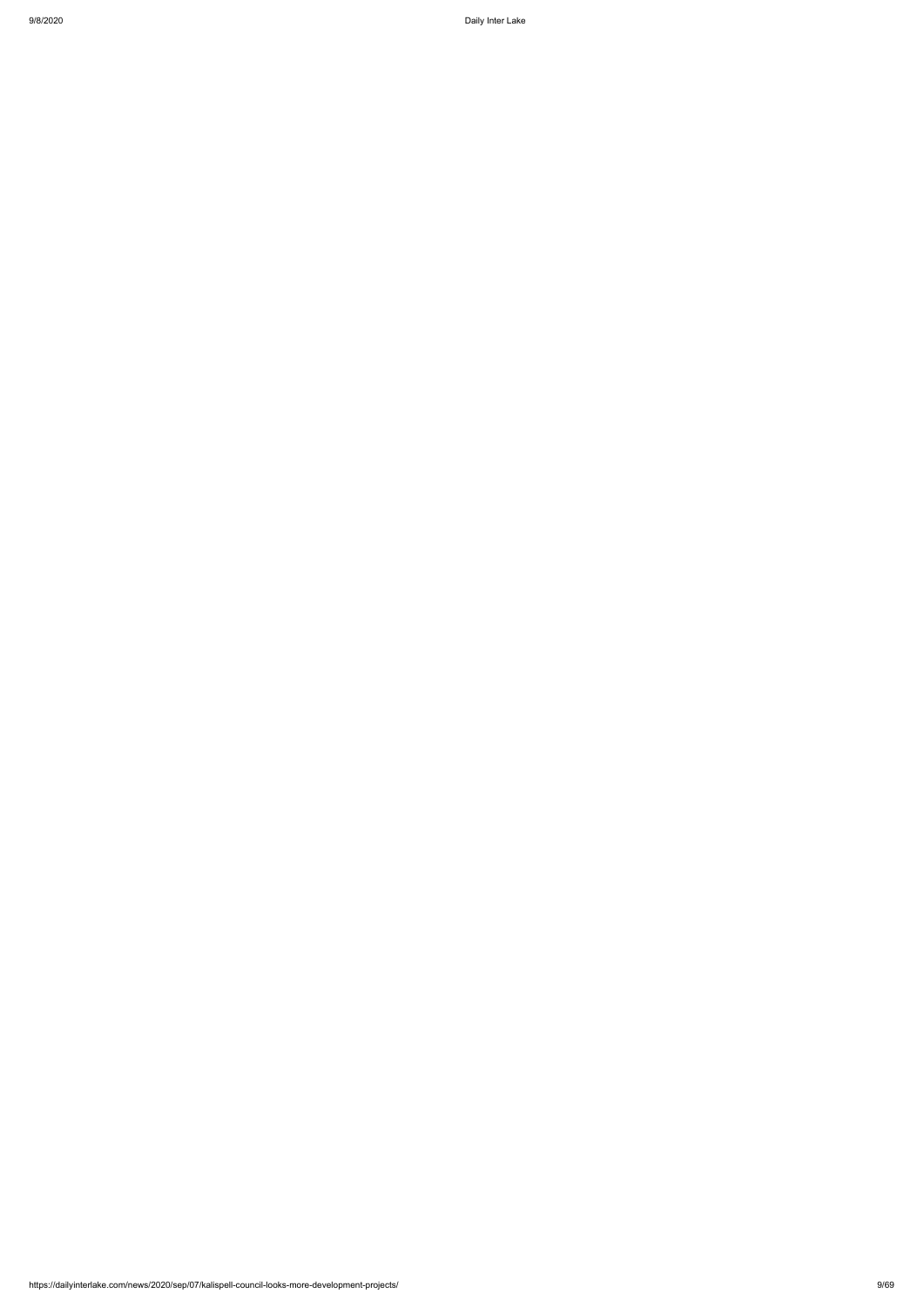https://dailyinterlake.com/news/2020/sep/07/kalispell-council-looks-more-development-projects/ 10/69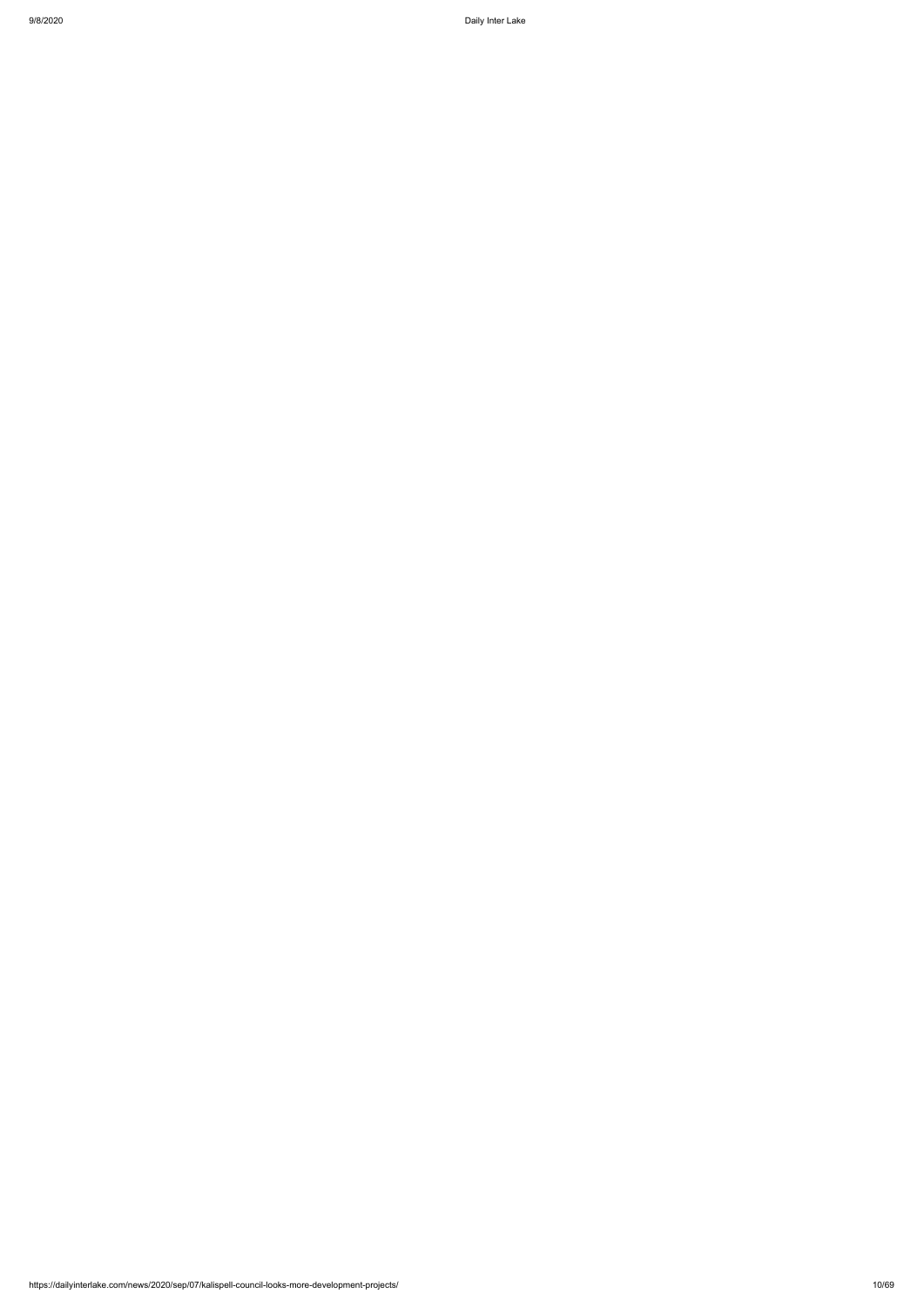https://dailyinterlake.com/news/2020/sep/07/kalispell-council-looks-more-development-projects/ 11/69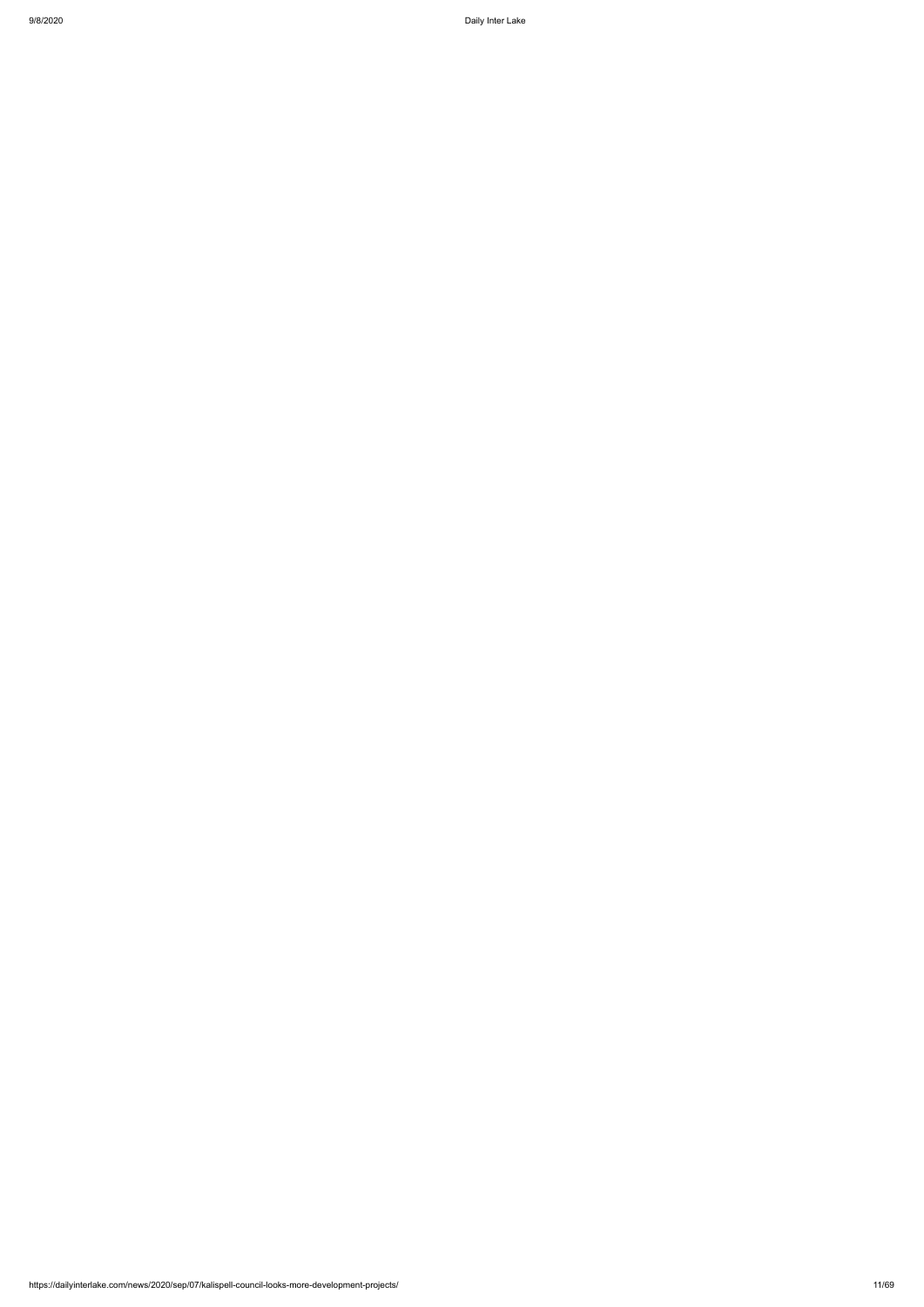https://dailyinterlake.com/news/2020/sep/07/kalispell-council-looks-more-development-projects/ 12/69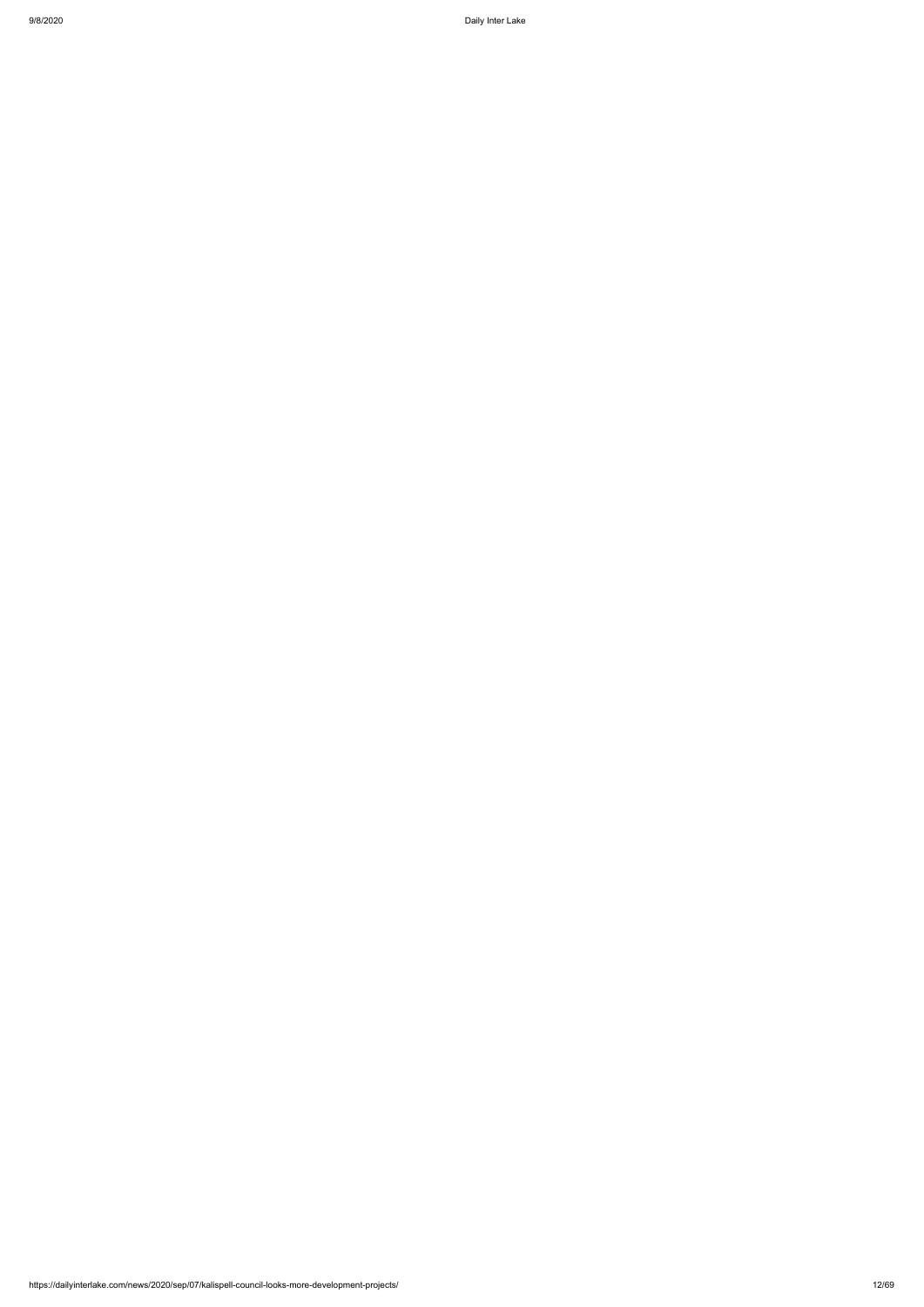https://dailyinterlake.com/news/2020/sep/07/kalispell-council-looks-more-development-projects/ 13/69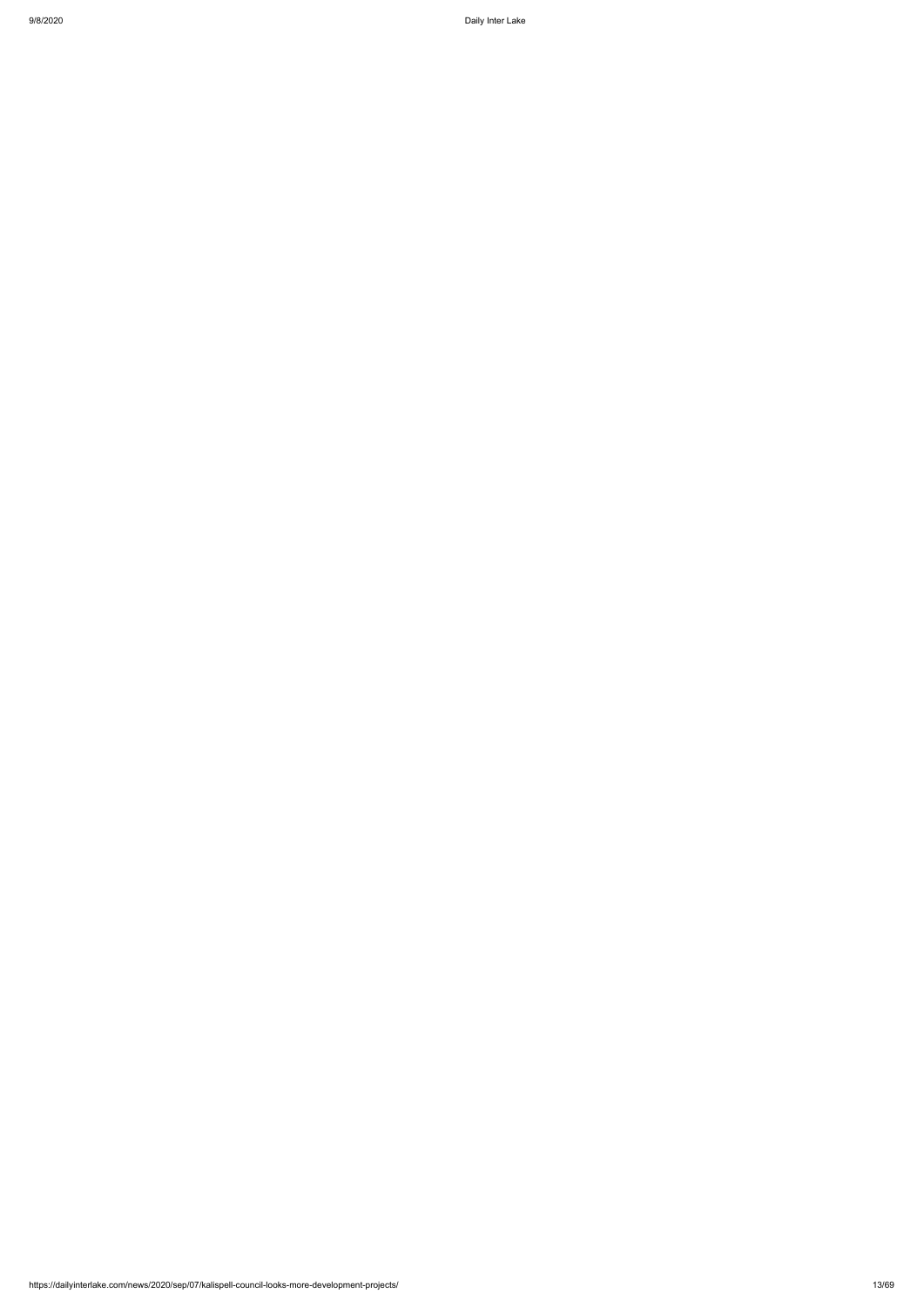https://dailyinterlake.com/news/2020/sep/07/kalispell-council-looks-more-development-projects/ 14/69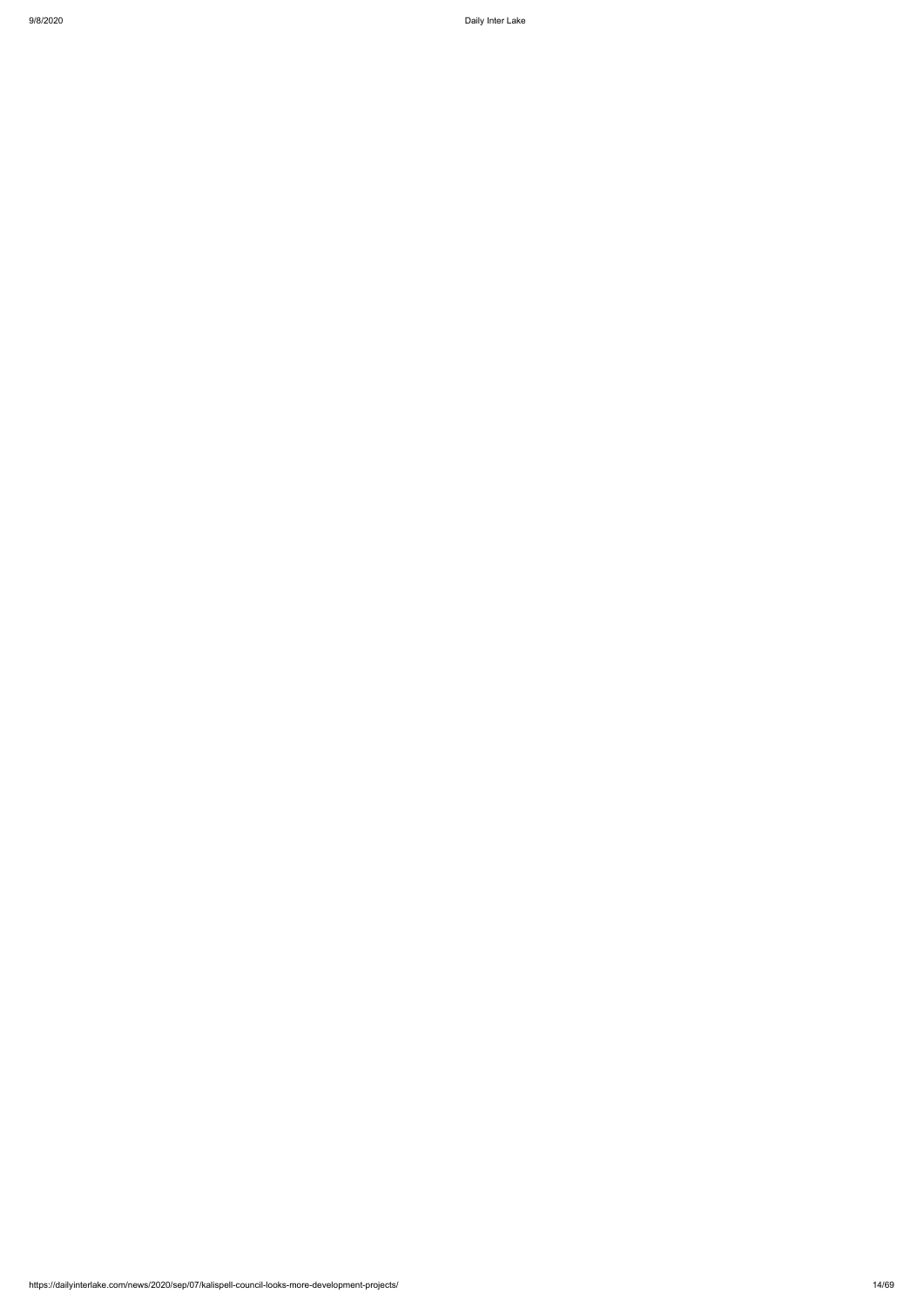https://dailyinterlake.com/news/2020/sep/07/kalispell-council-looks-more-development-projects/ 15/69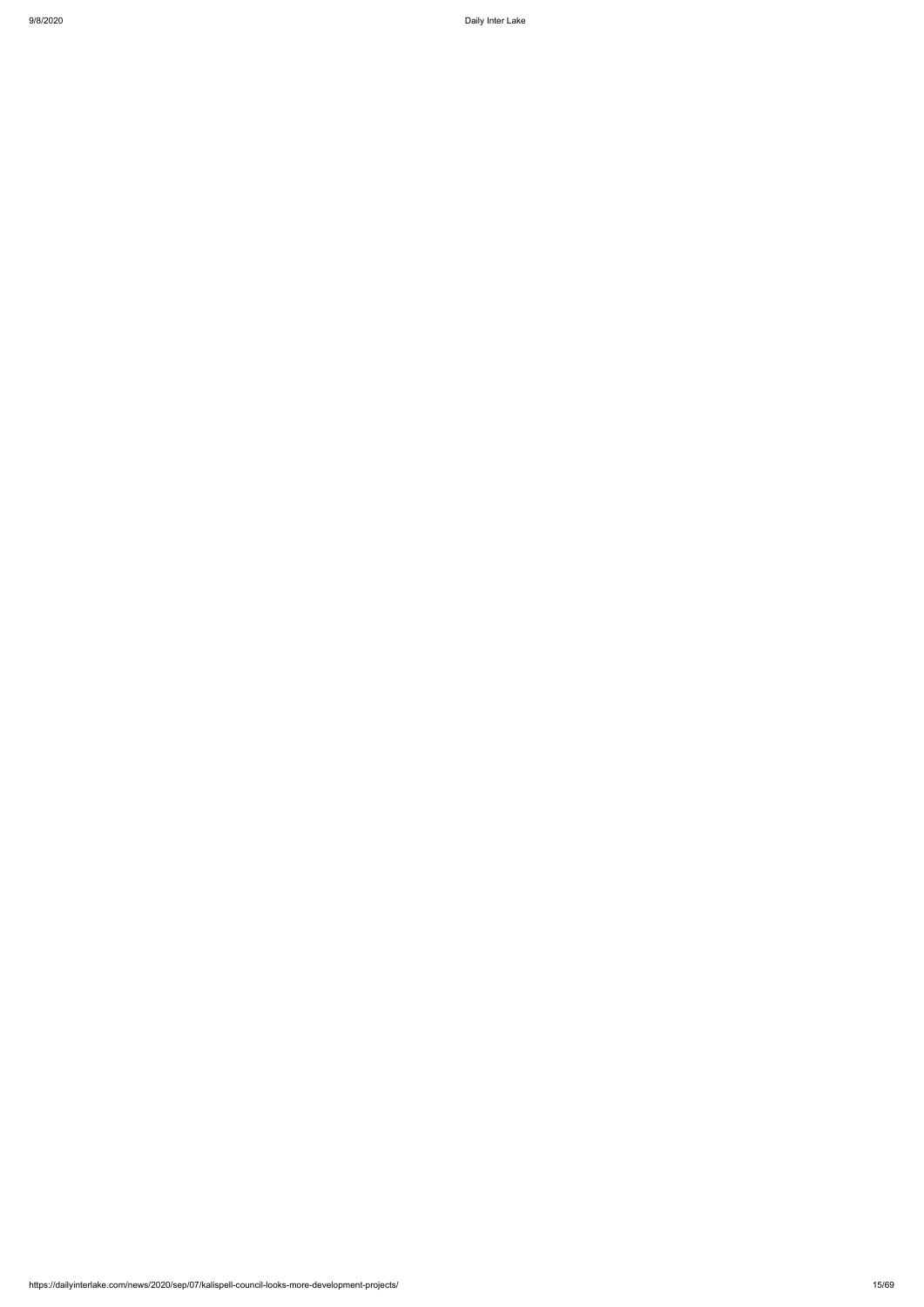https://dailyinterlake.com/news/2020/sep/07/kalispell-council-looks-more-development-projects/ 16/69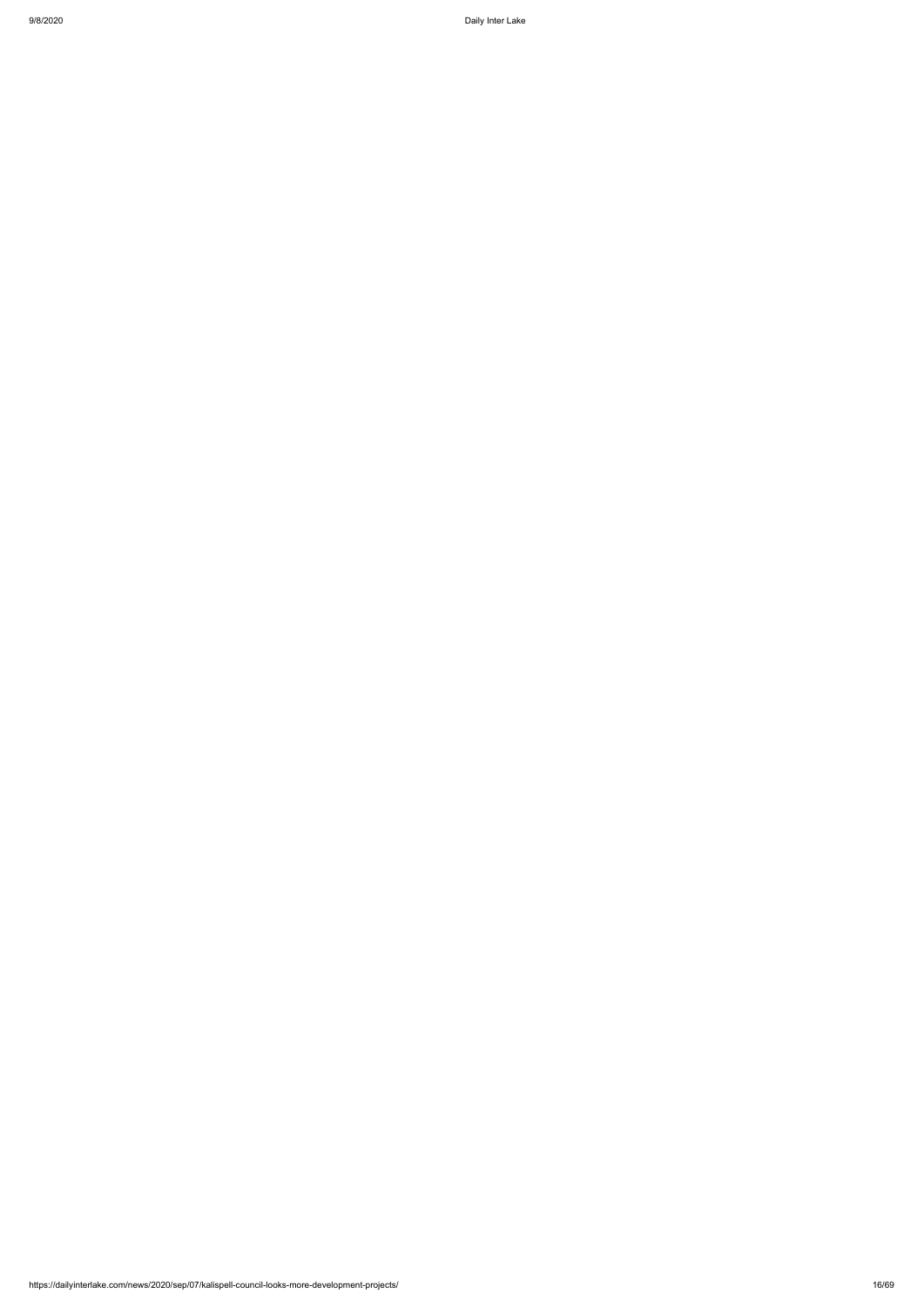https://dailyinterlake.com/news/2020/sep/07/kalispell-council-looks-more-development-projects/ 17/69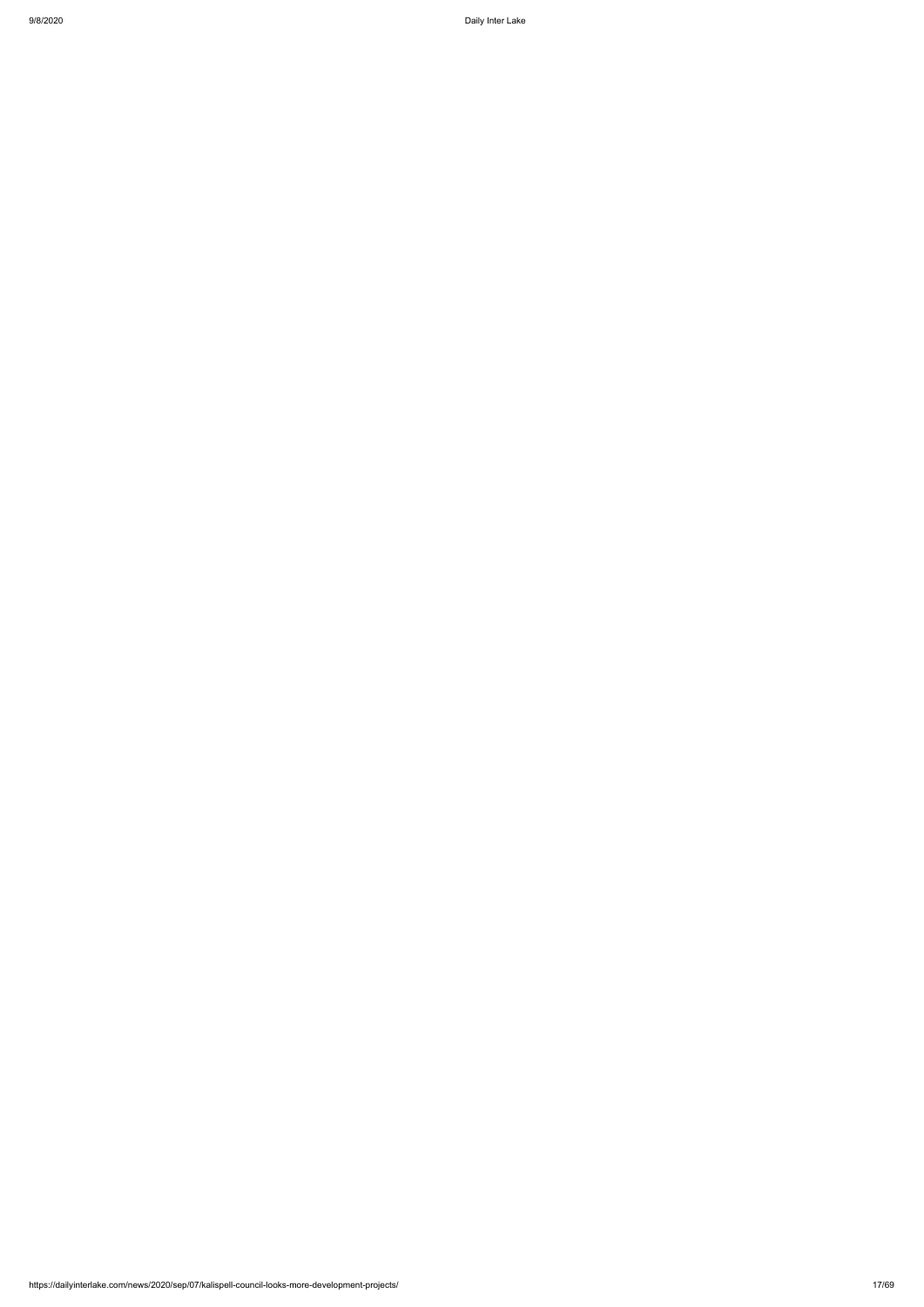https://dailyinterlake.com/news/2020/sep/07/kalispell-council-looks-more-development-projects/ 18/69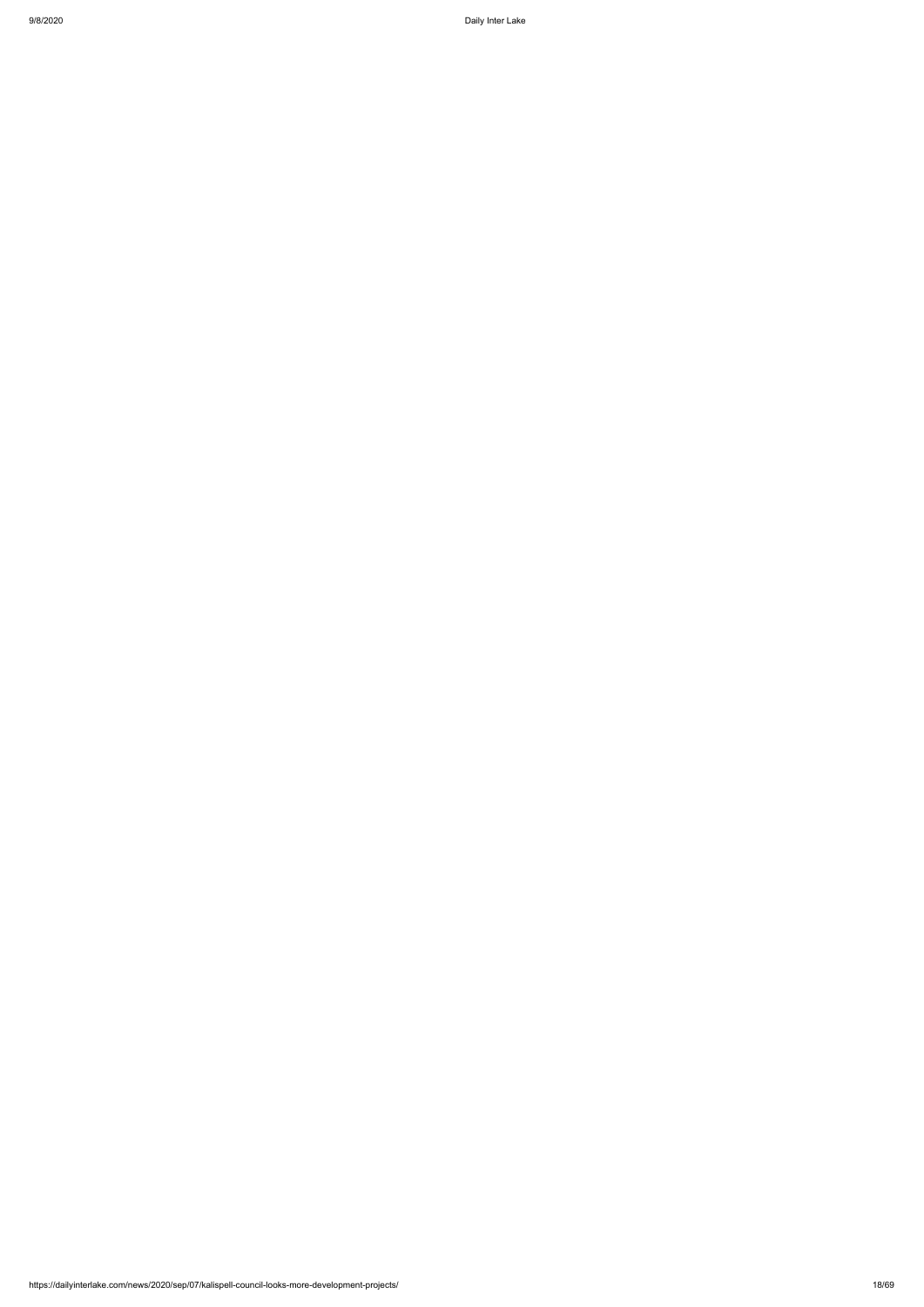https://dailyinterlake.com/news/2020/sep/07/kalispell-council-looks-more-development-projects/ 19/69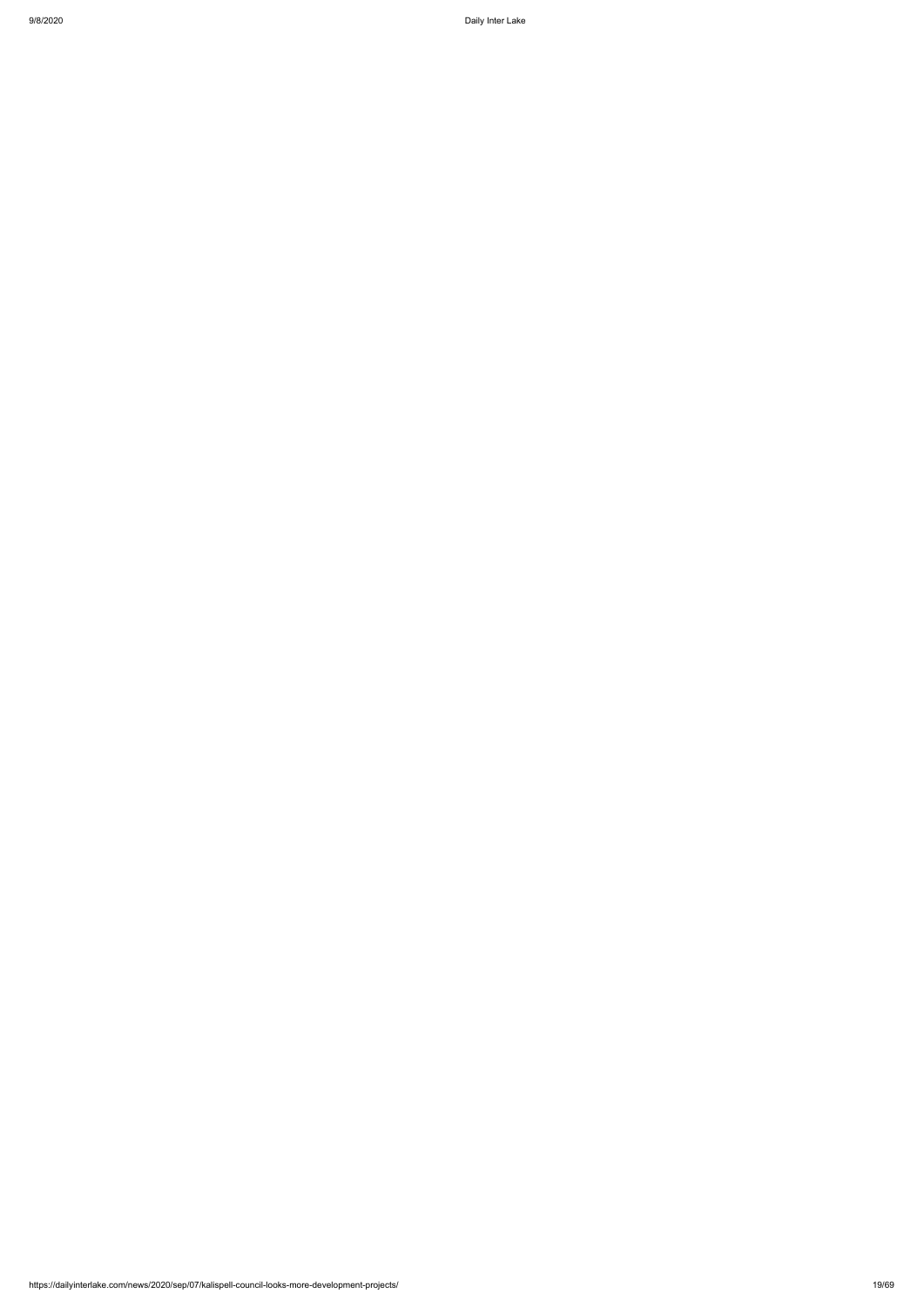https://dailyinterlake.com/news/2020/sep/07/kalispell-council-looks-more-development-projects/ 20/69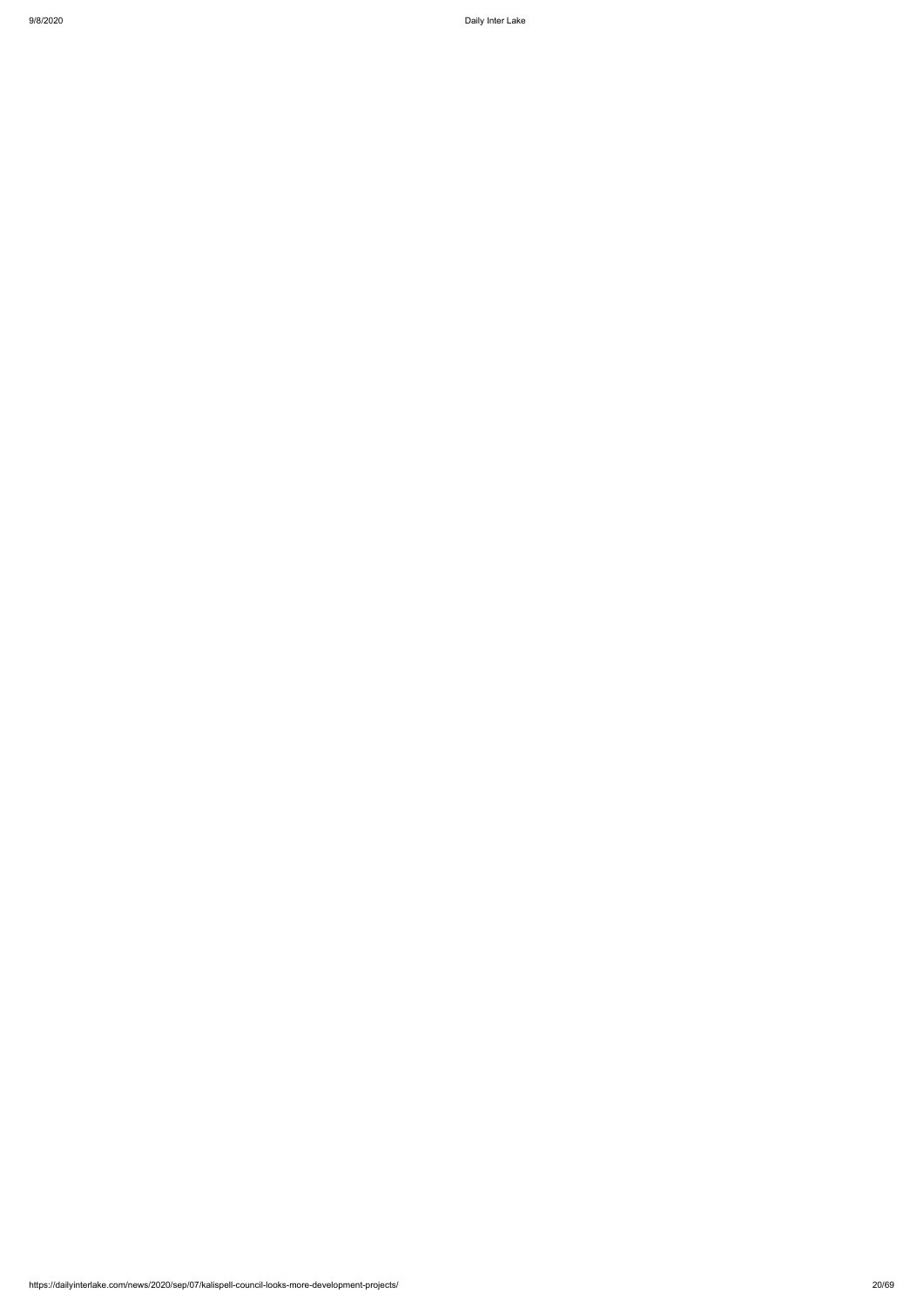https://dailyinterlake.com/news/2020/sep/07/kalispell-council-looks-more-development-projects/ 21/69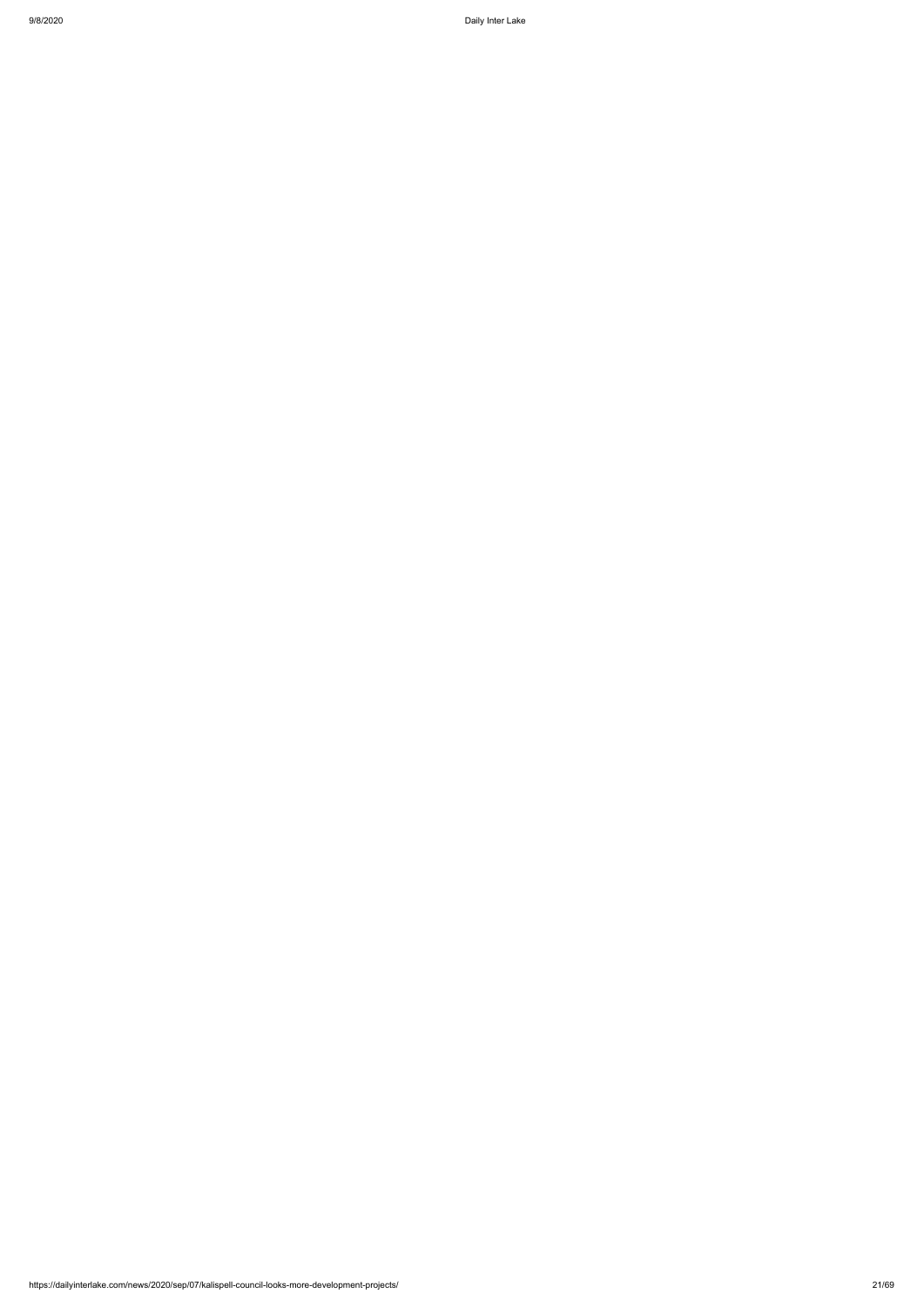https://dailyinterlake.com/news/2020/sep/07/kalispell-council-looks-more-development-projects/ 22/69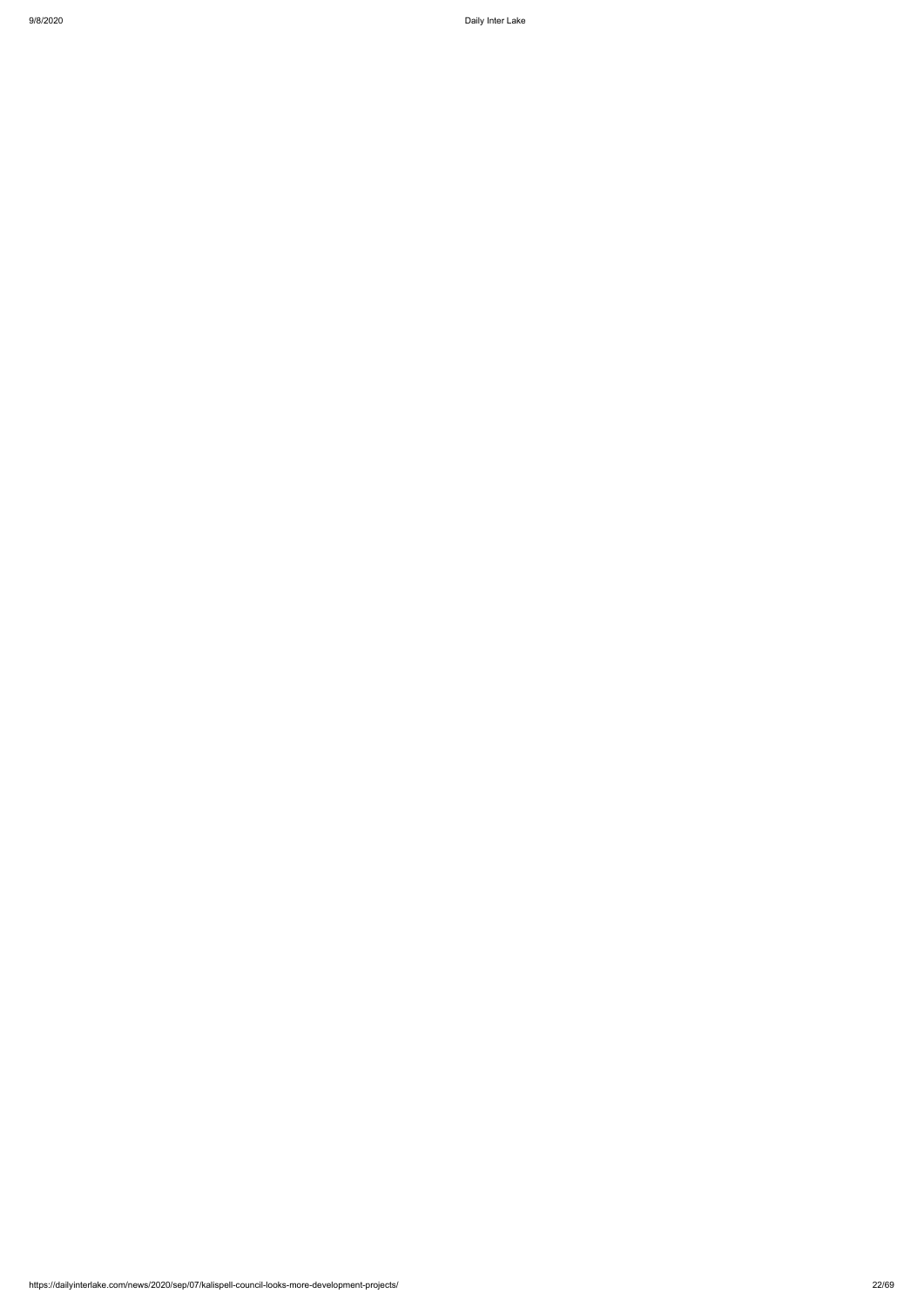https://dailyinterlake.com/news/2020/sep/07/kalispell-council-looks-more-development-projects/ 23/69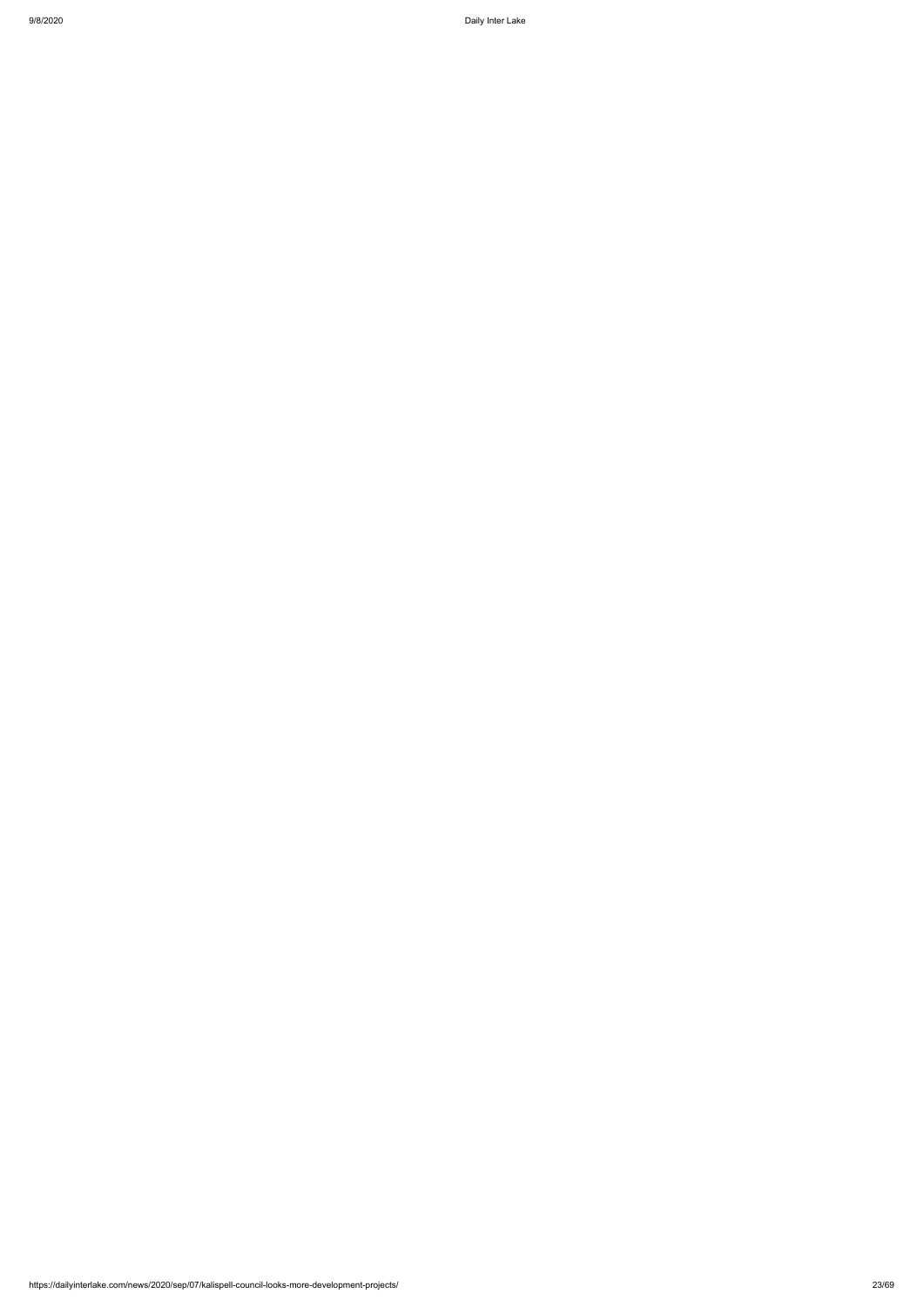https://dailyinterlake.com/news/2020/sep/07/kalispell-council-looks-more-development-projects/ 24/69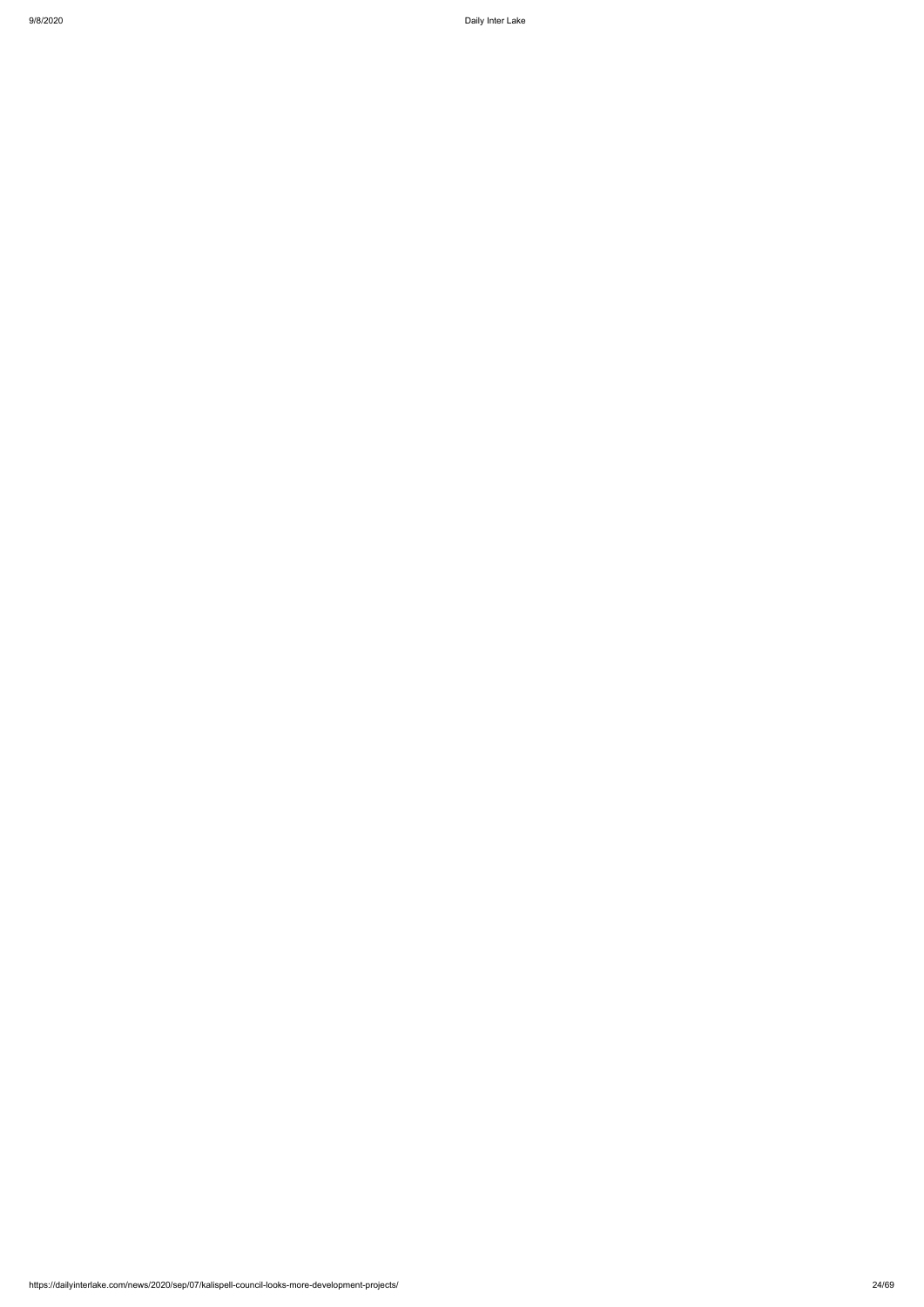https://dailyinterlake.com/news/2020/sep/07/kalispell-council-looks-more-development-projects/ 25/69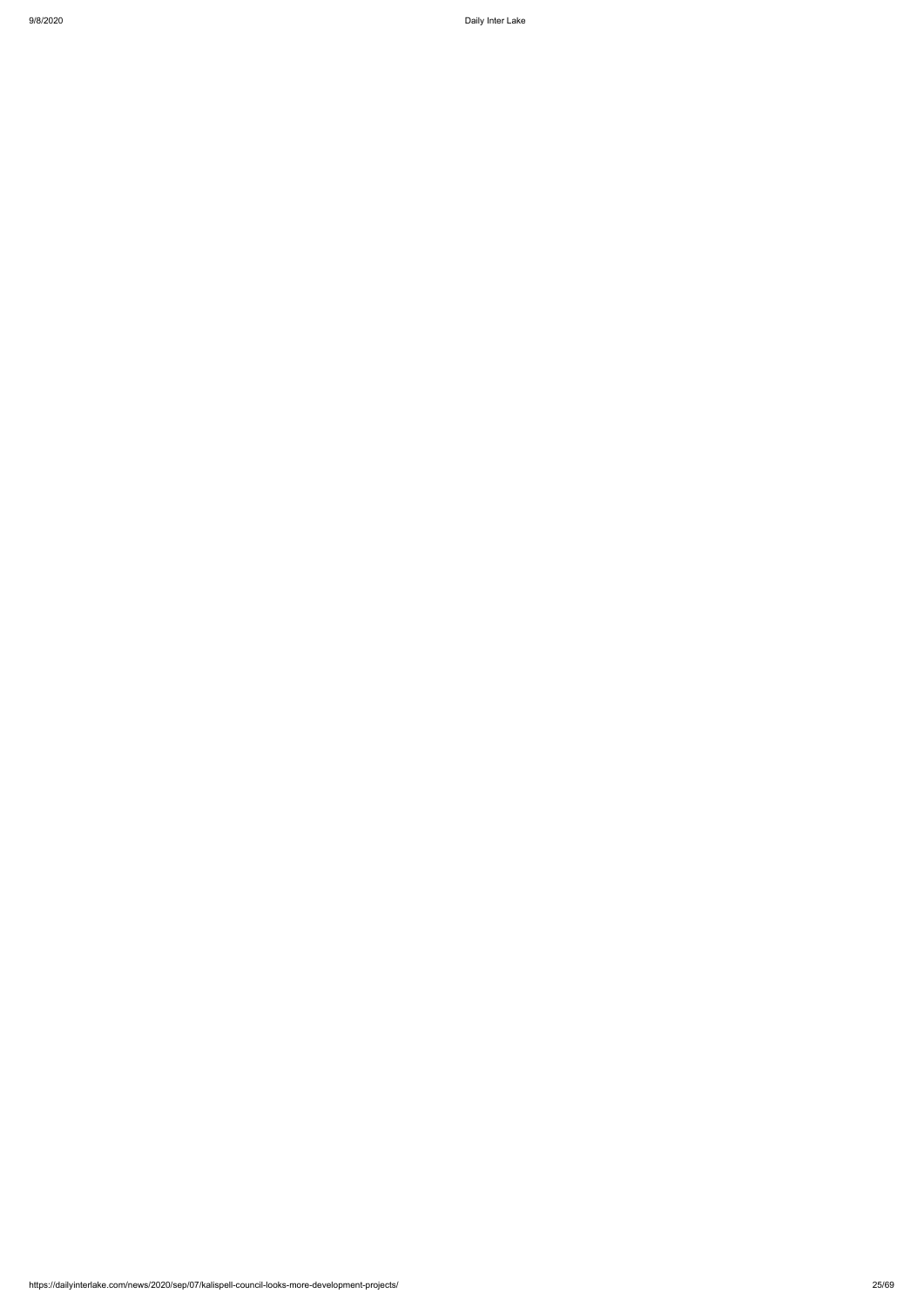https://dailyinterlake.com/news/2020/sep/07/kalispell-council-looks-more-development-projects/ 26/69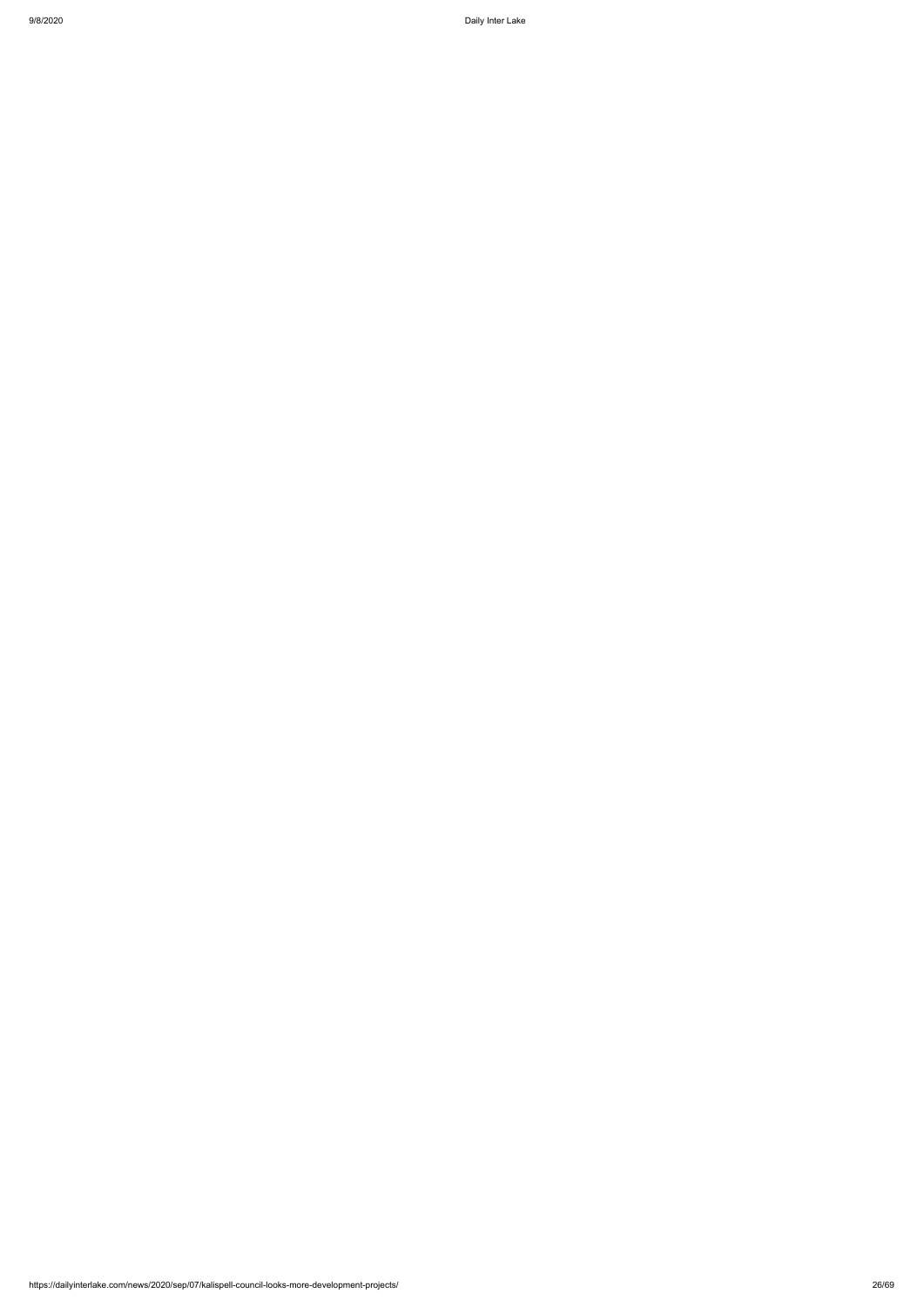https://dailyinterlake.com/news/2020/sep/07/kalispell-council-looks-more-development-projects/ 27/69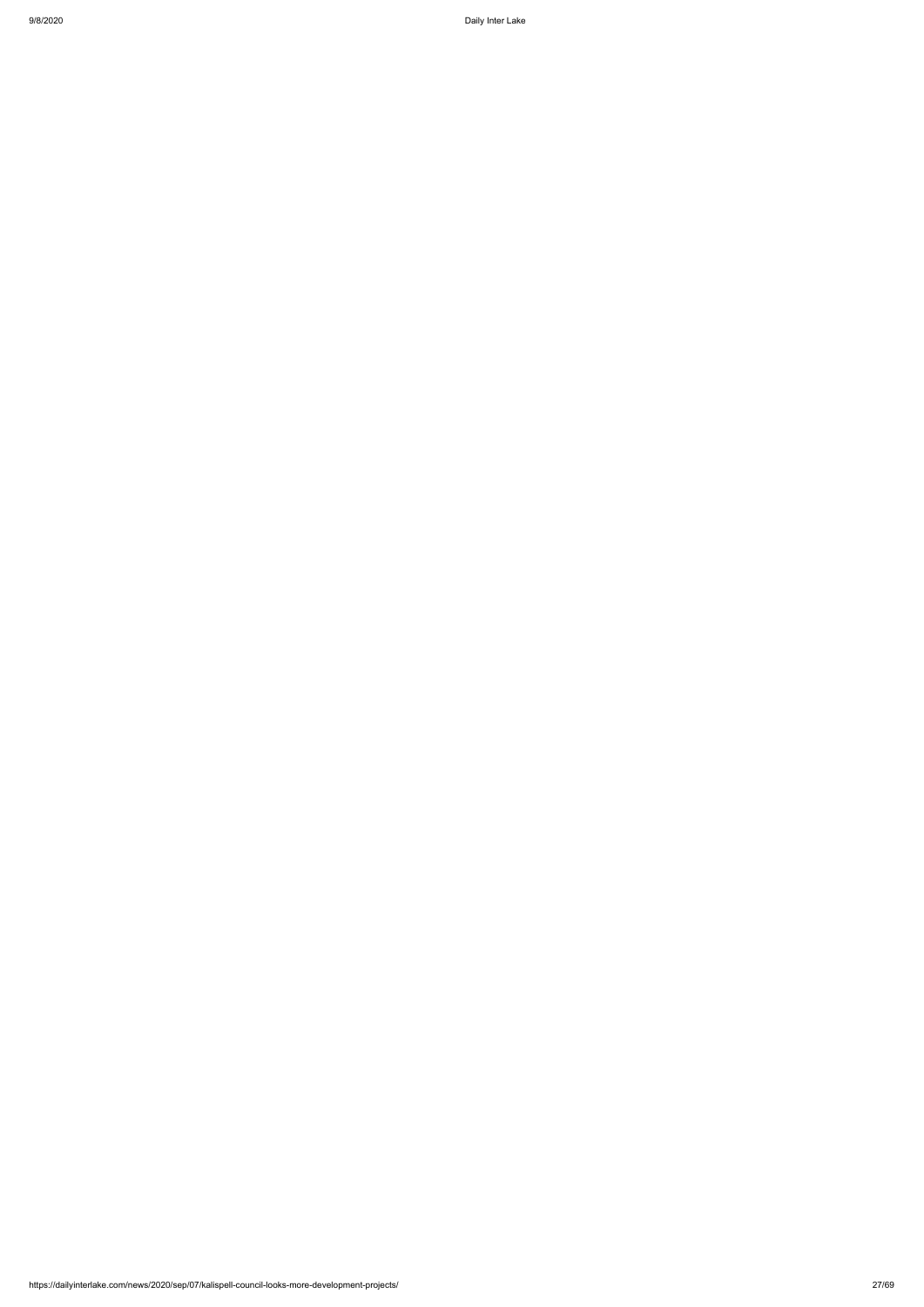https://dailyinterlake.com/news/2020/sep/07/kalispell-council-looks-more-development-projects/ 28/69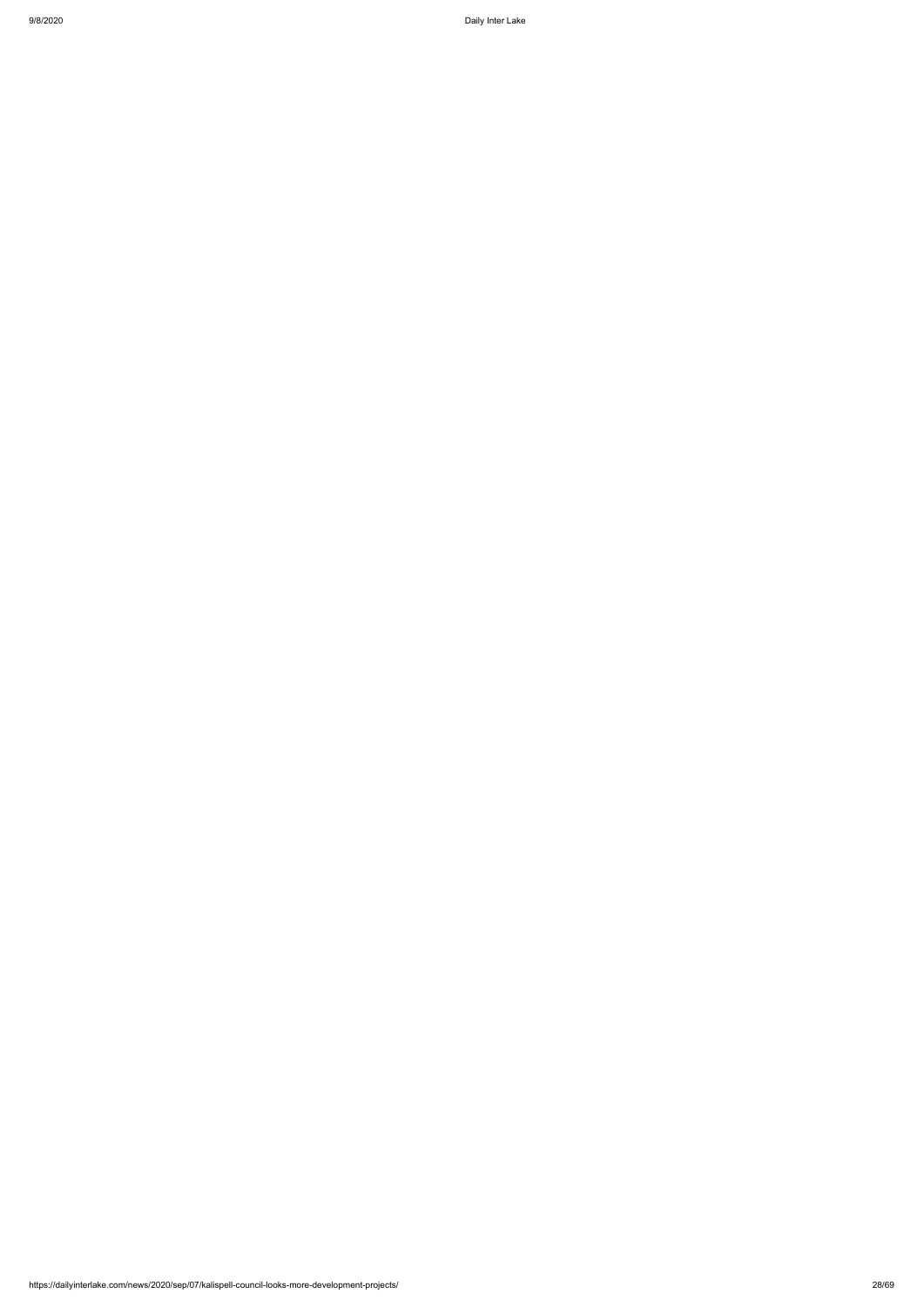https://dailyinterlake.com/news/2020/sep/07/kalispell-council-looks-more-development-projects/ 29/69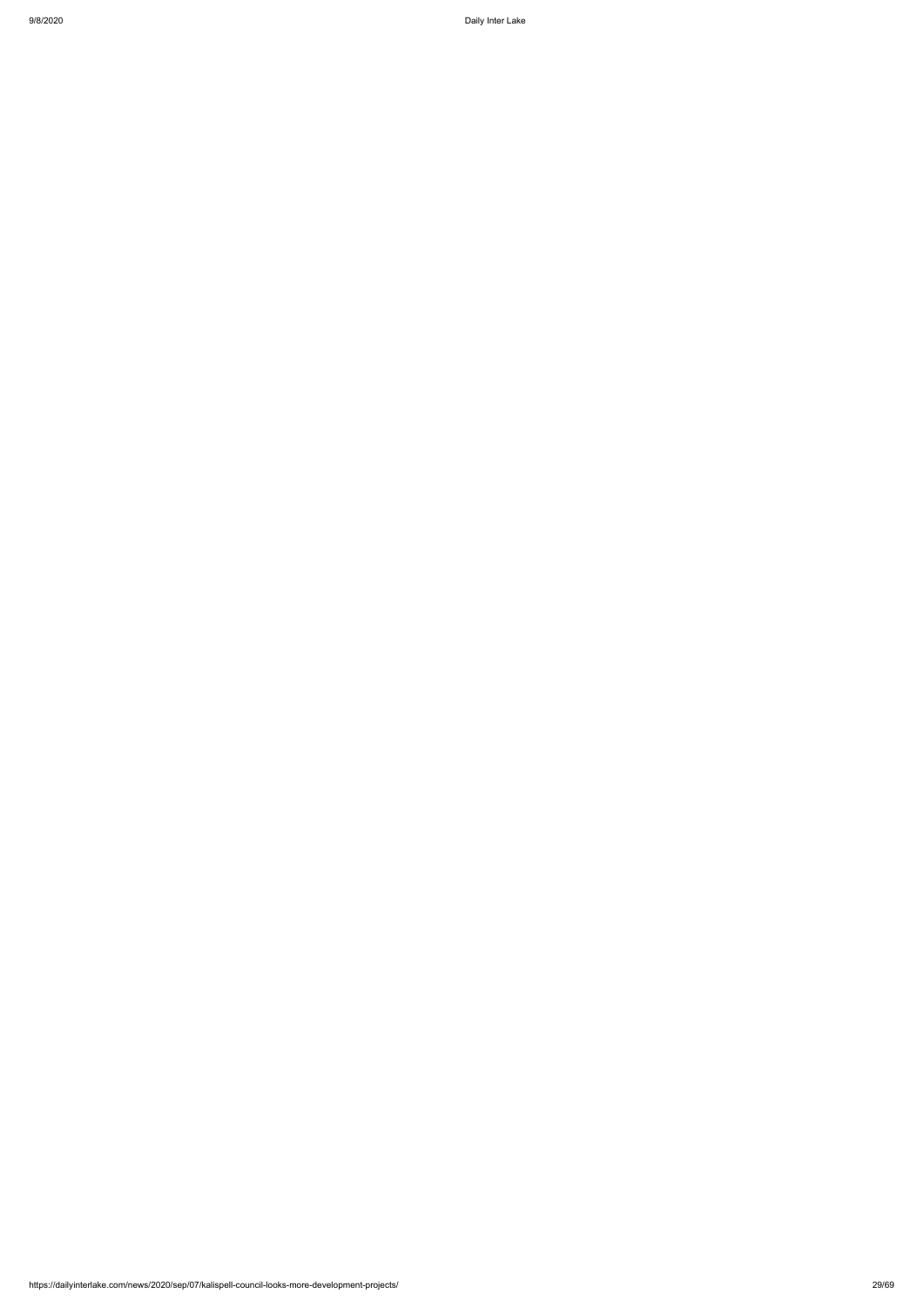https://dailyinterlake.com/news/2020/sep/07/kalispell-council-looks-more-development-projects/ 30/69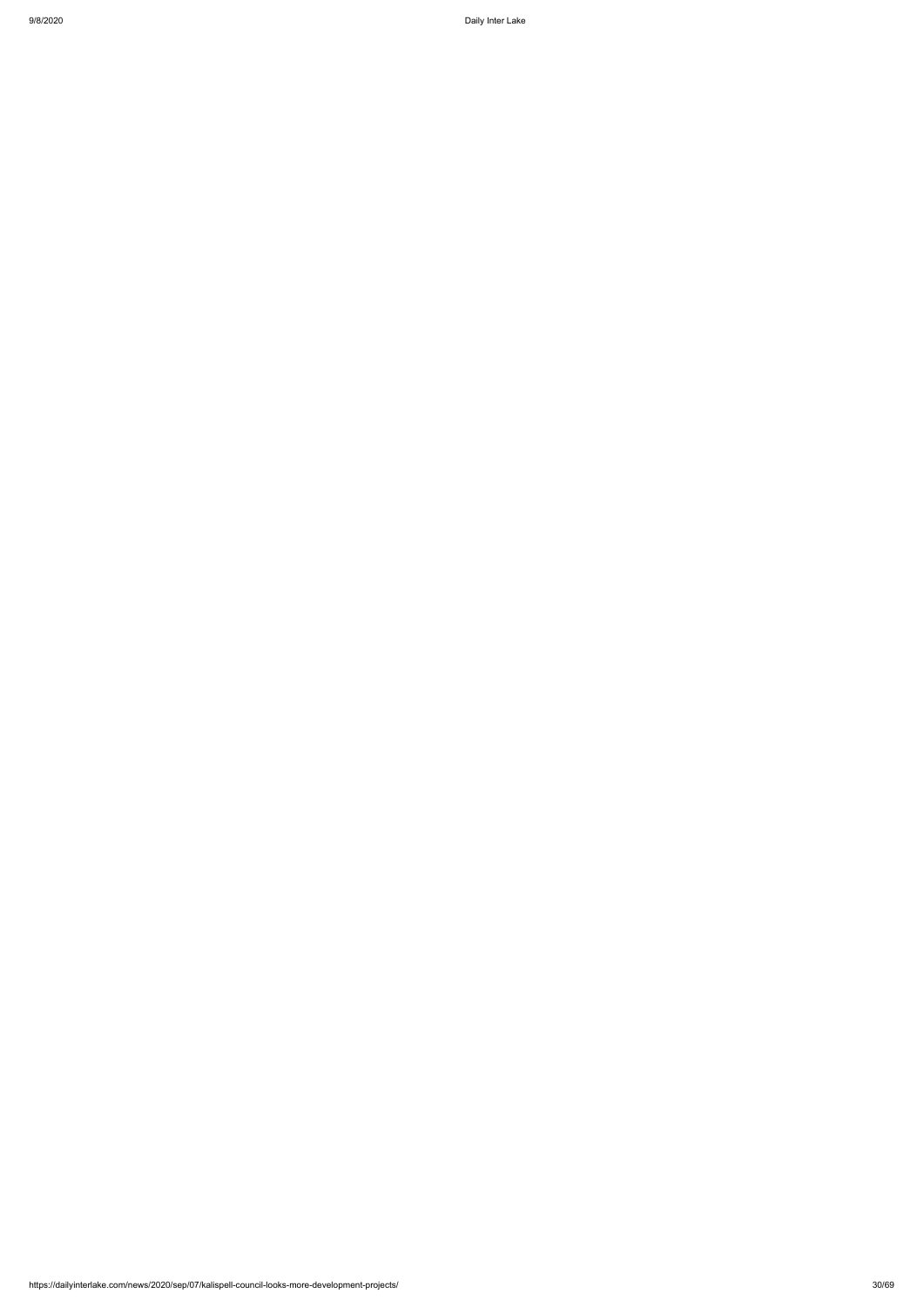https://dailyinterlake.com/news/2020/sep/07/kalispell-council-looks-more-development-projects/ 31/69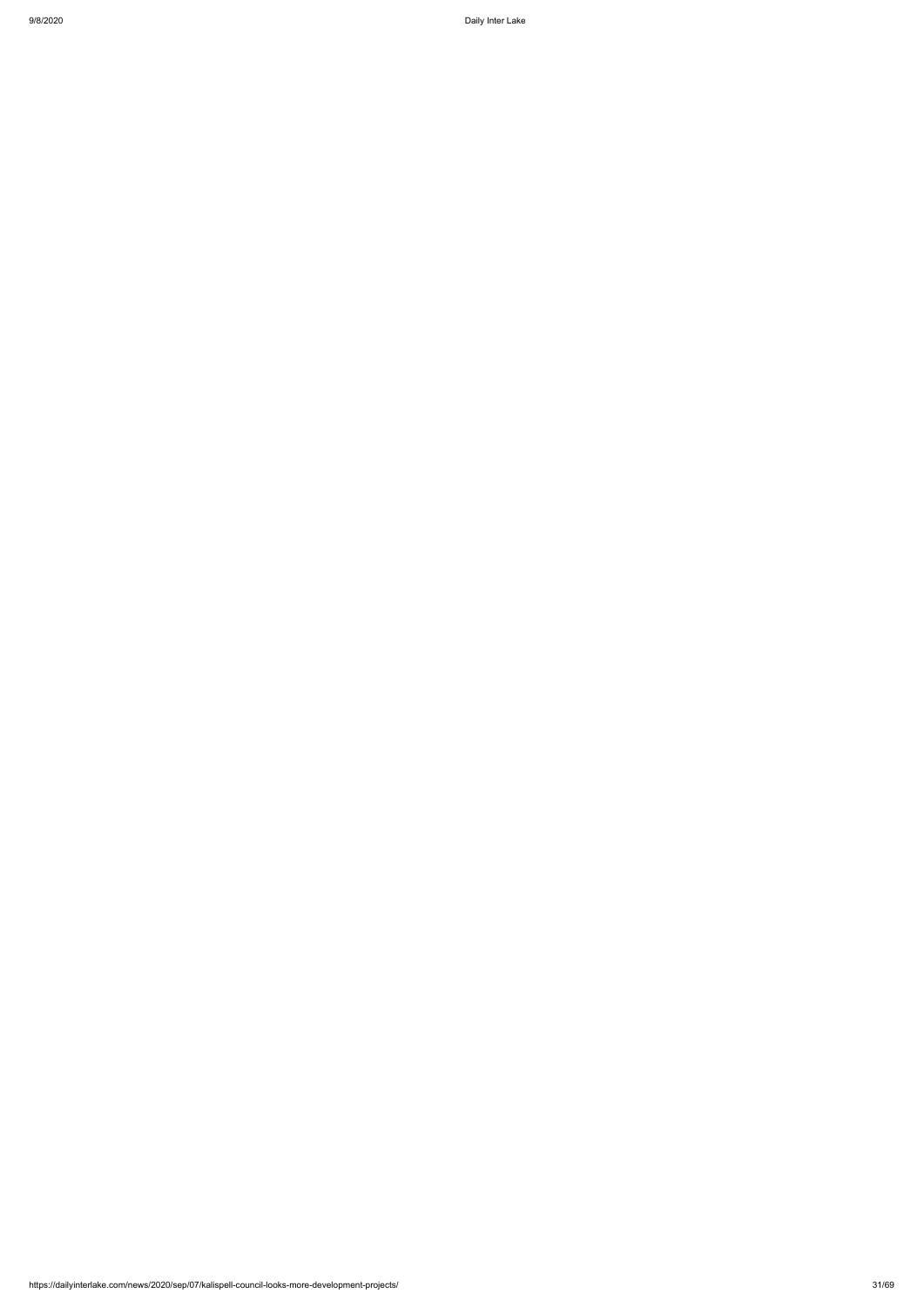https://dailyinterlake.com/news/2020/sep/07/kalispell-council-looks-more-development-projects/ 32/69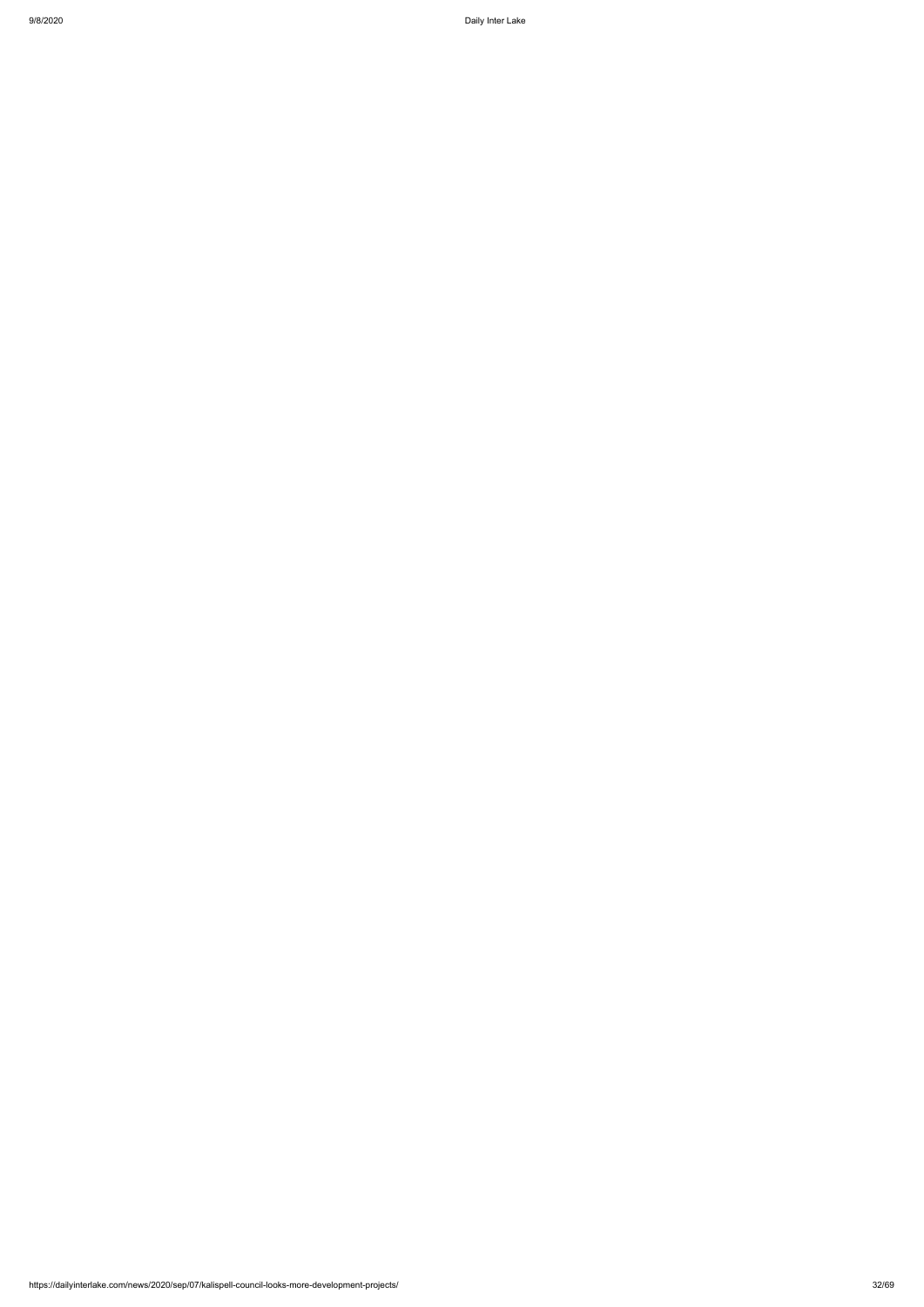https://dailyinterlake.com/news/2020/sep/07/kalispell-council-looks-more-development-projects/ 33/69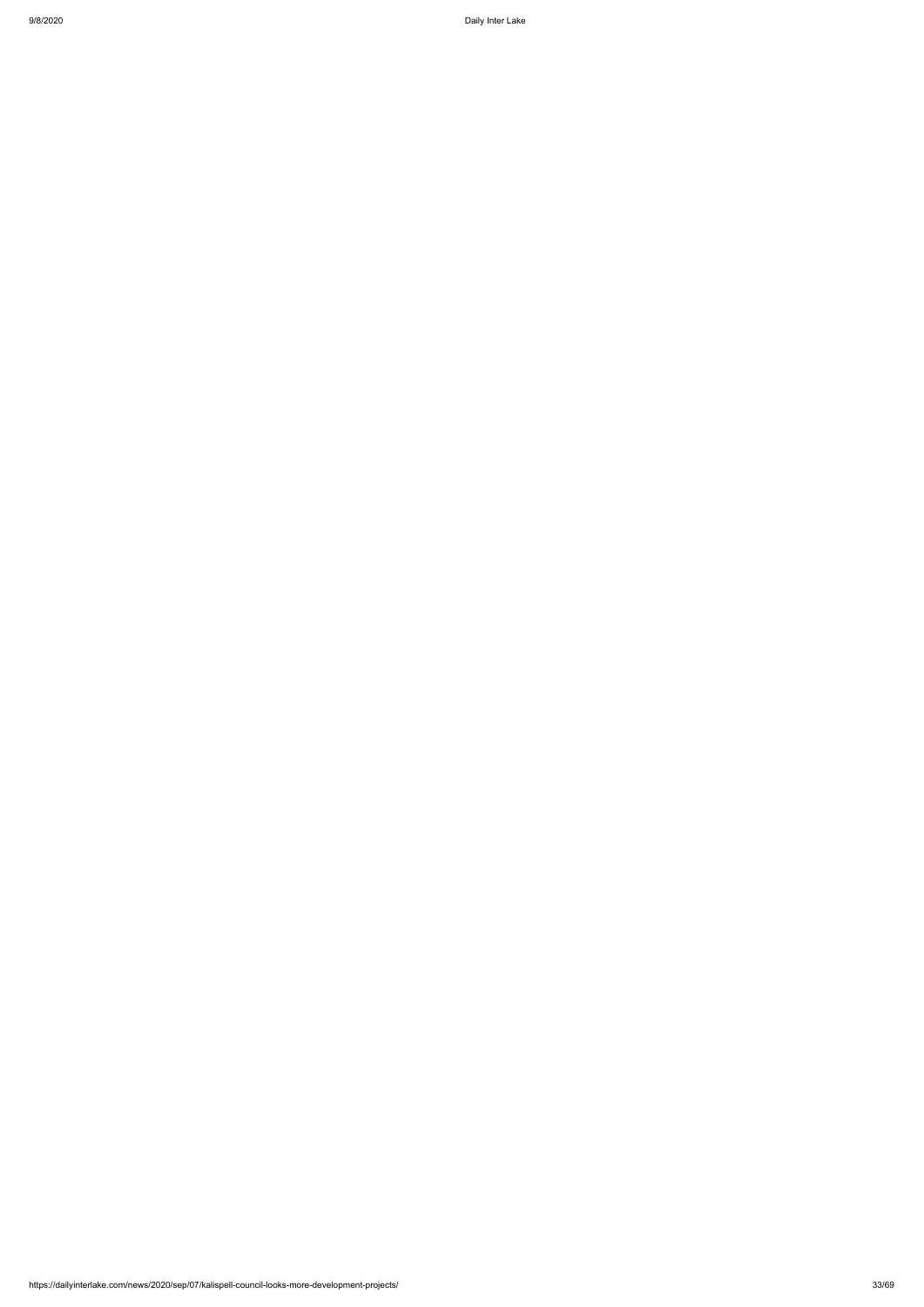https://dailyinterlake.com/news/2020/sep/07/kalispell-council-looks-more-development-projects/ 34/69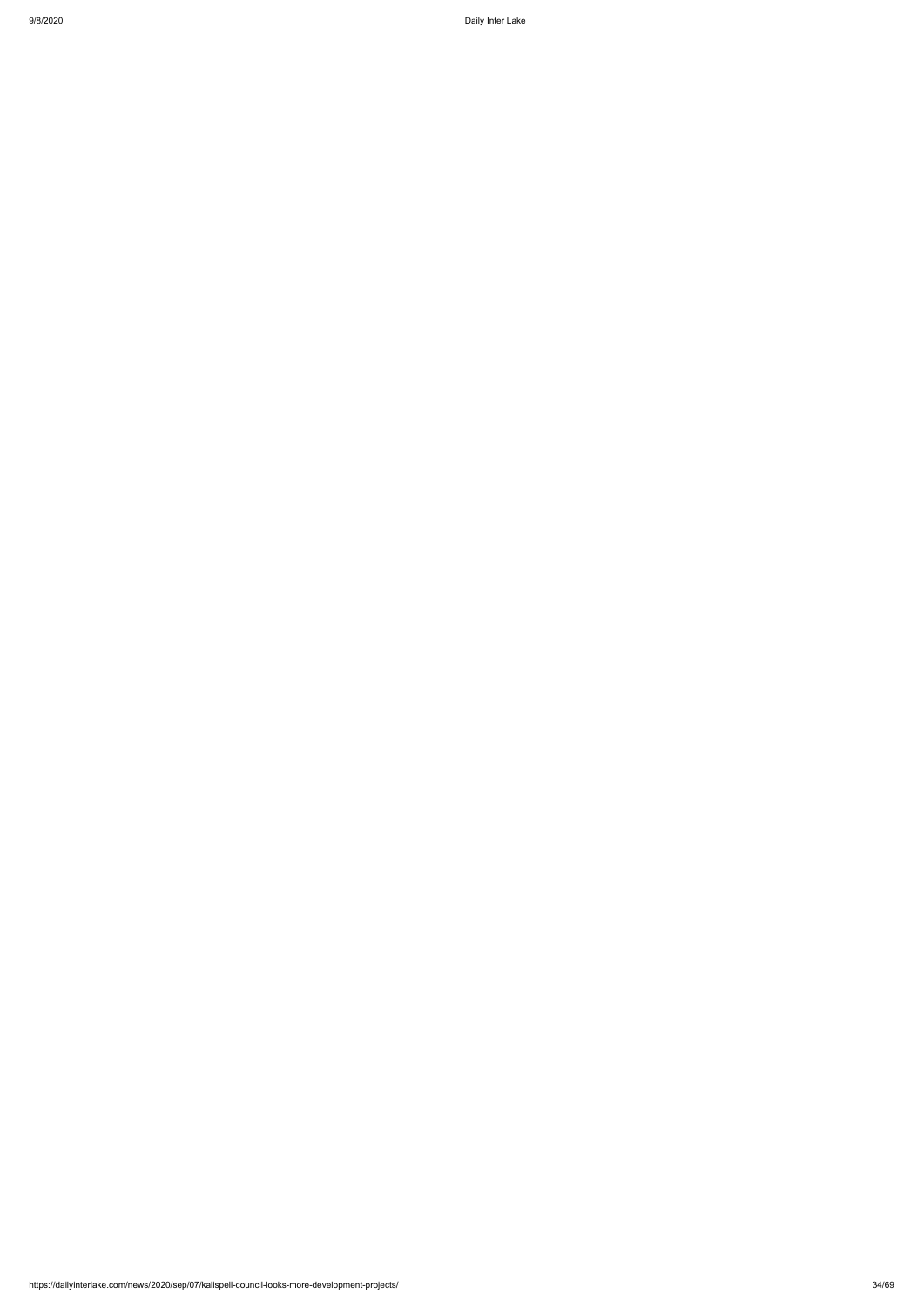https://dailyinterlake.com/news/2020/sep/07/kalispell-council-looks-more-development-projects/ 35/69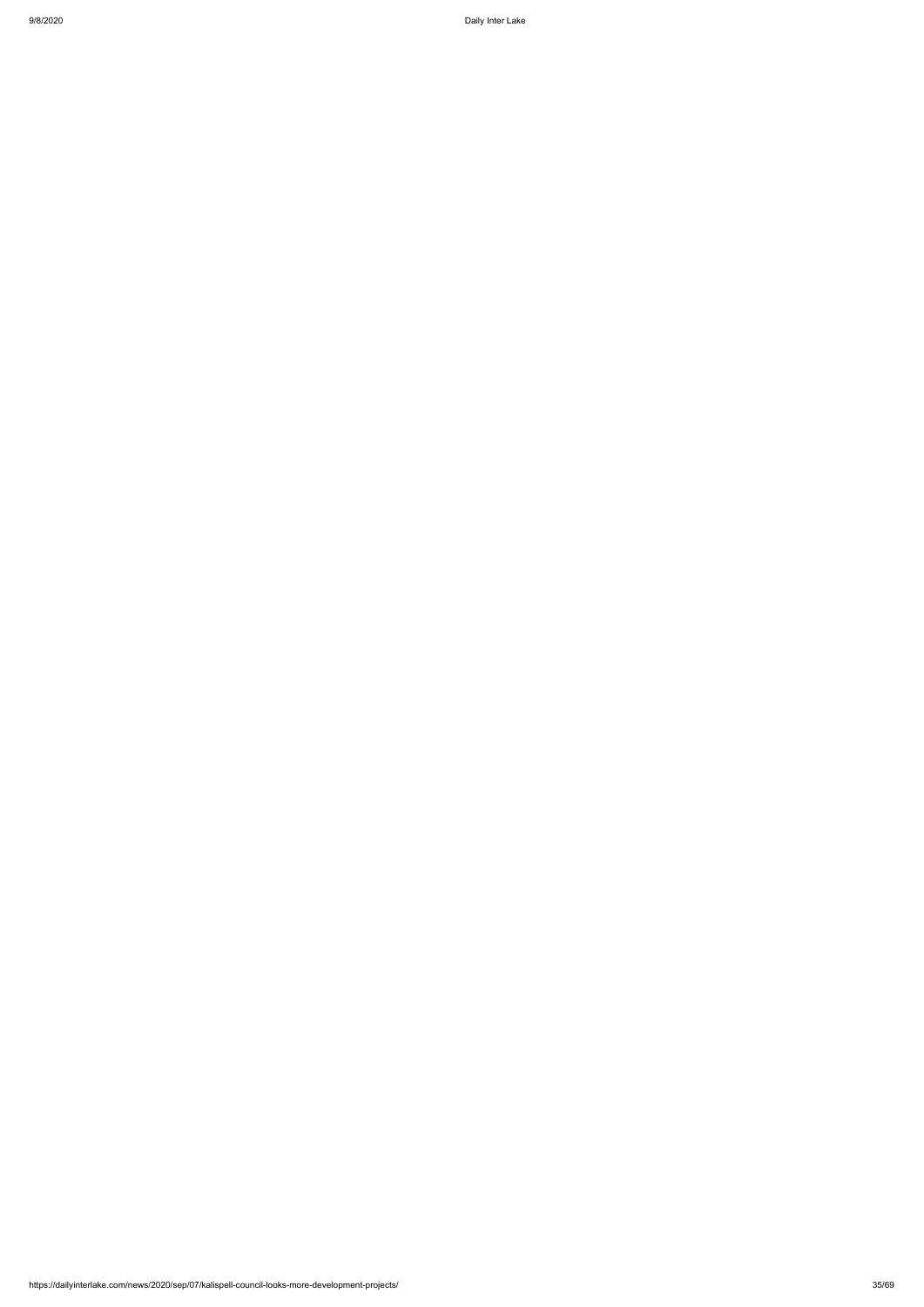https://dailyinterlake.com/news/2020/sep/07/kalispell-council-looks-more-development-projects/ 36/69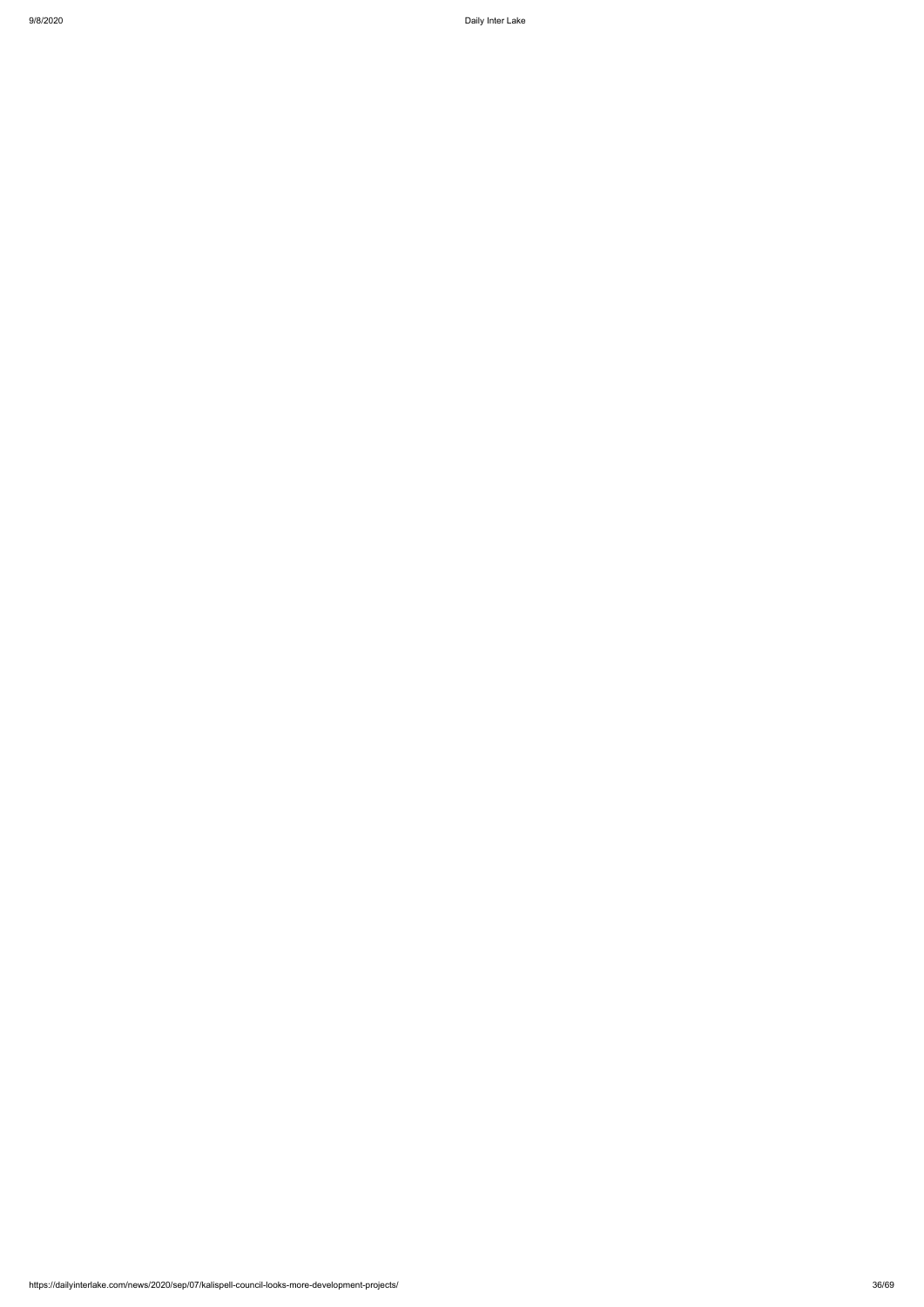https://dailyinterlake.com/news/2020/sep/07/kalispell-council-looks-more-development-projects/ 37/69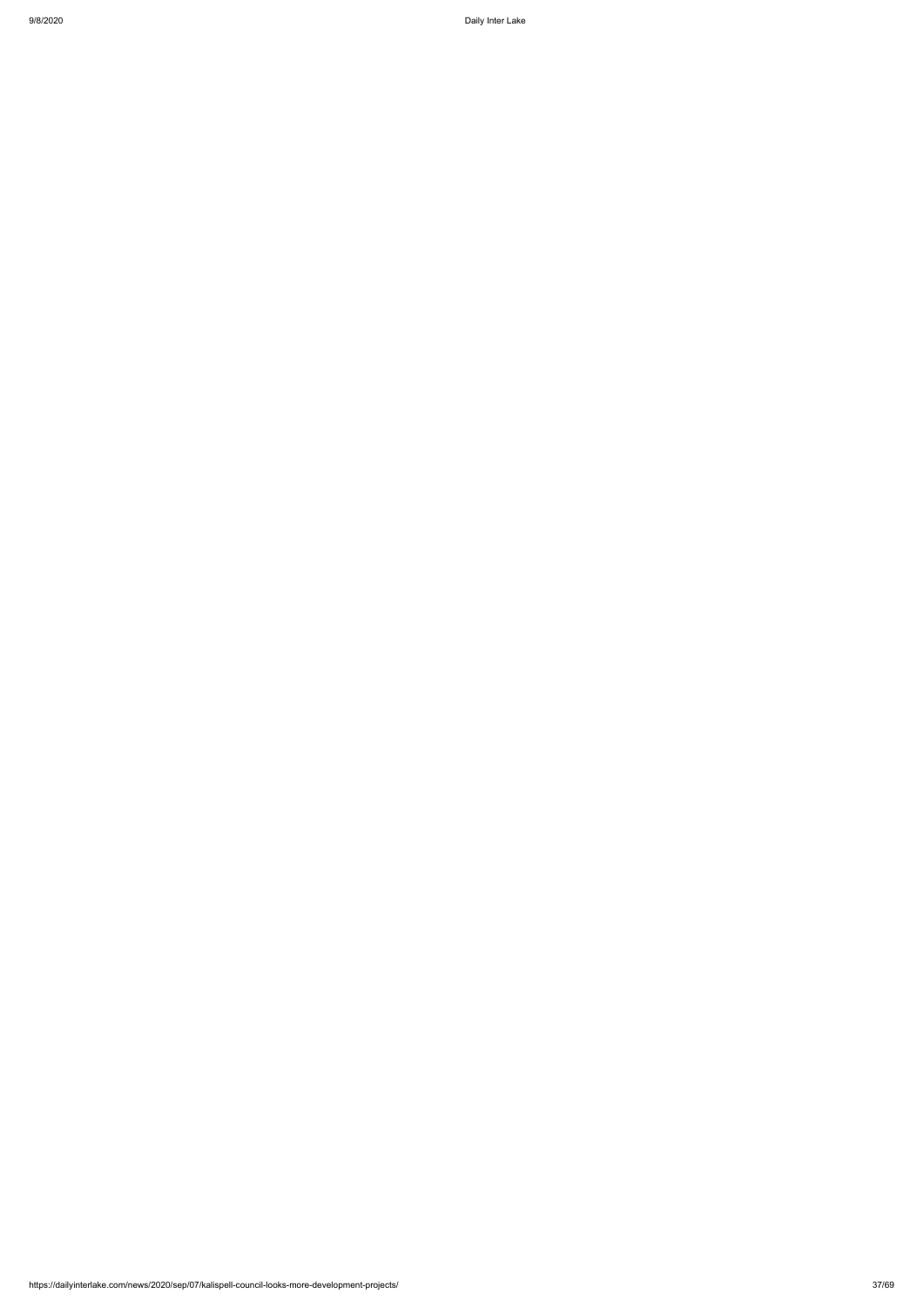https://dailyinterlake.com/news/2020/sep/07/kalispell-council-looks-more-development-projects/ 38/69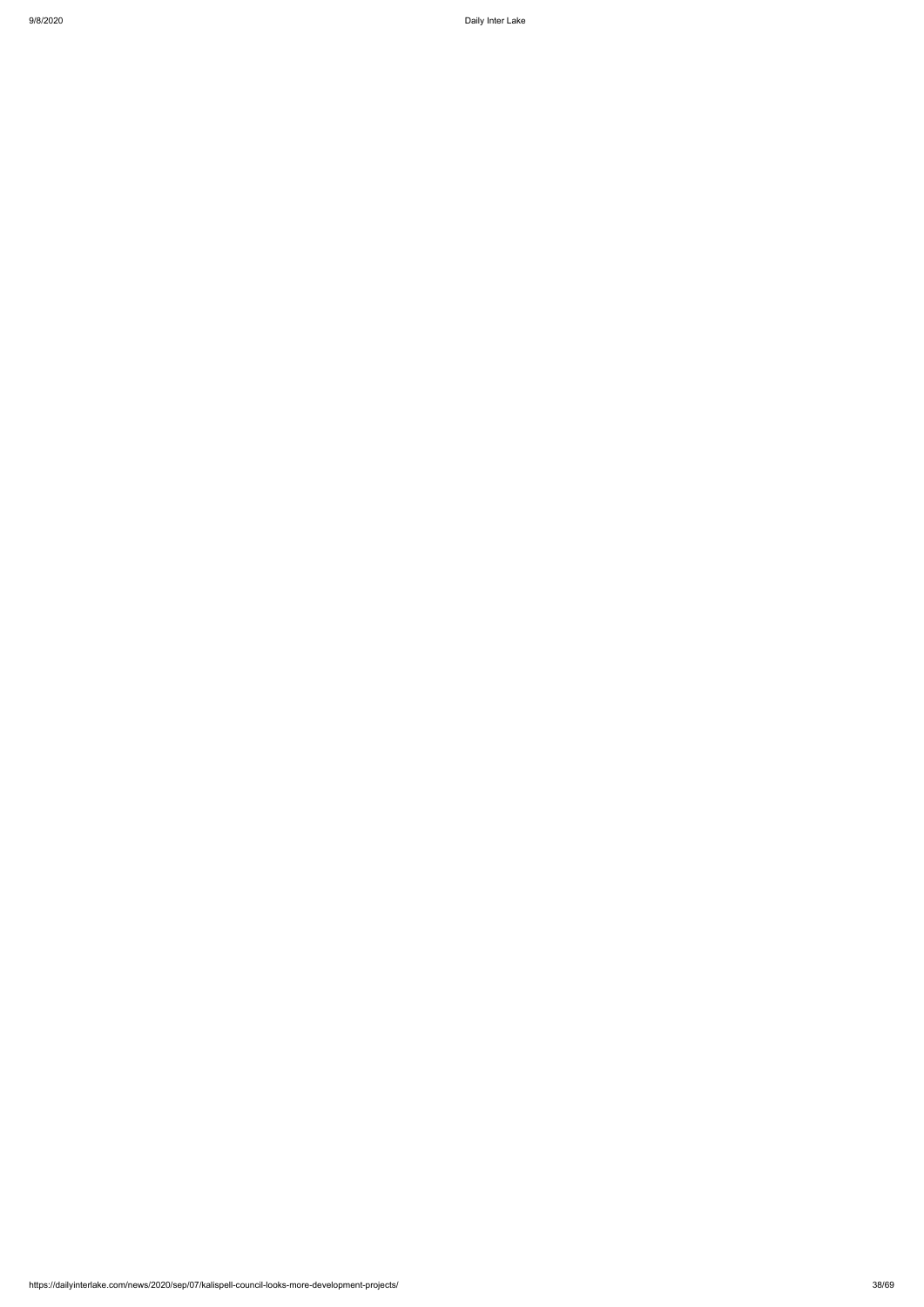https://dailyinterlake.com/news/2020/sep/07/kalispell-council-looks-more-development-projects/ 39/69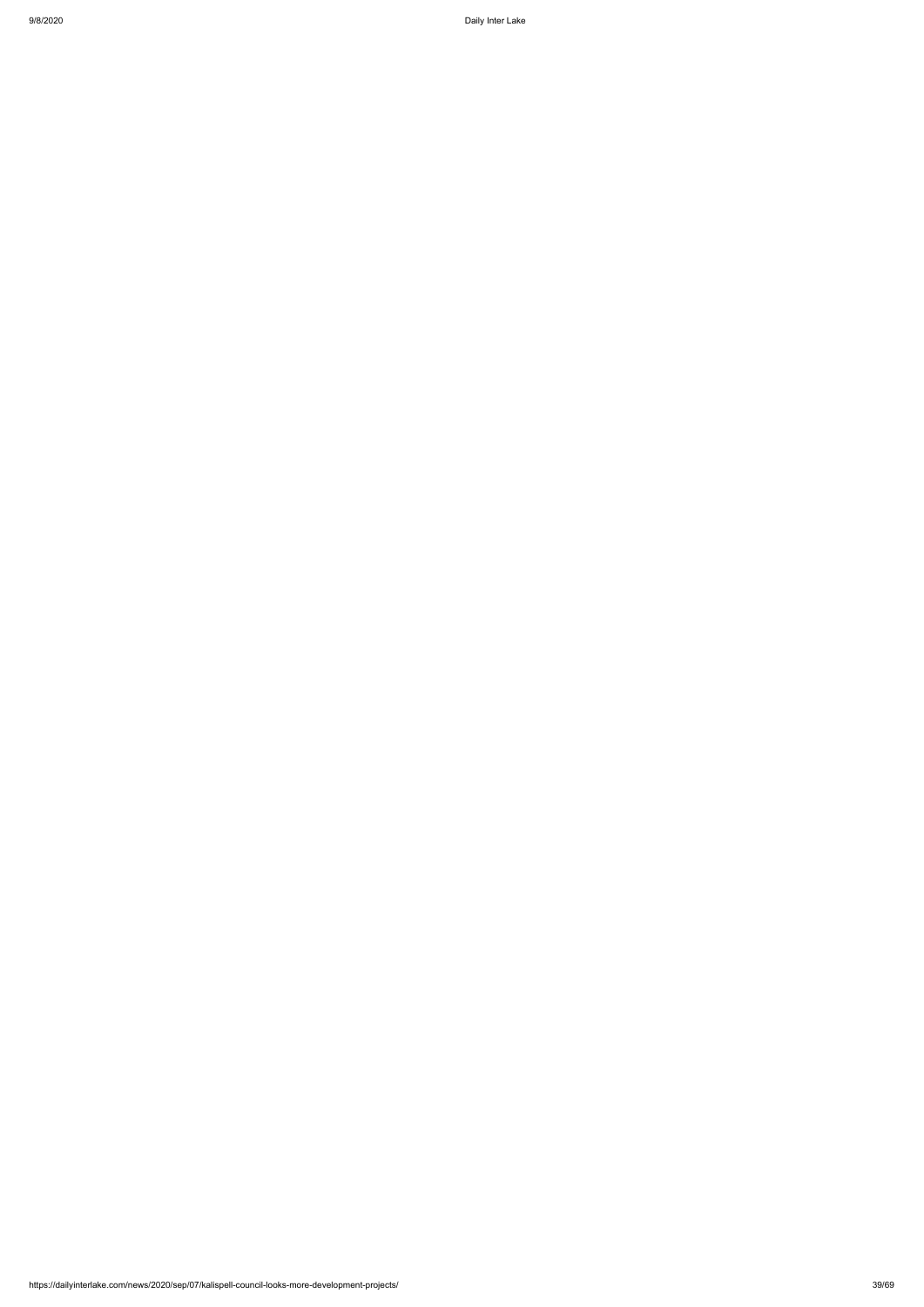https://dailyinterlake.com/news/2020/sep/07/kalispell-council-looks-more-development-projects/ 40/69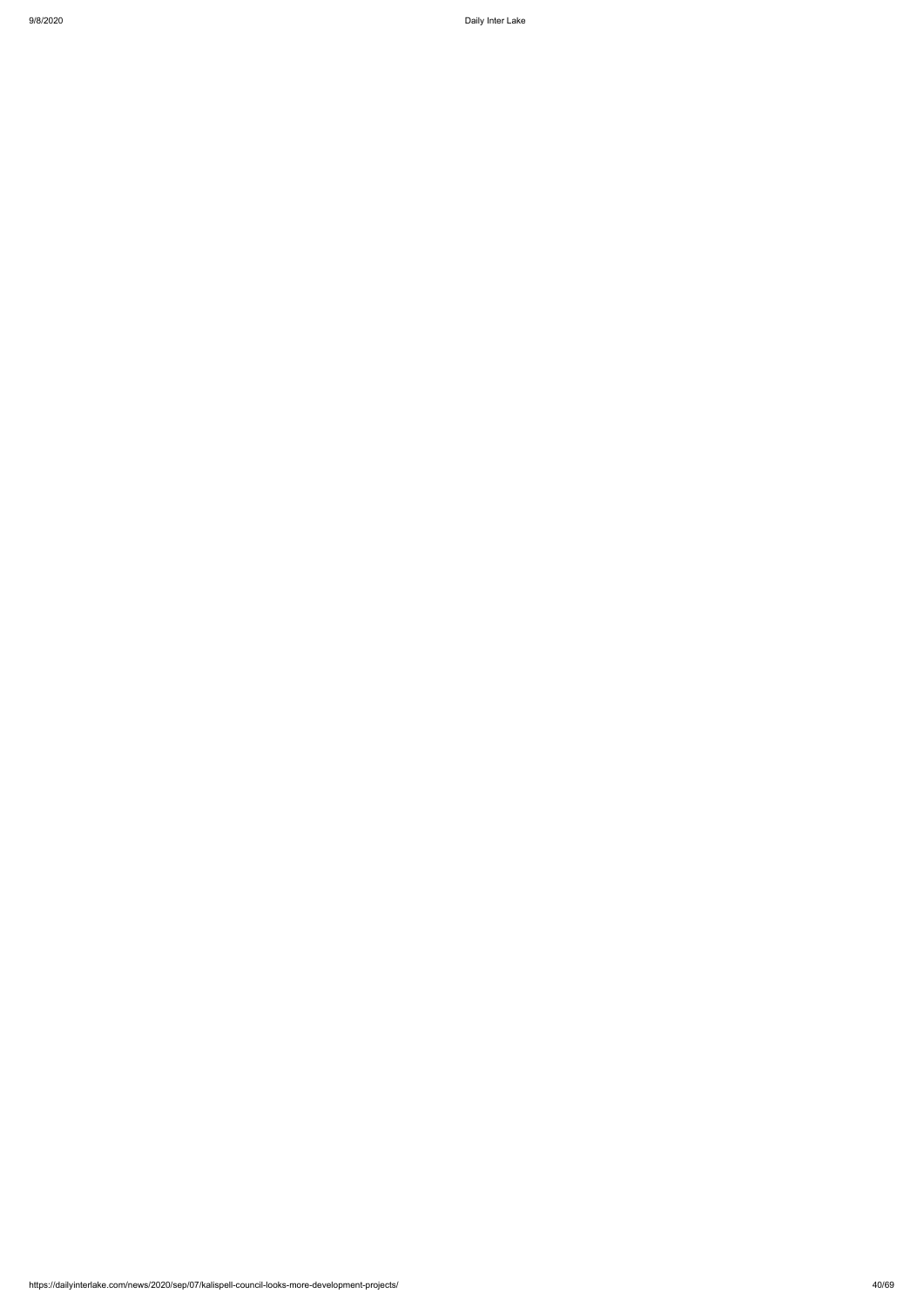https://dailyinterlake.com/news/2020/sep/07/kalispell-council-looks-more-development-projects/ 41/69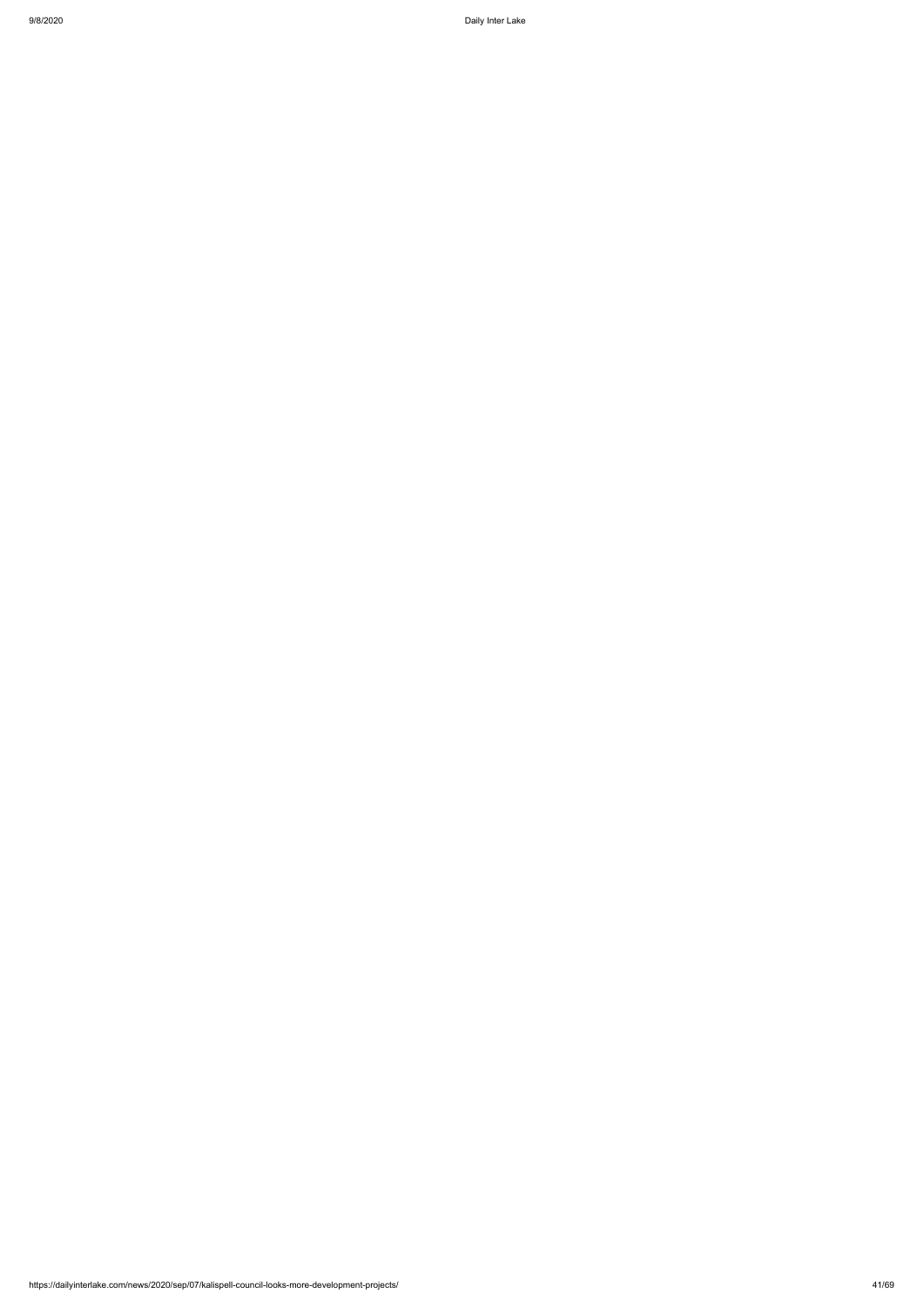https://dailyinterlake.com/news/2020/sep/07/kalispell-council-looks-more-development-projects/ 42/69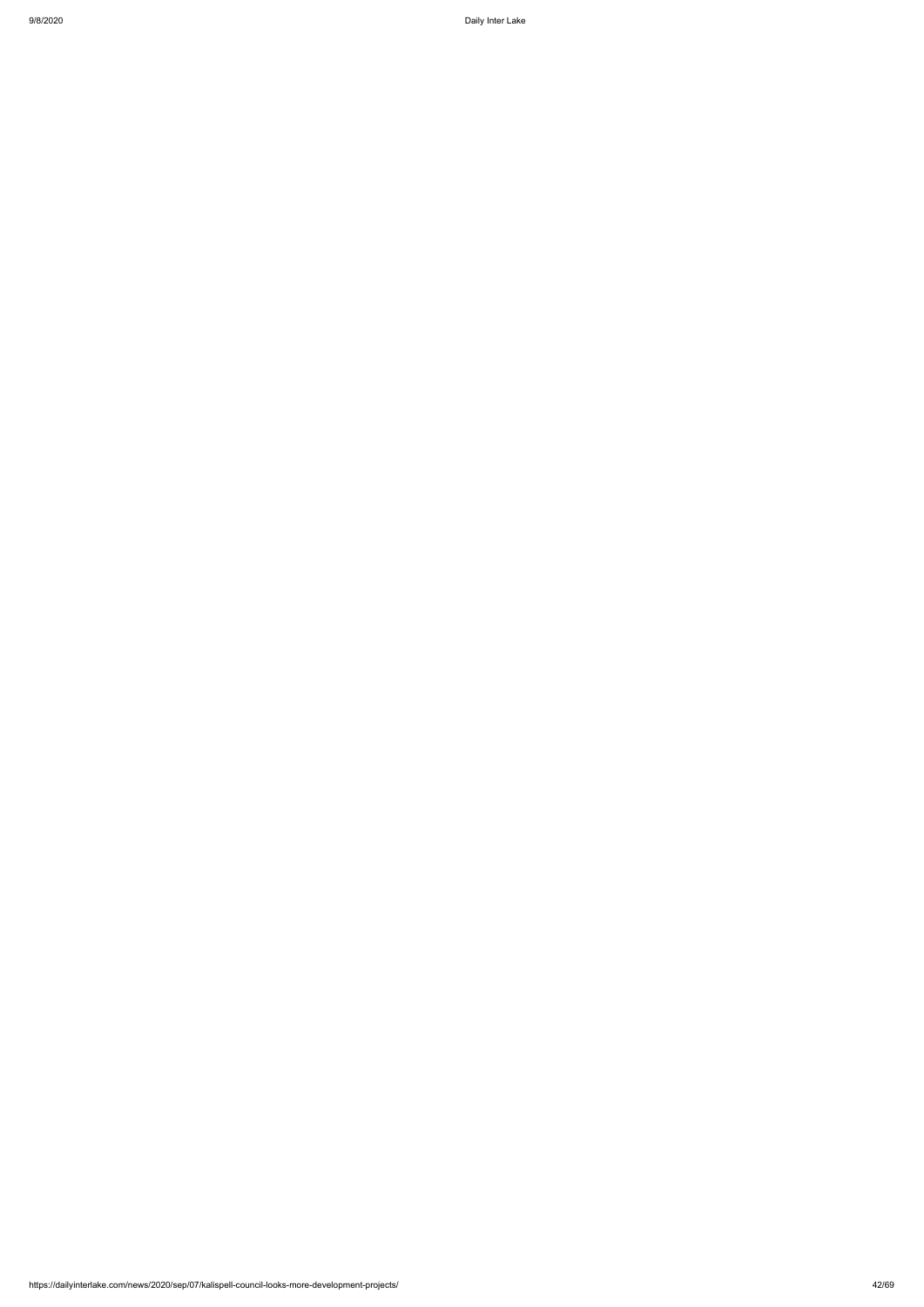https://dailyinterlake.com/news/2020/sep/07/kalispell-council-looks-more-development-projects/ 43/69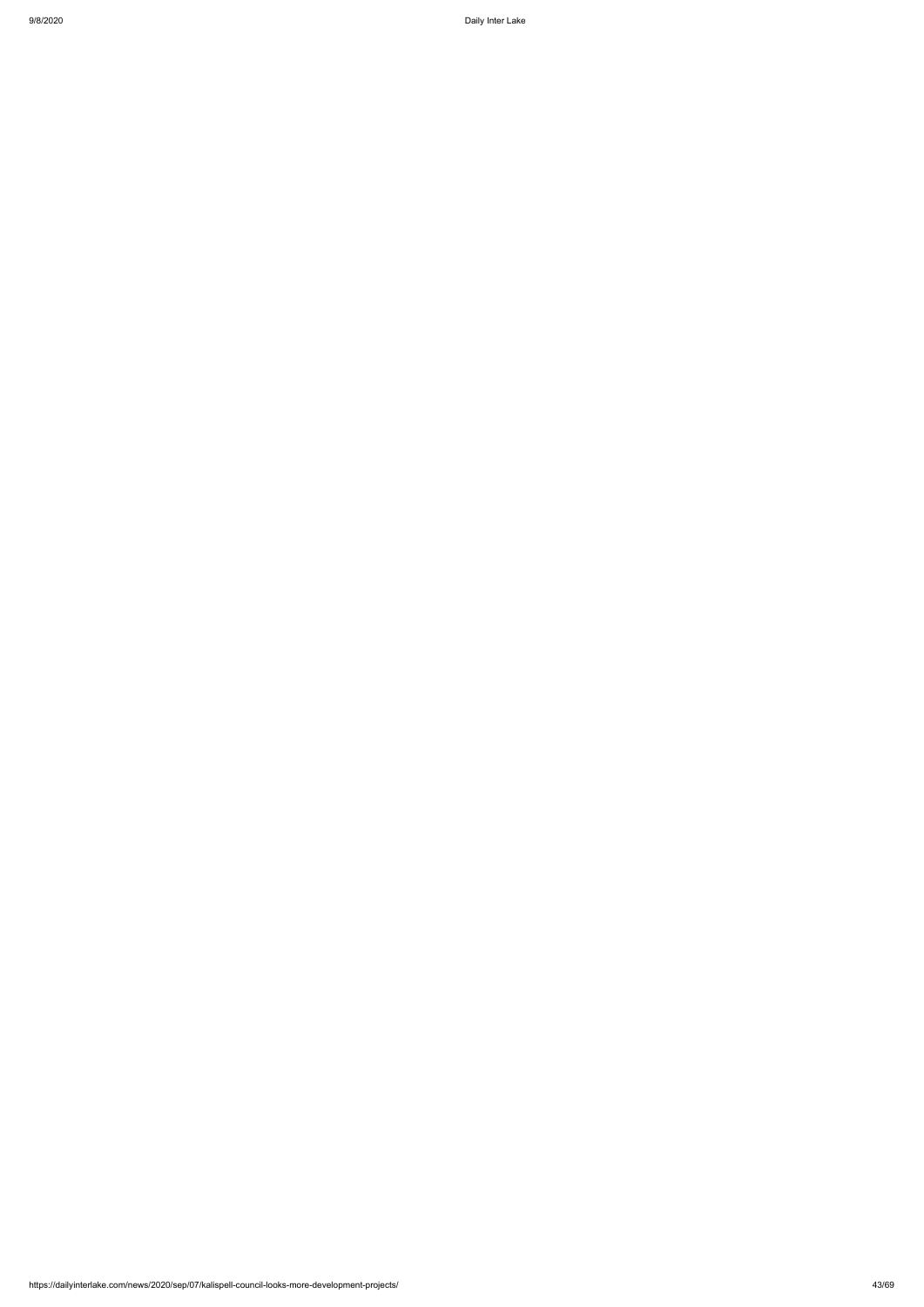https://dailyinterlake.com/news/2020/sep/07/kalispell-council-looks-more-development-projects/ 44/69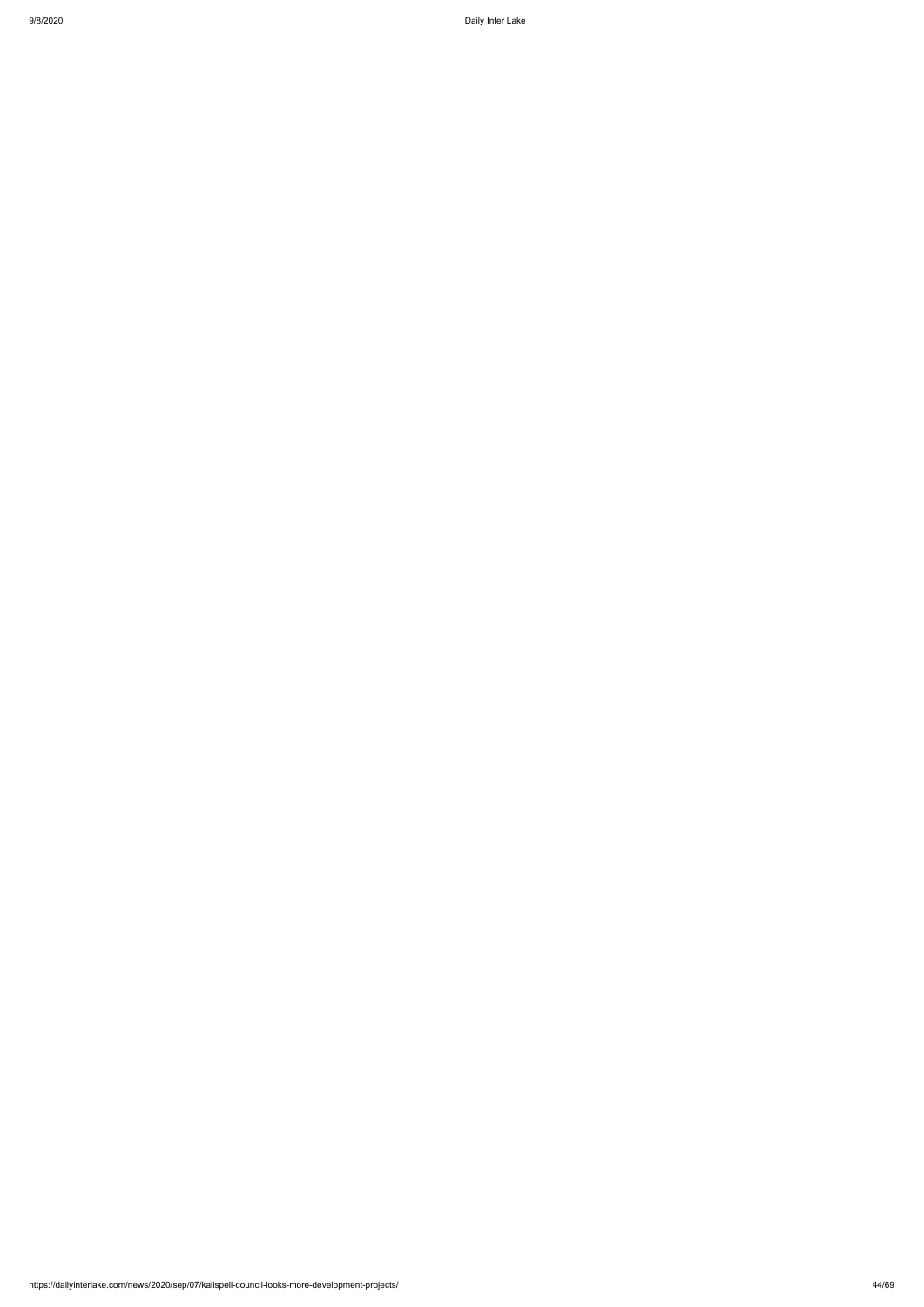https://dailyinterlake.com/news/2020/sep/07/kalispell-council-looks-more-development-projects/ 45/69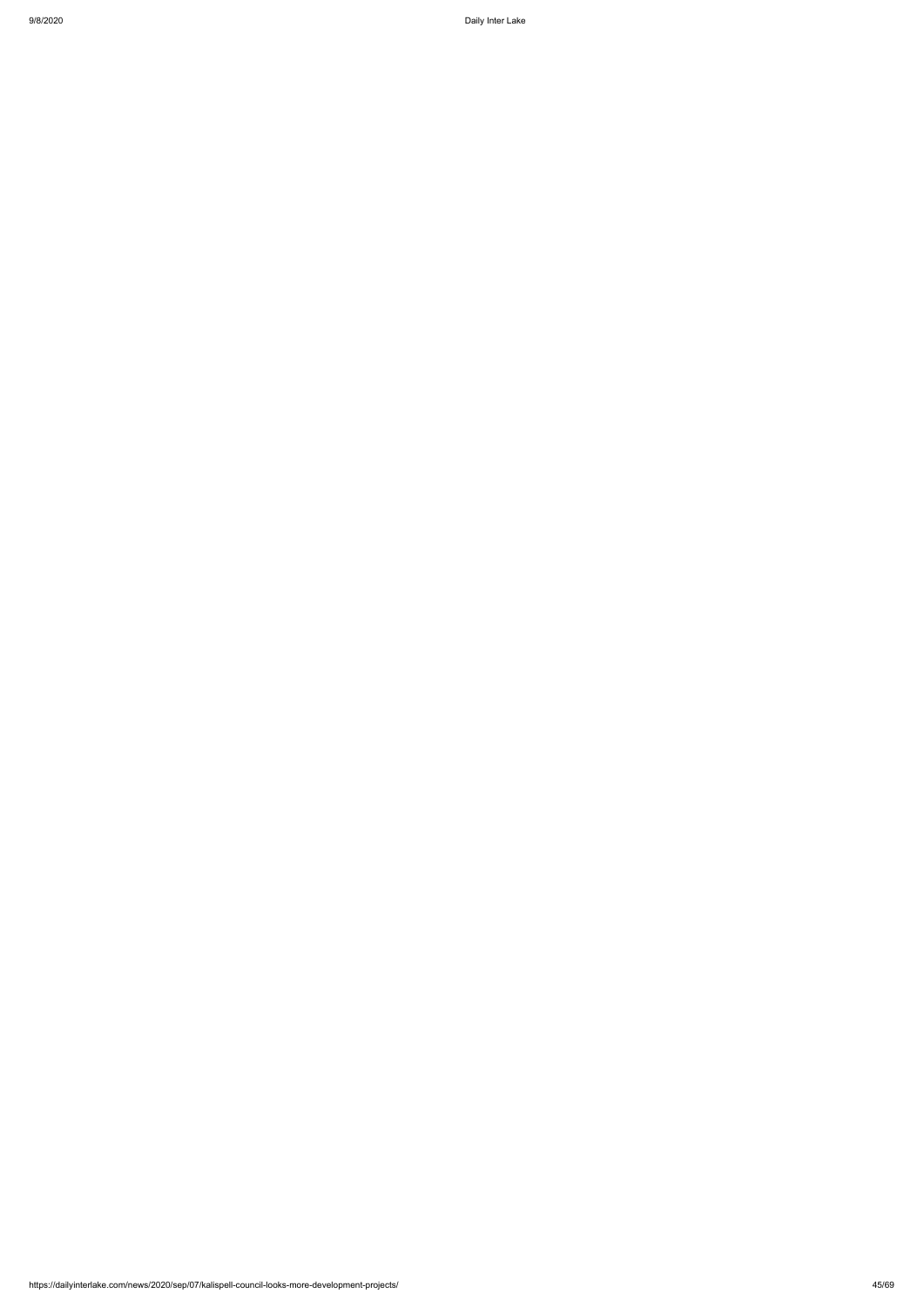https://dailyinterlake.com/news/2020/sep/07/kalispell-council-looks-more-development-projects/ 46/69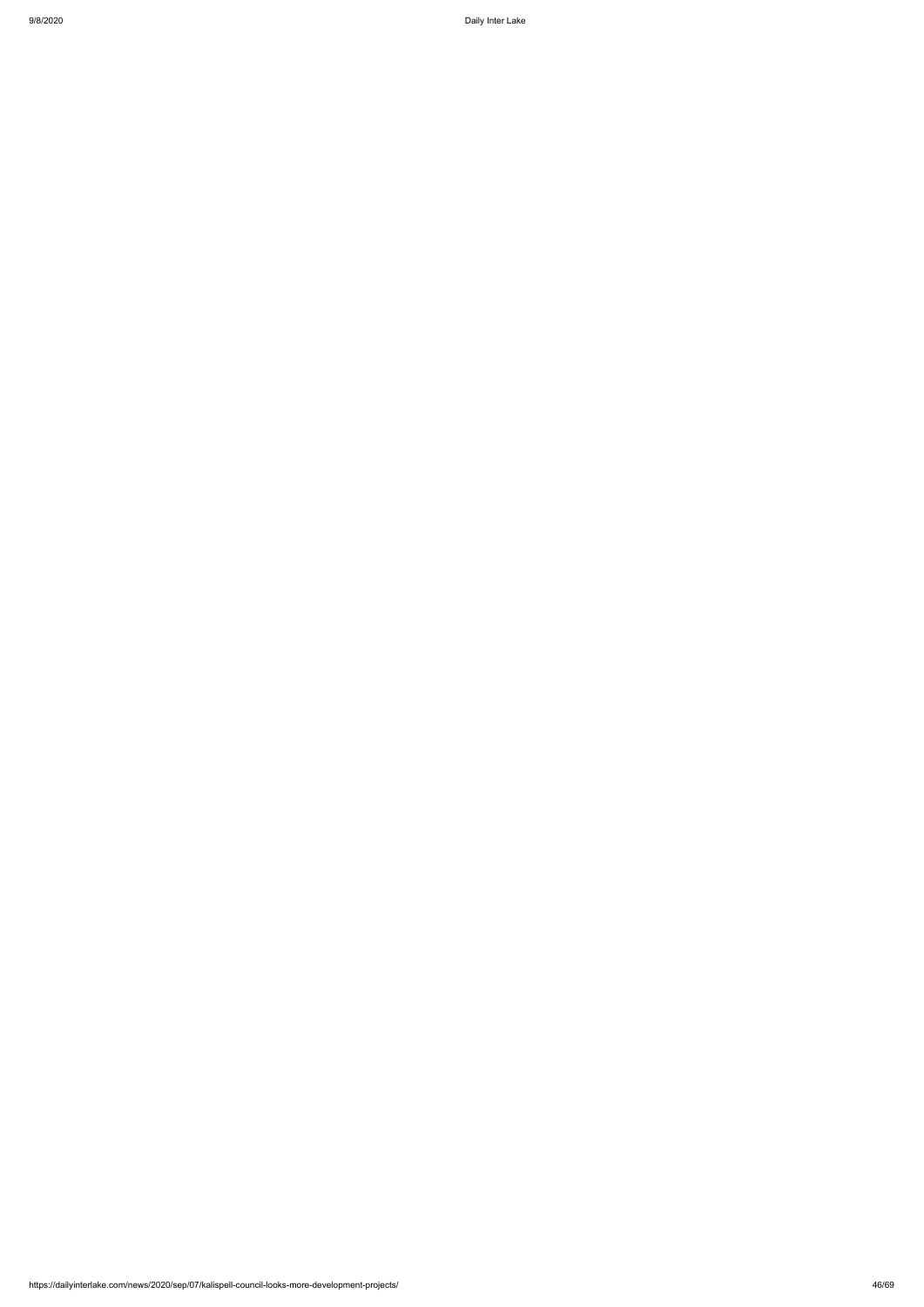https://dailyinterlake.com/news/2020/sep/07/kalispell-council-looks-more-development-projects/ 47/69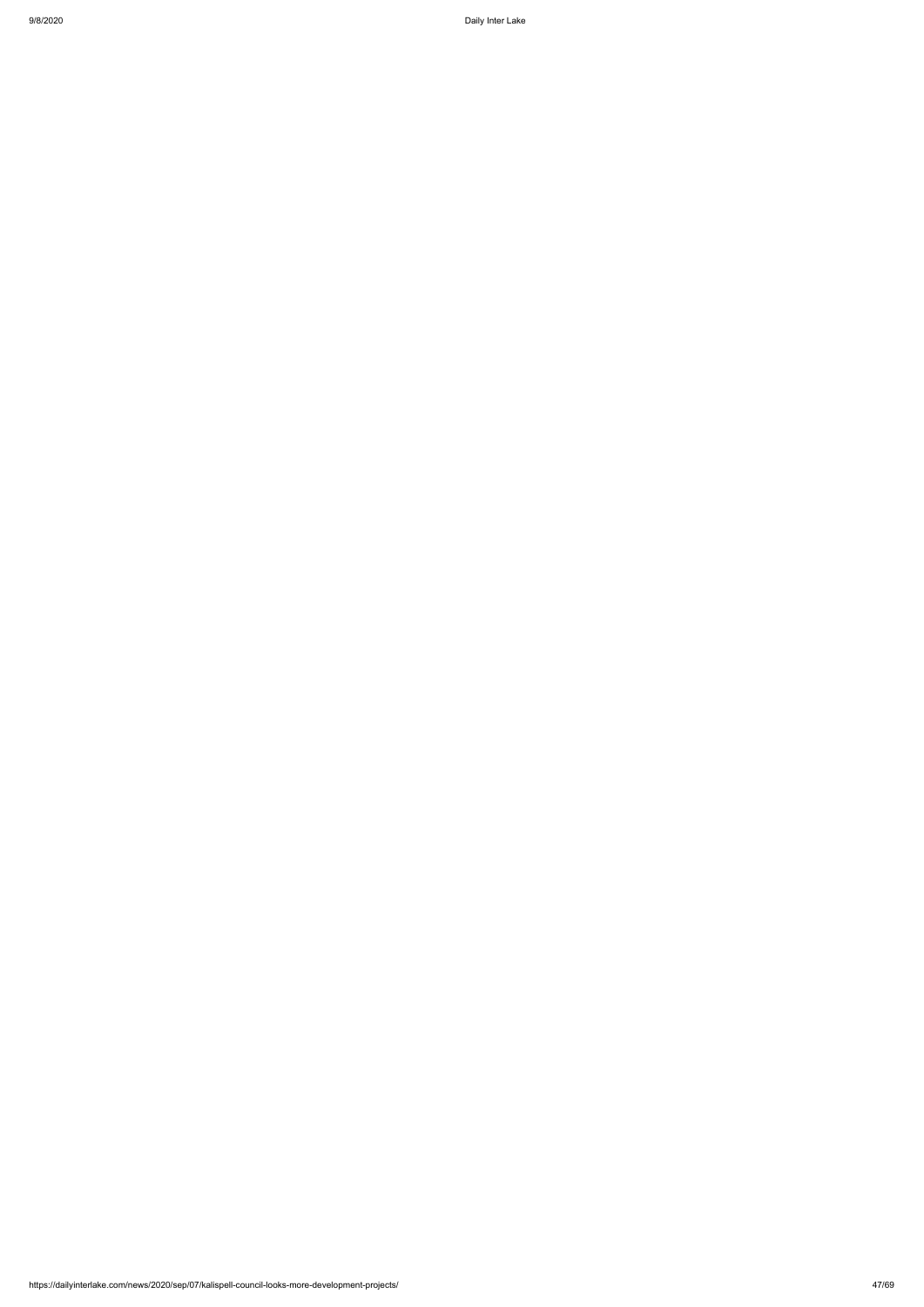https://dailyinterlake.com/news/2020/sep/07/kalispell-council-looks-more-development-projects/ 48/69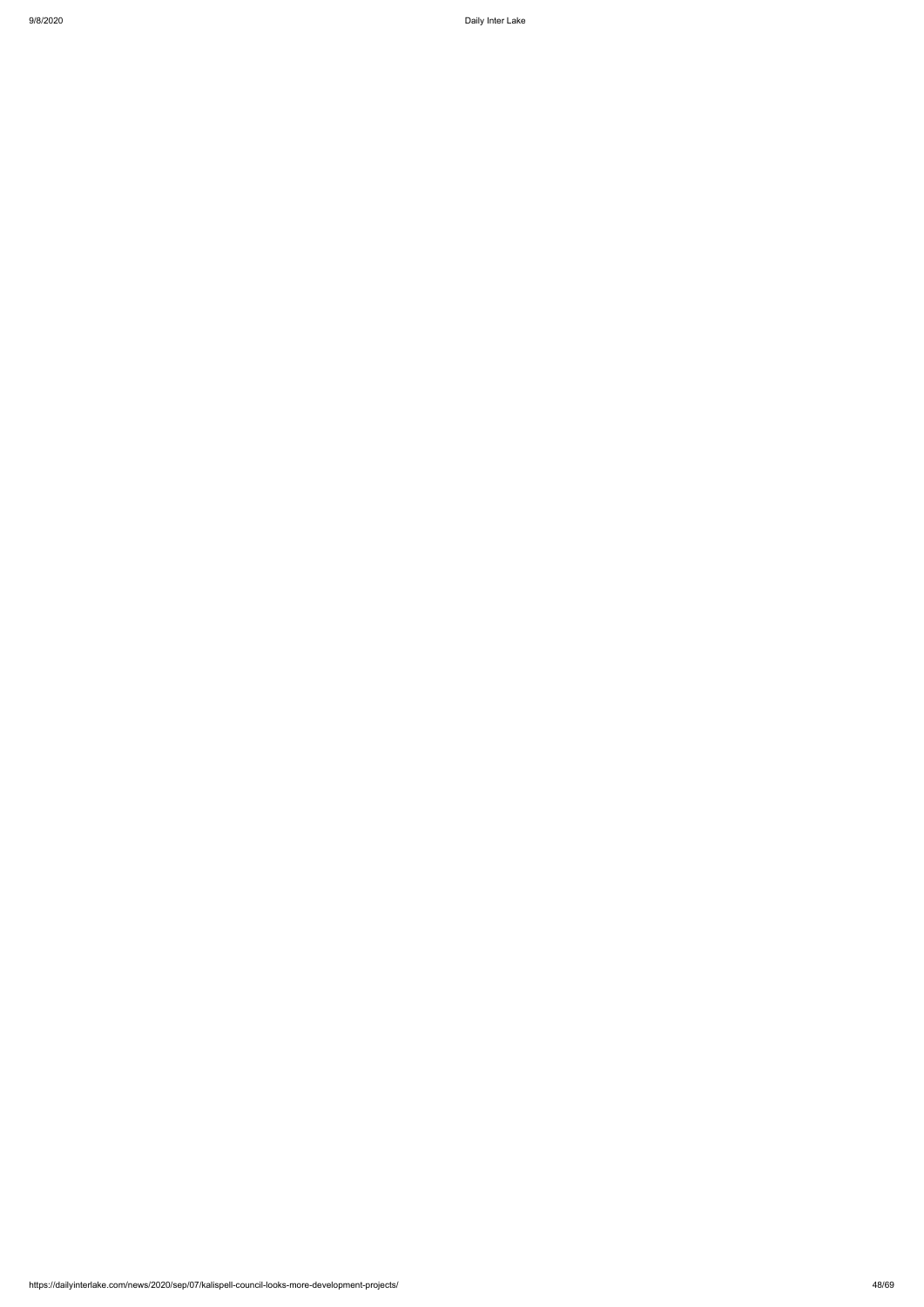https://dailyinterlake.com/news/2020/sep/07/kalispell-council-looks-more-development-projects/ 49/69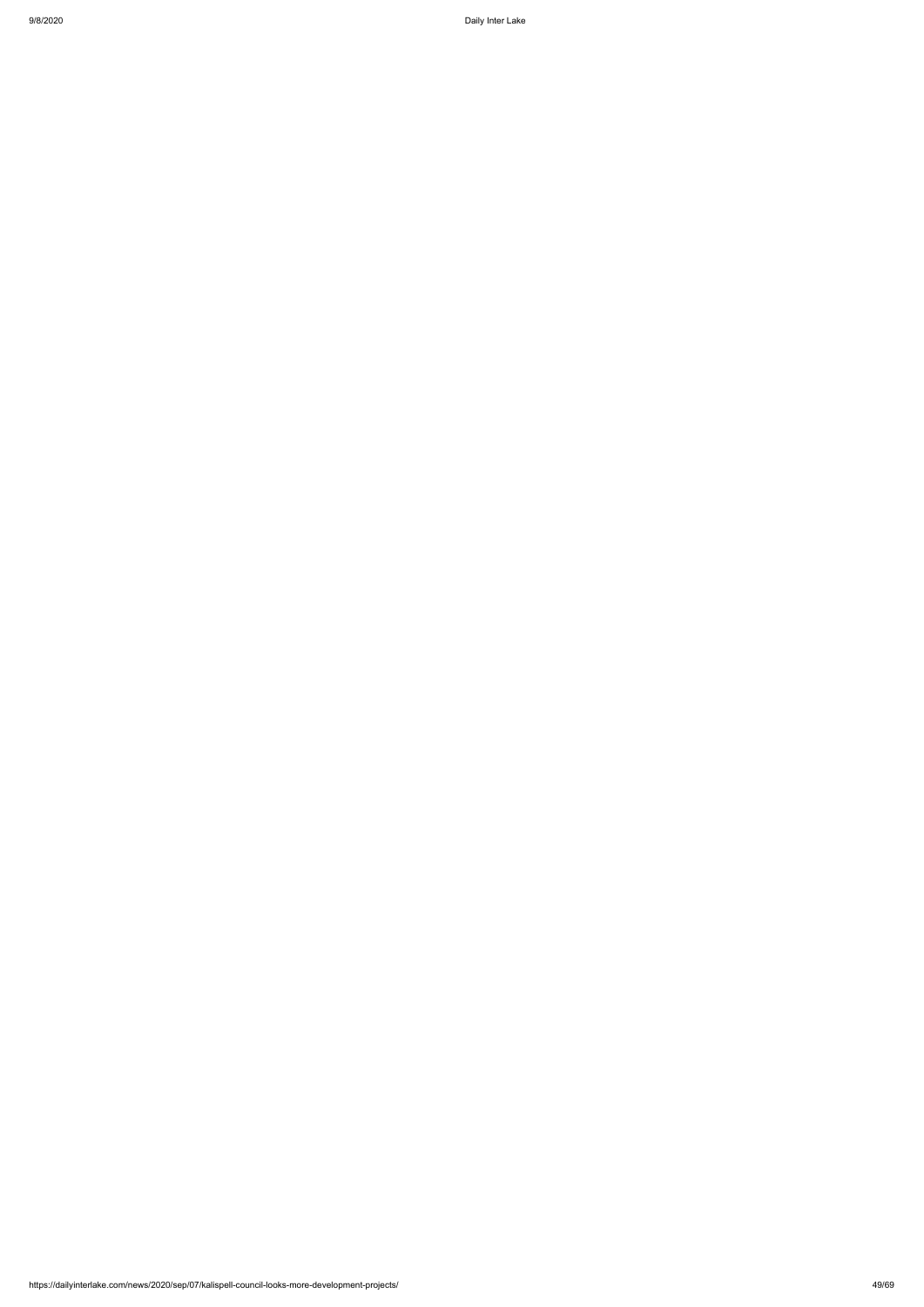https://dailyinterlake.com/news/2020/sep/07/kalispell-council-looks-more-development-projects/ 50/69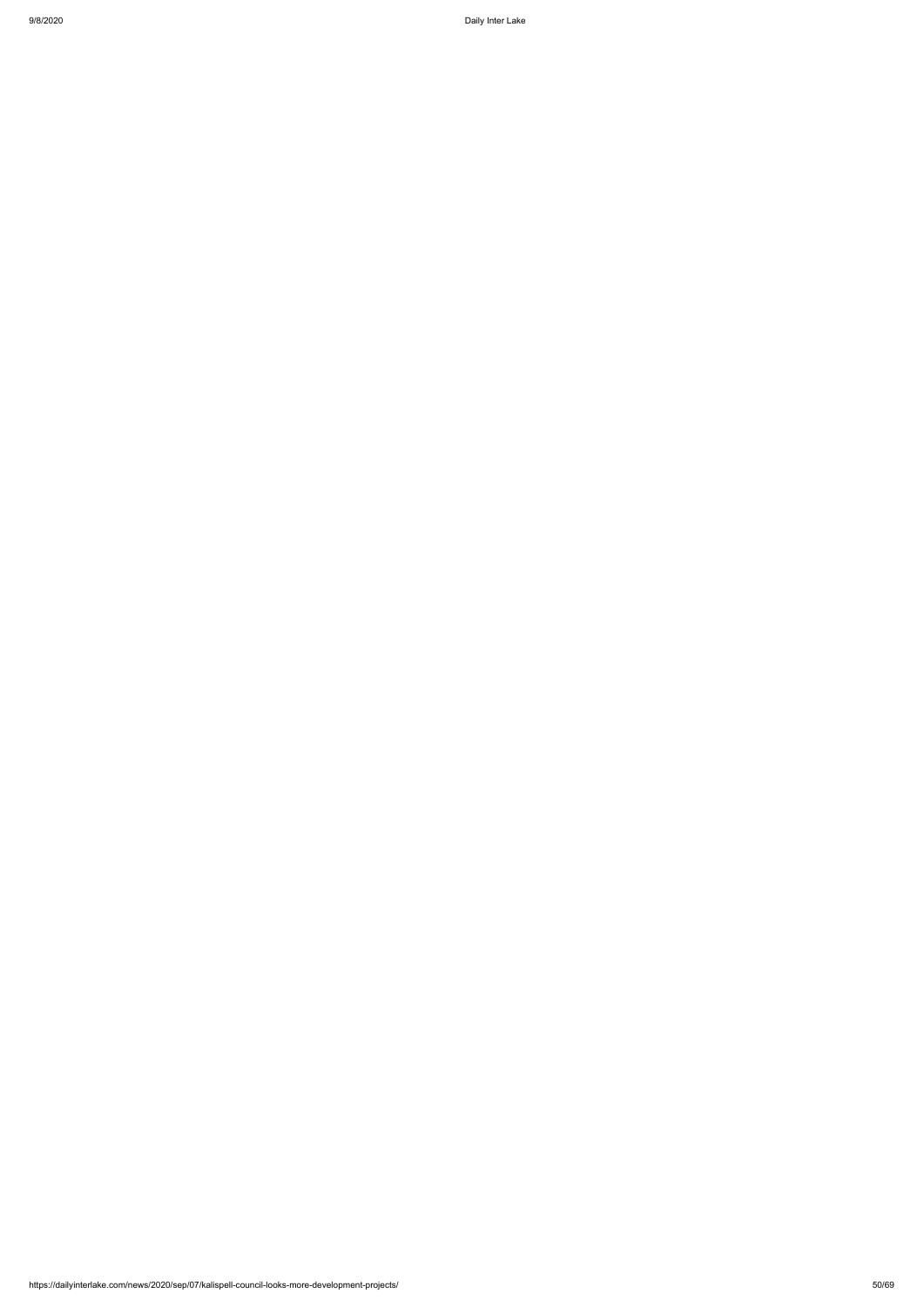https://dailyinterlake.com/news/2020/sep/07/kalispell-council-looks-more-development-projects/ 51/69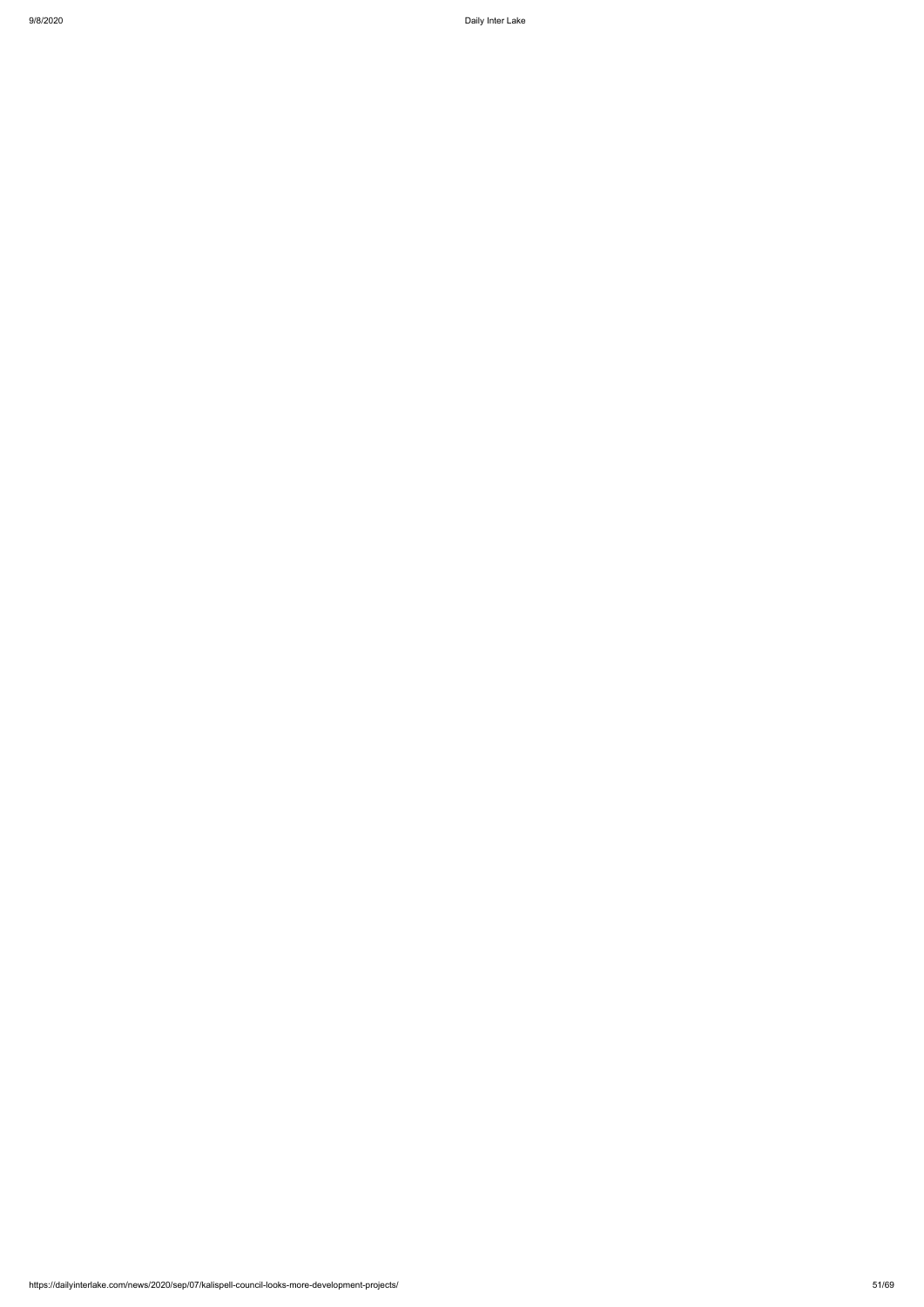https://dailyinterlake.com/news/2020/sep/07/kalispell-council-looks-more-development-projects/ 52/69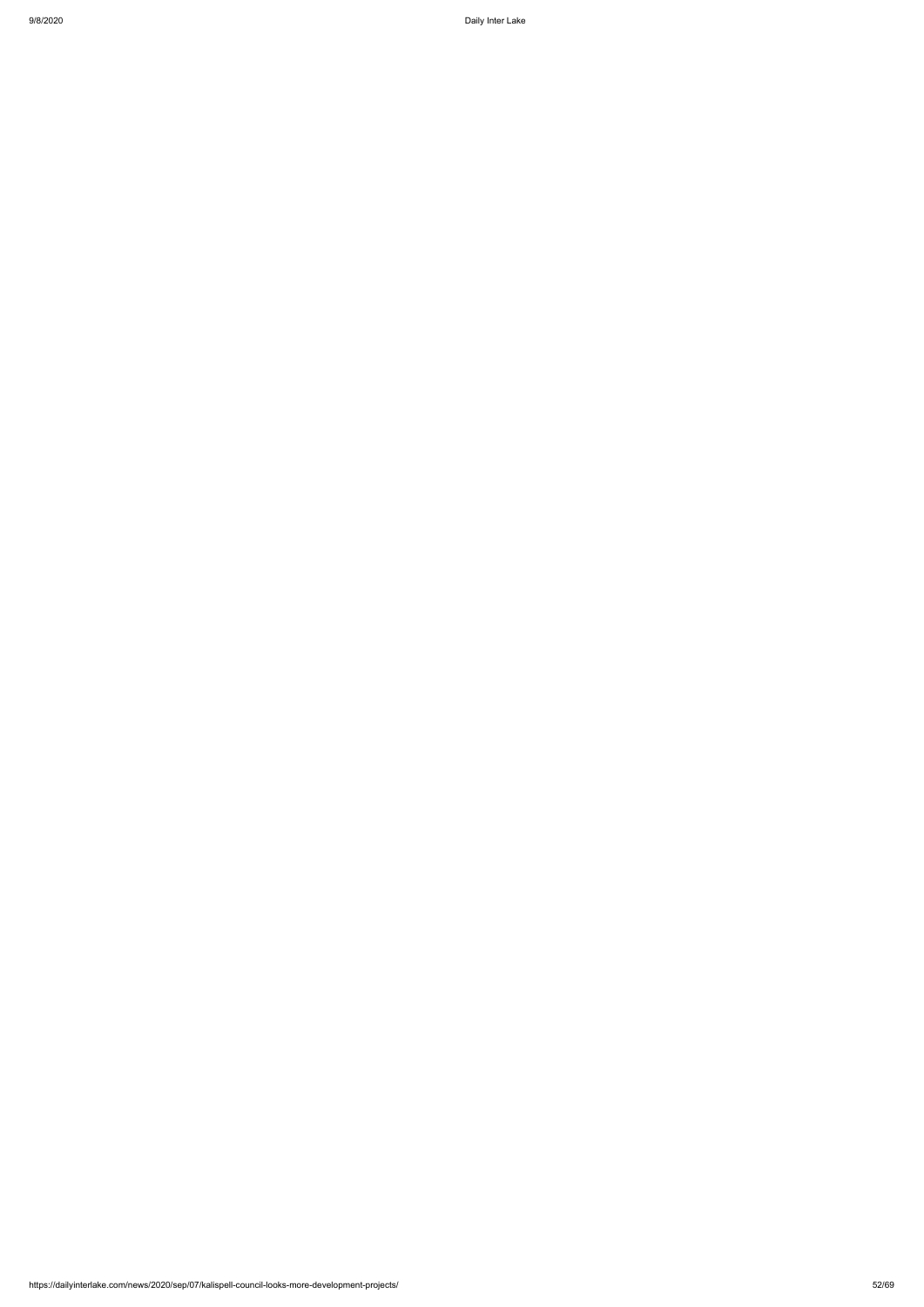https://dailyinterlake.com/news/2020/sep/07/kalispell-council-looks-more-development-projects/ 53/69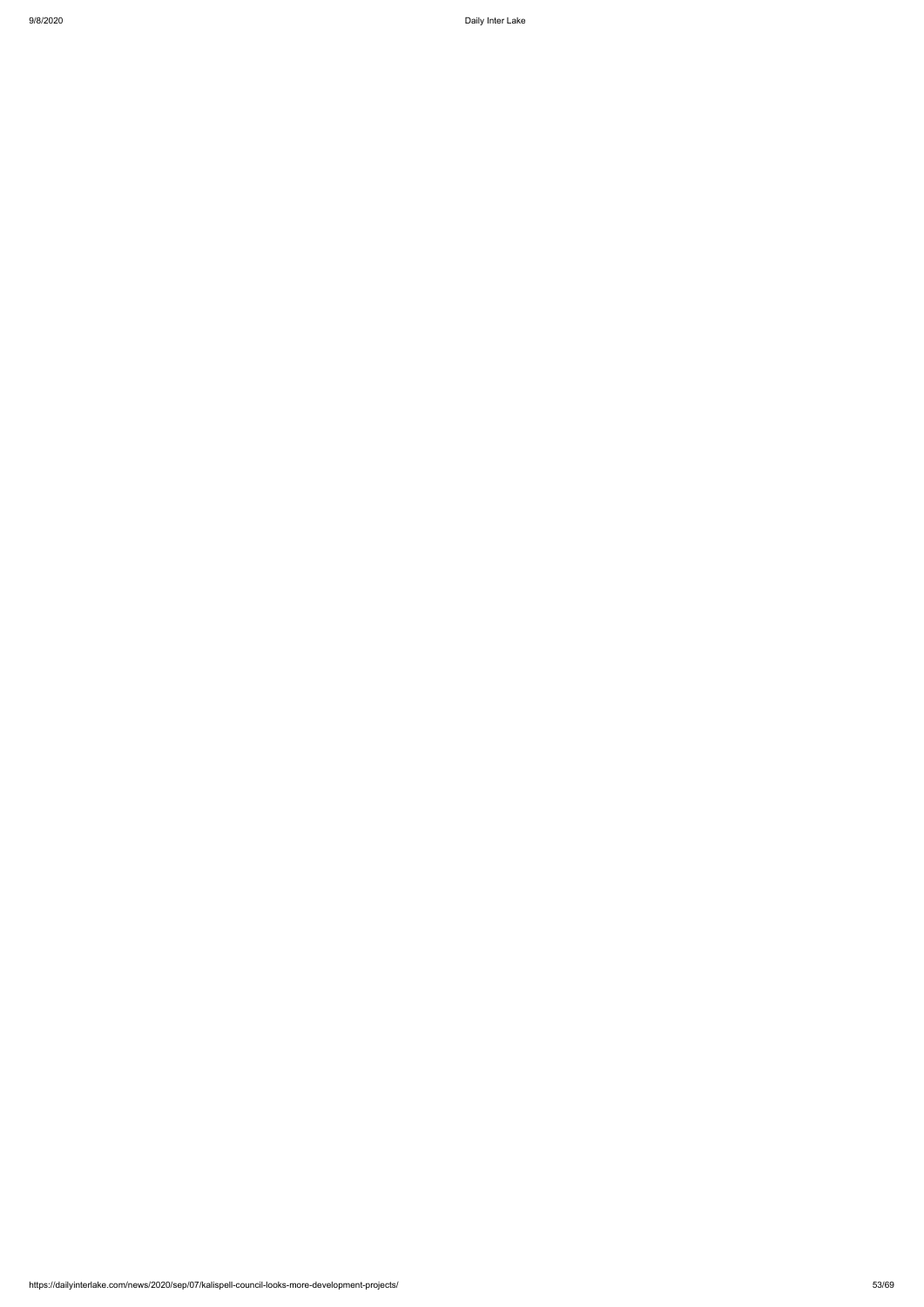https://dailyinterlake.com/news/2020/sep/07/kalispell-council-looks-more-development-projects/ 54/69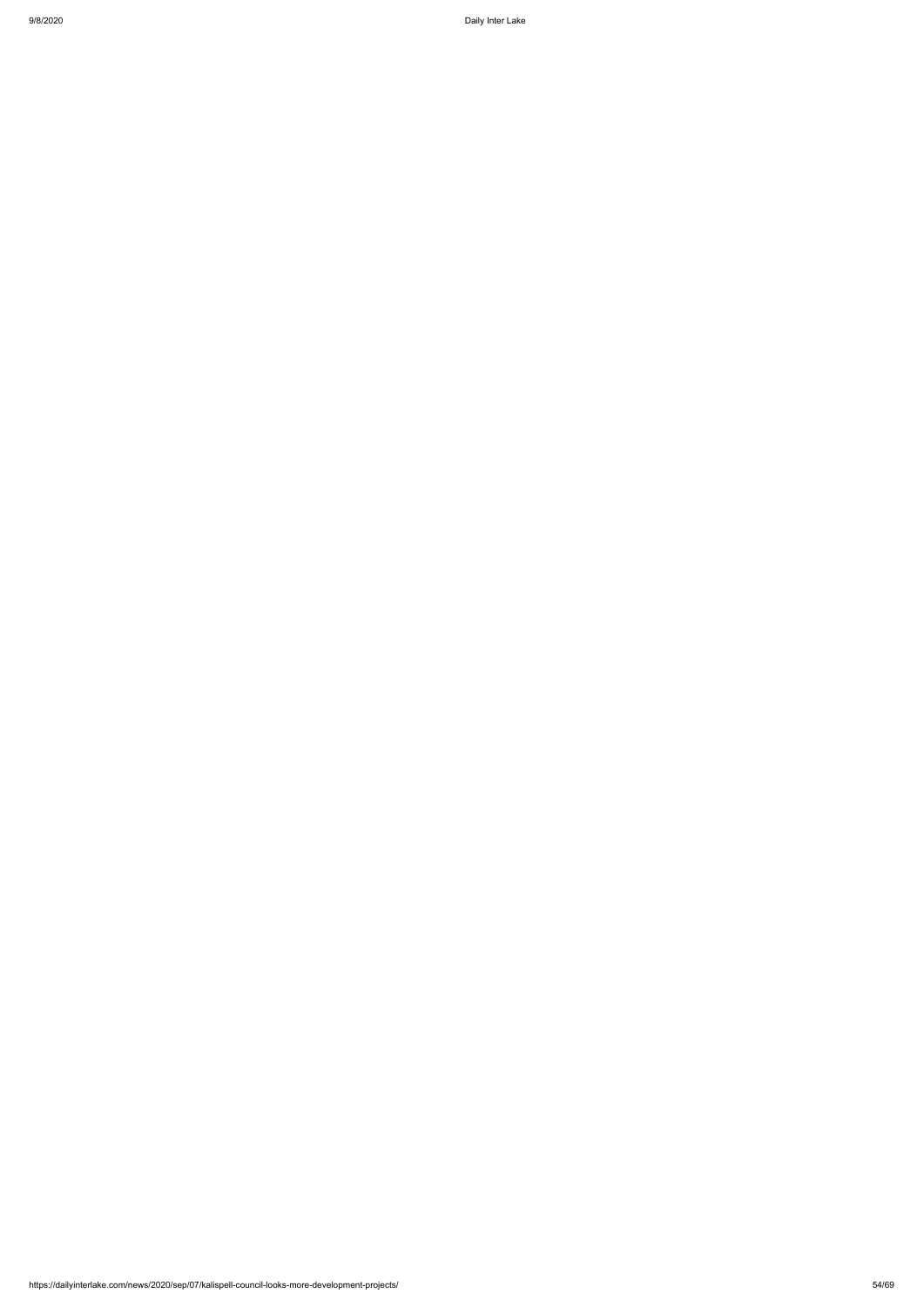https://dailyinterlake.com/news/2020/sep/07/kalispell-council-looks-more-development-projects/ 55/69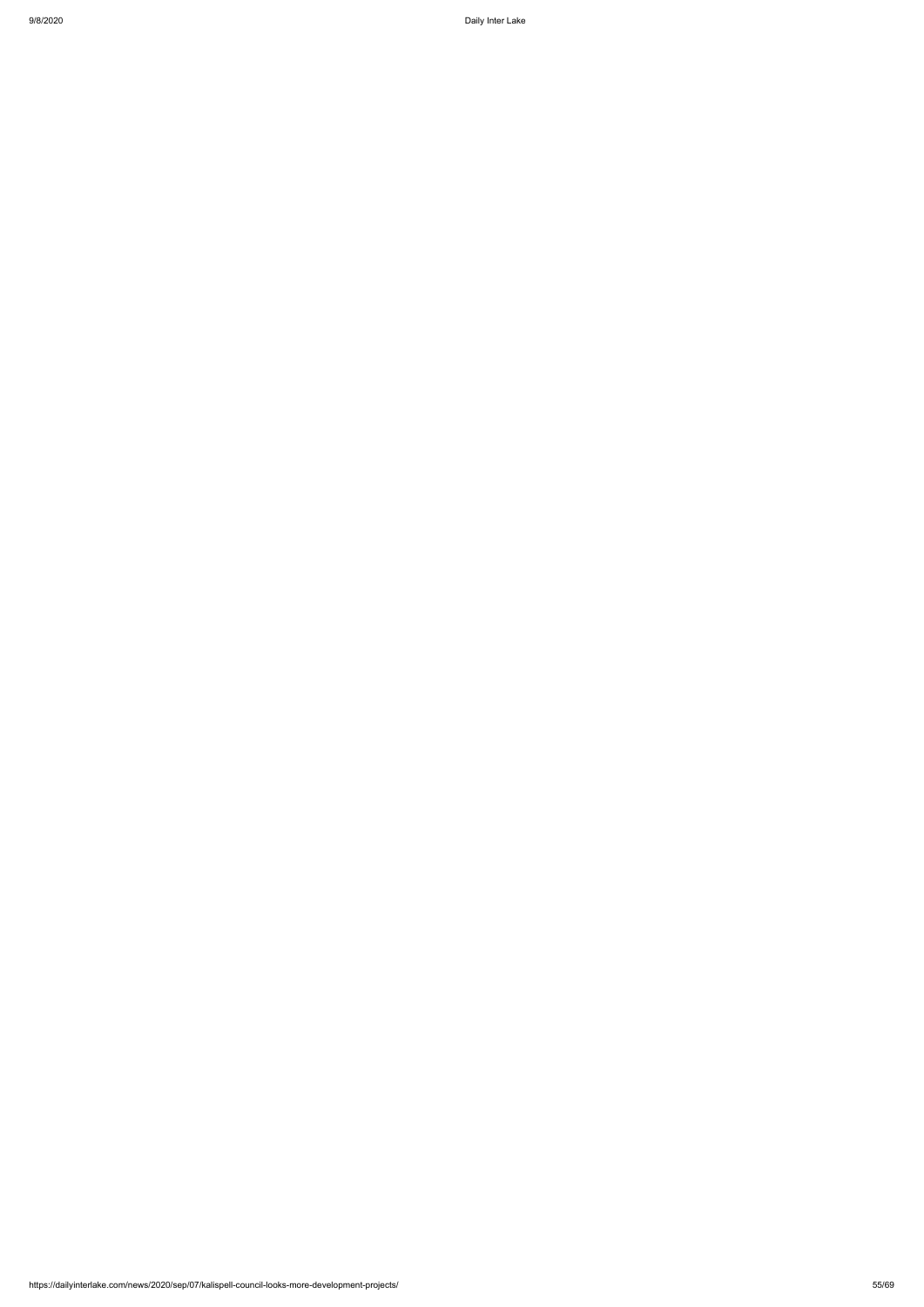https://dailyinterlake.com/news/2020/sep/07/kalispell-council-looks-more-development-projects/ 56/69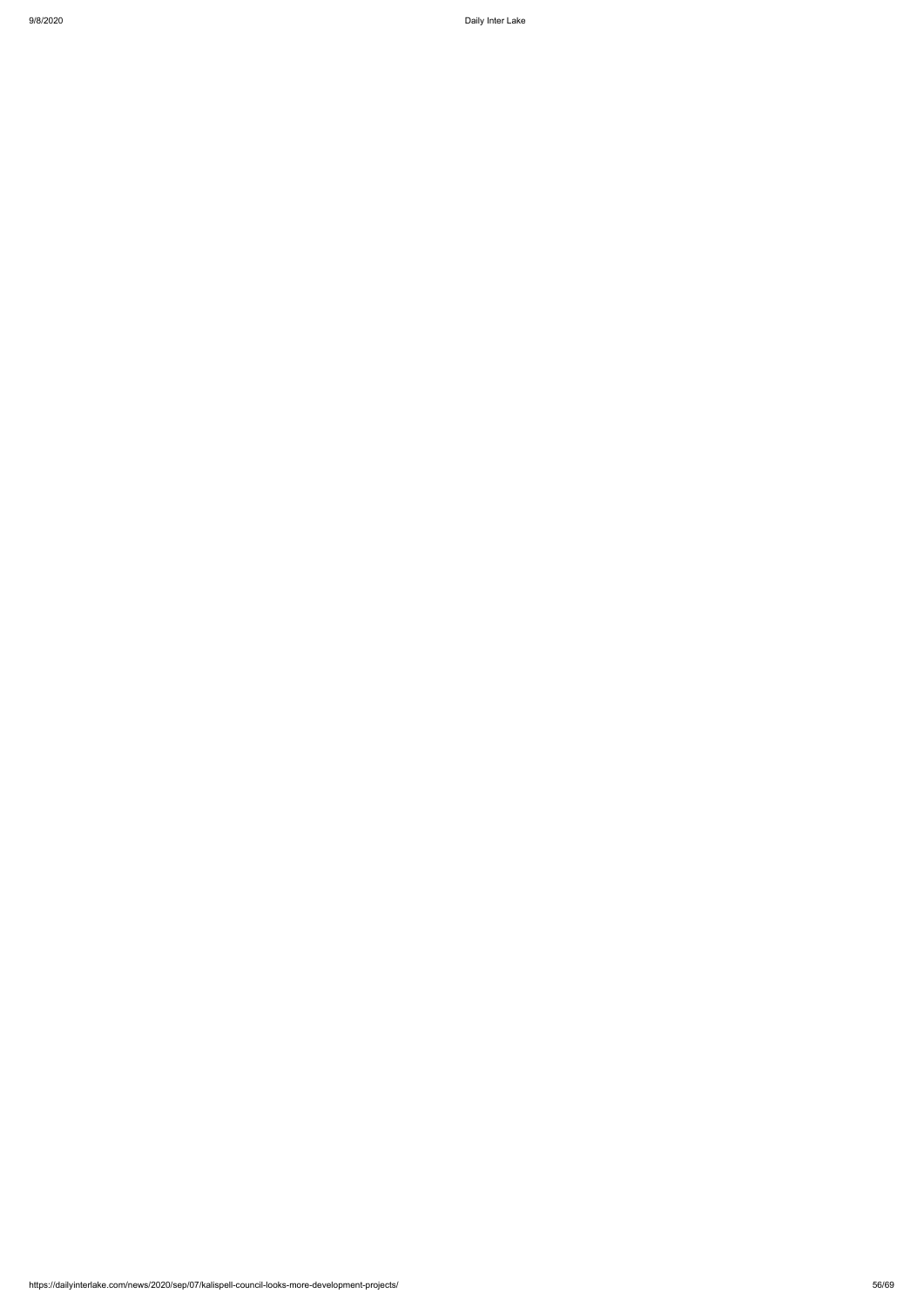https://dailyinterlake.com/news/2020/sep/07/kalispell-council-looks-more-development-projects/ 57/69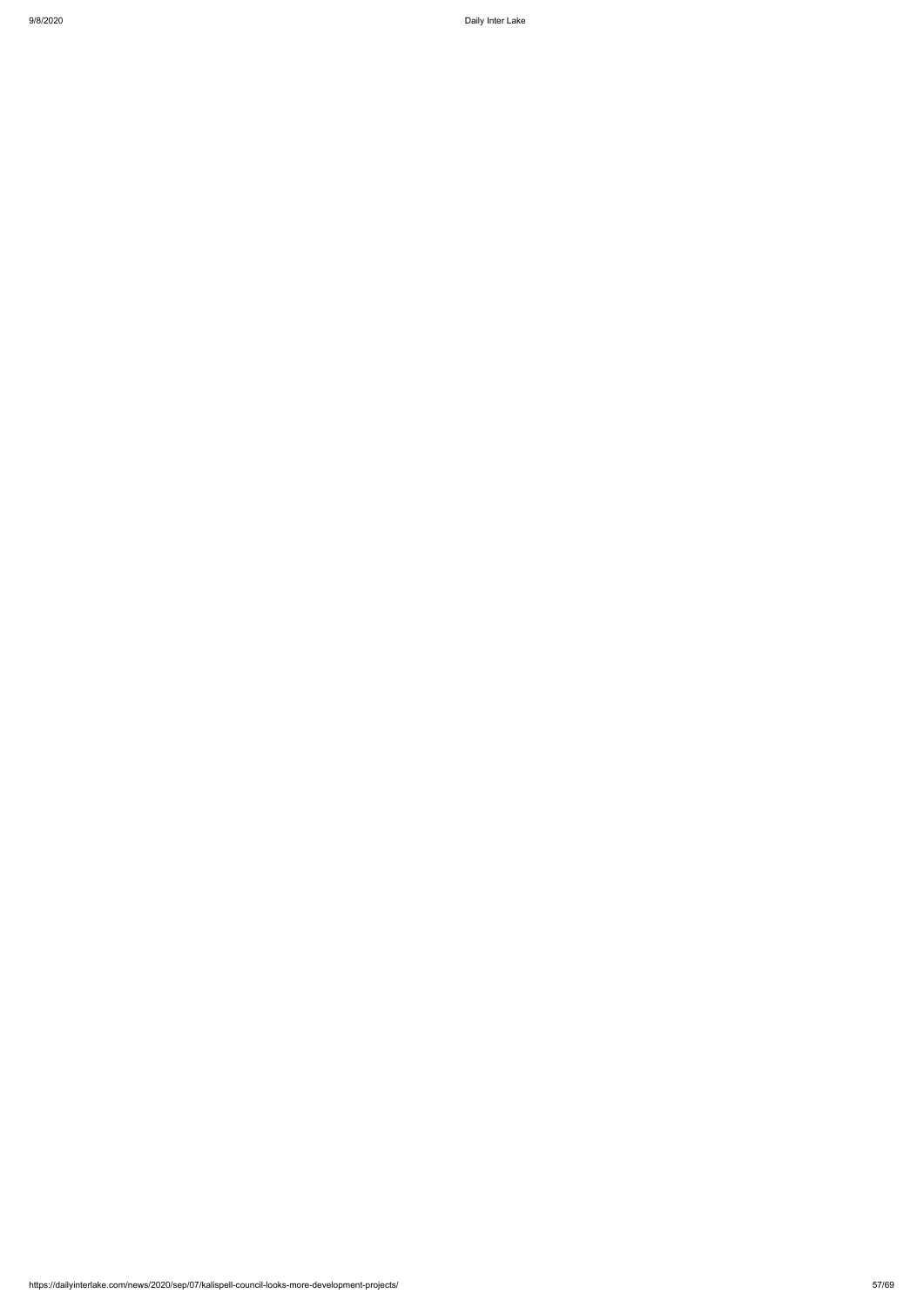https://dailyinterlake.com/news/2020/sep/07/kalispell-council-looks-more-development-projects/ 58/69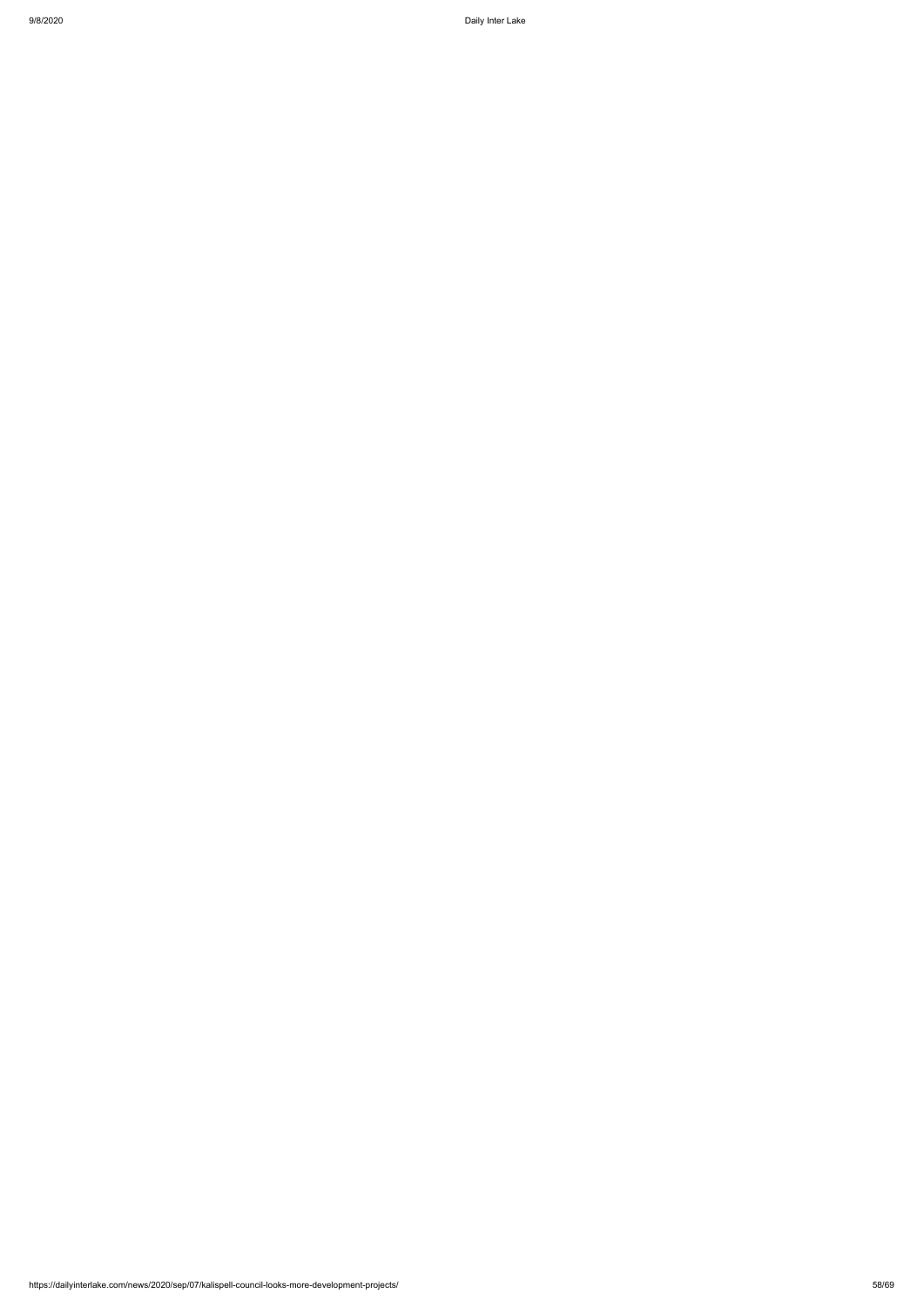https://dailyinterlake.com/news/2020/sep/07/kalispell-council-looks-more-development-projects/ 59/69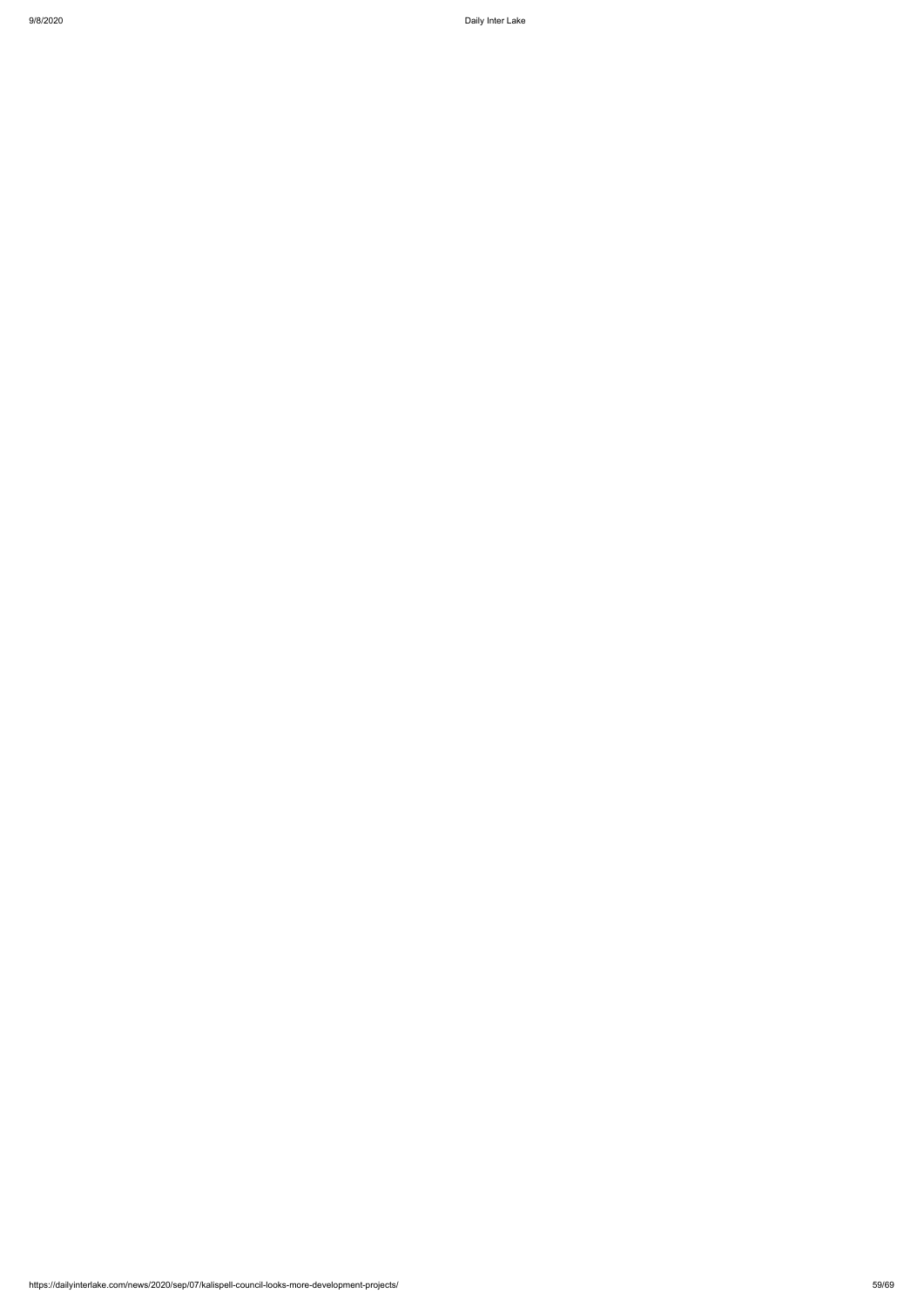https://dailyinterlake.com/news/2020/sep/07/kalispell-council-looks-more-development-projects/ 60/69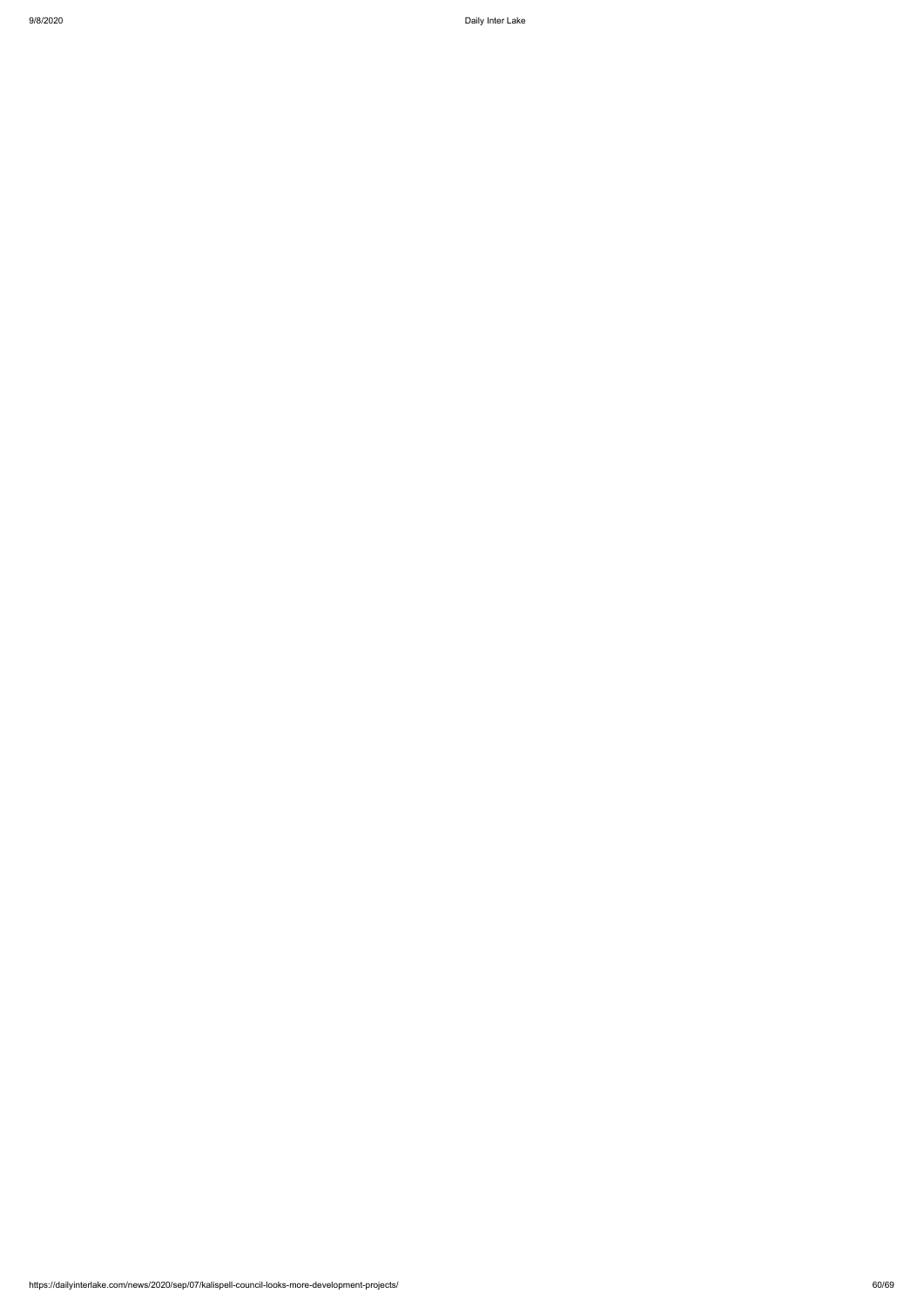https://dailyinterlake.com/news/2020/sep/07/kalispell-council-looks-more-development-projects/ 61/69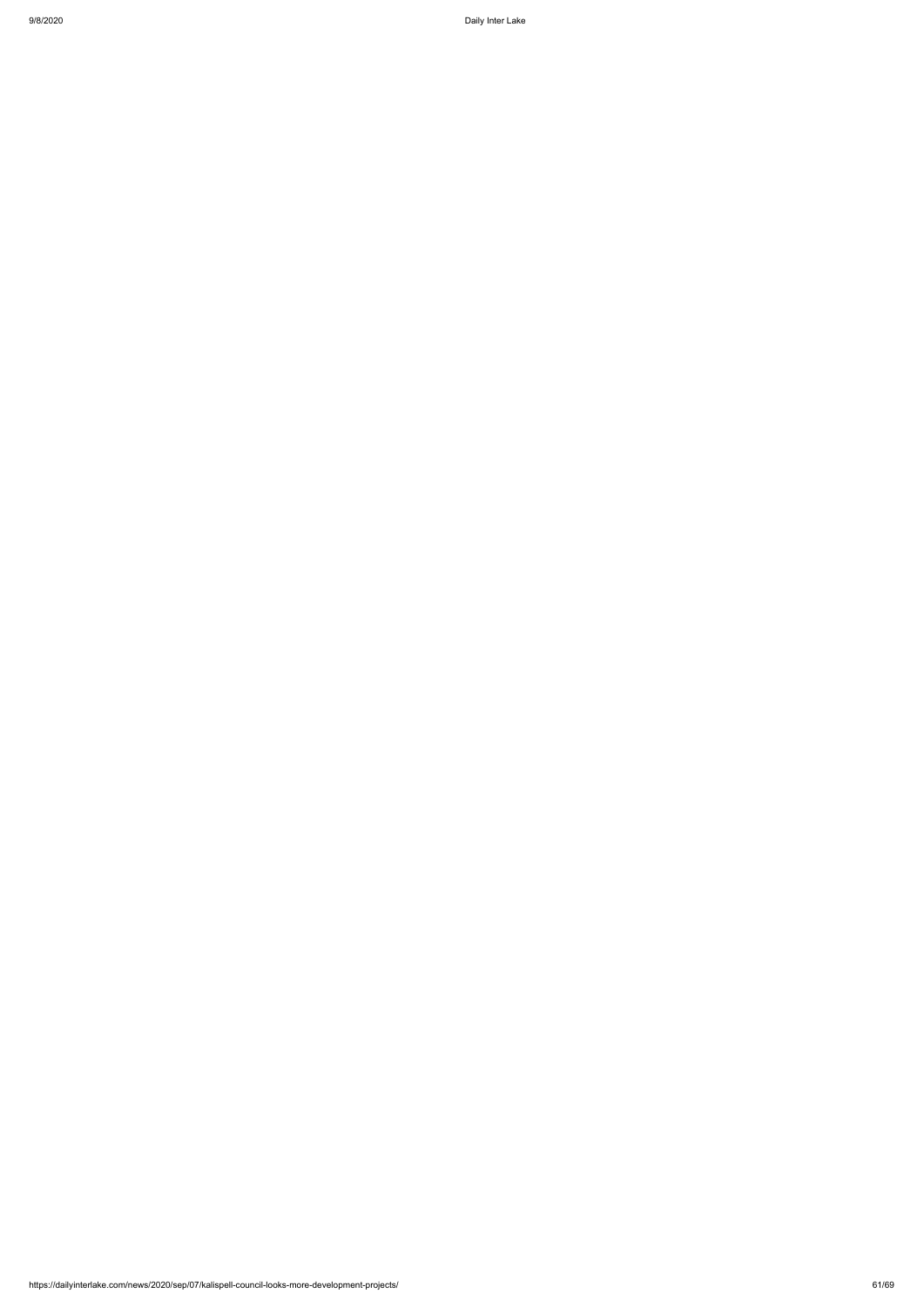https://dailyinterlake.com/news/2020/sep/07/kalispell-council-looks-more-development-projects/ 62/69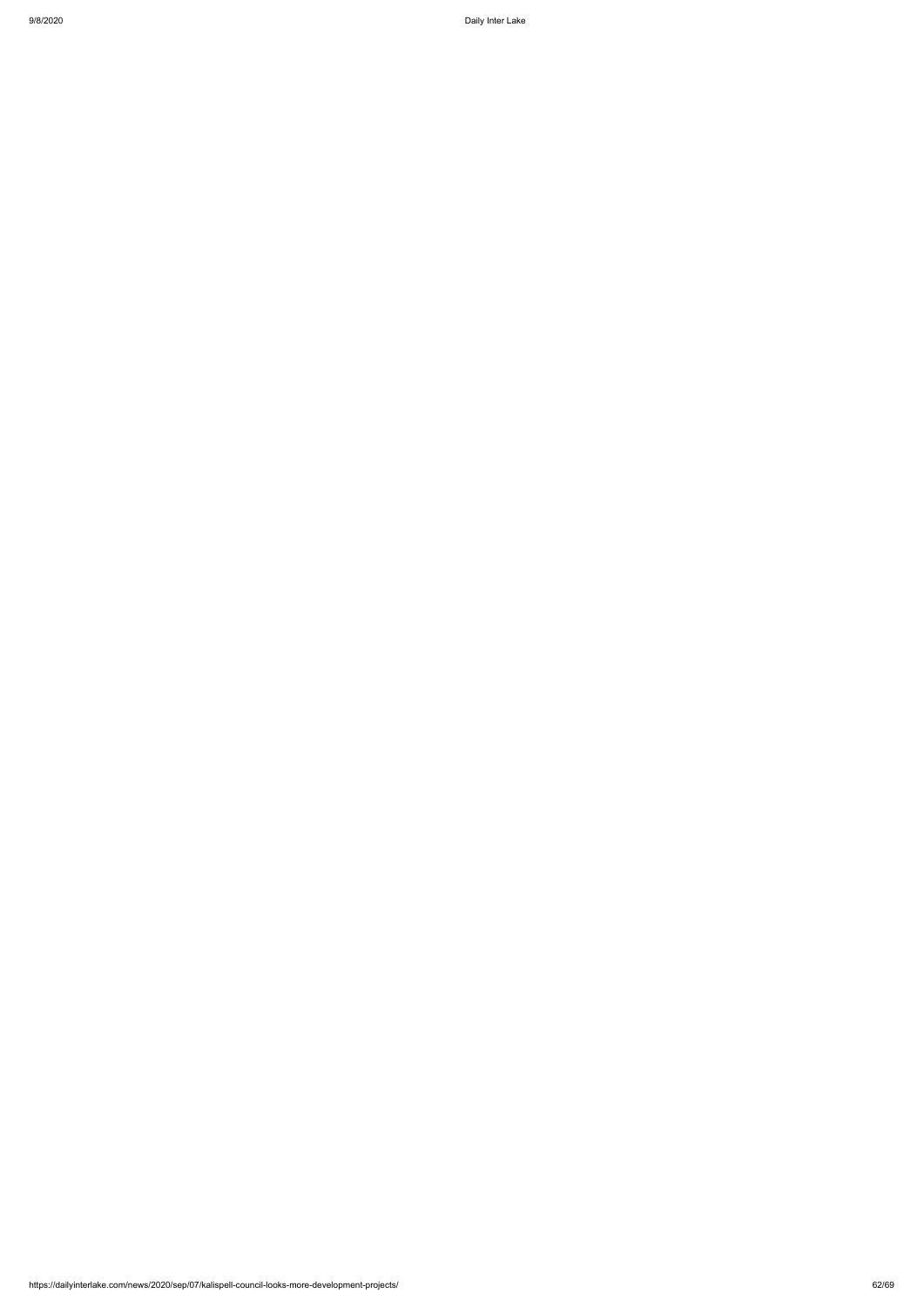https://dailyinterlake.com/news/2020/sep/07/kalispell-council-looks-more-development-projects/ 63/69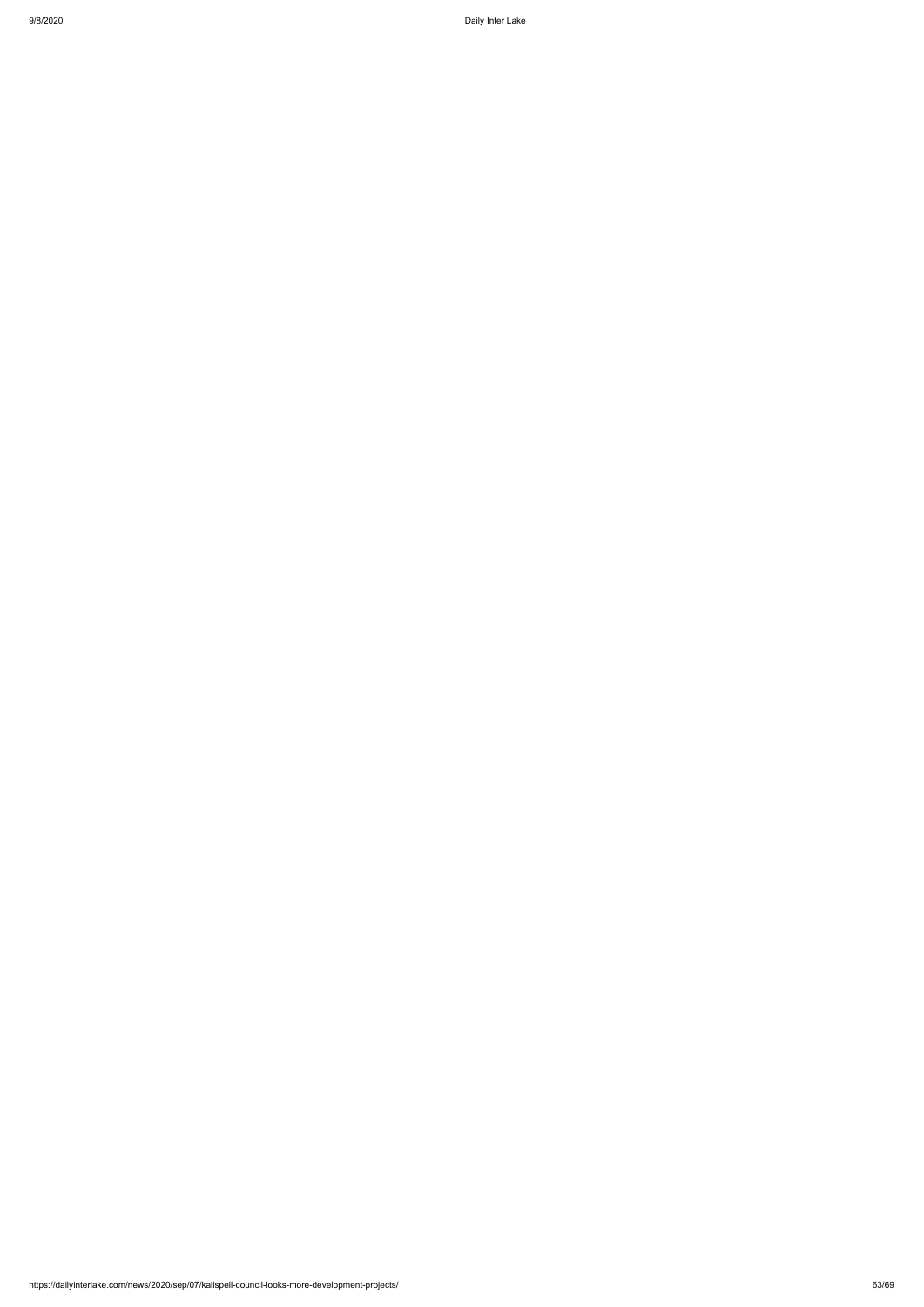https://dailyinterlake.com/news/2020/sep/07/kalispell-council-looks-more-development-projects/ 64/69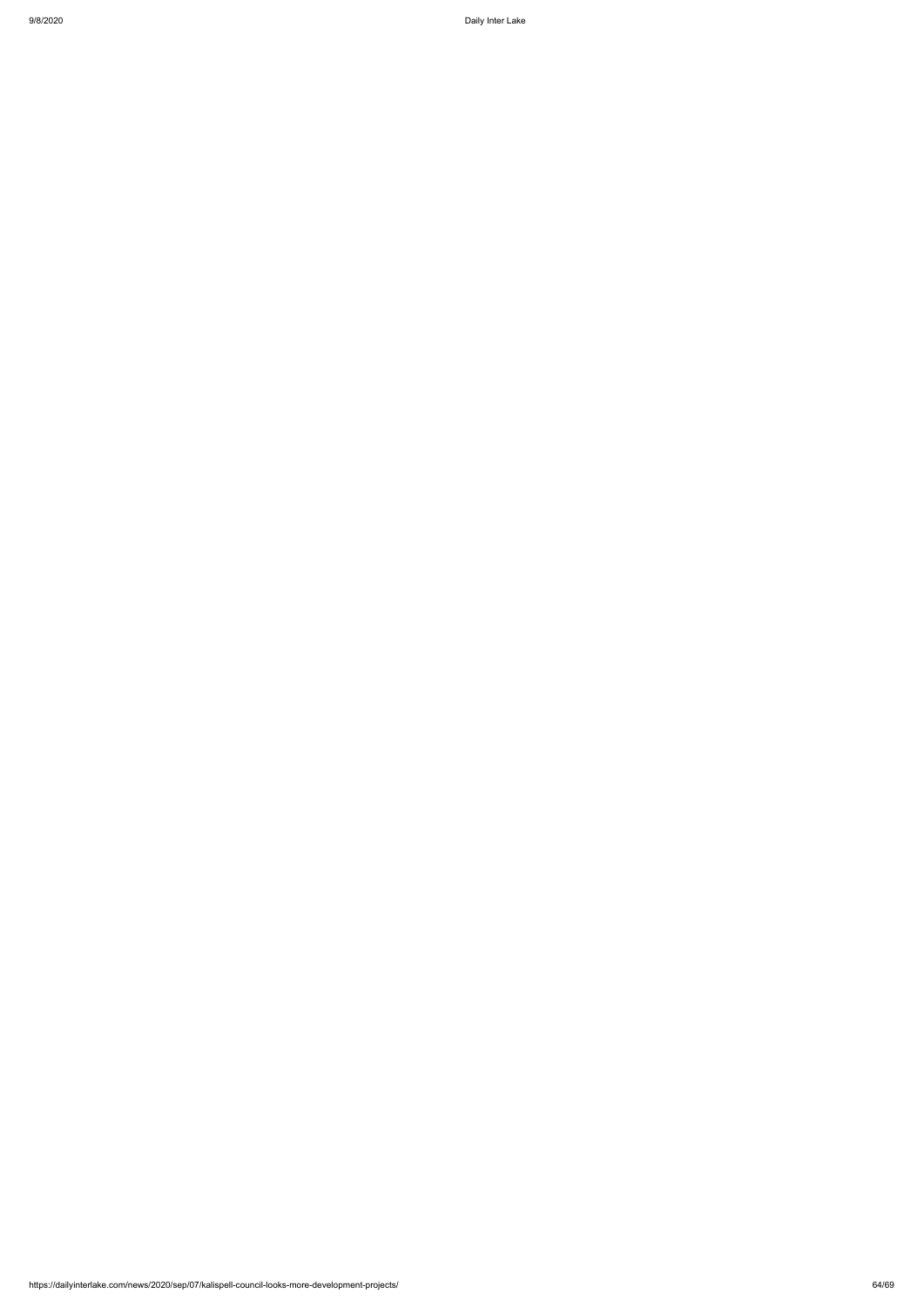https://dailyinterlake.com/news/2020/sep/07/kalispell-council-looks-more-development-projects/ 65/69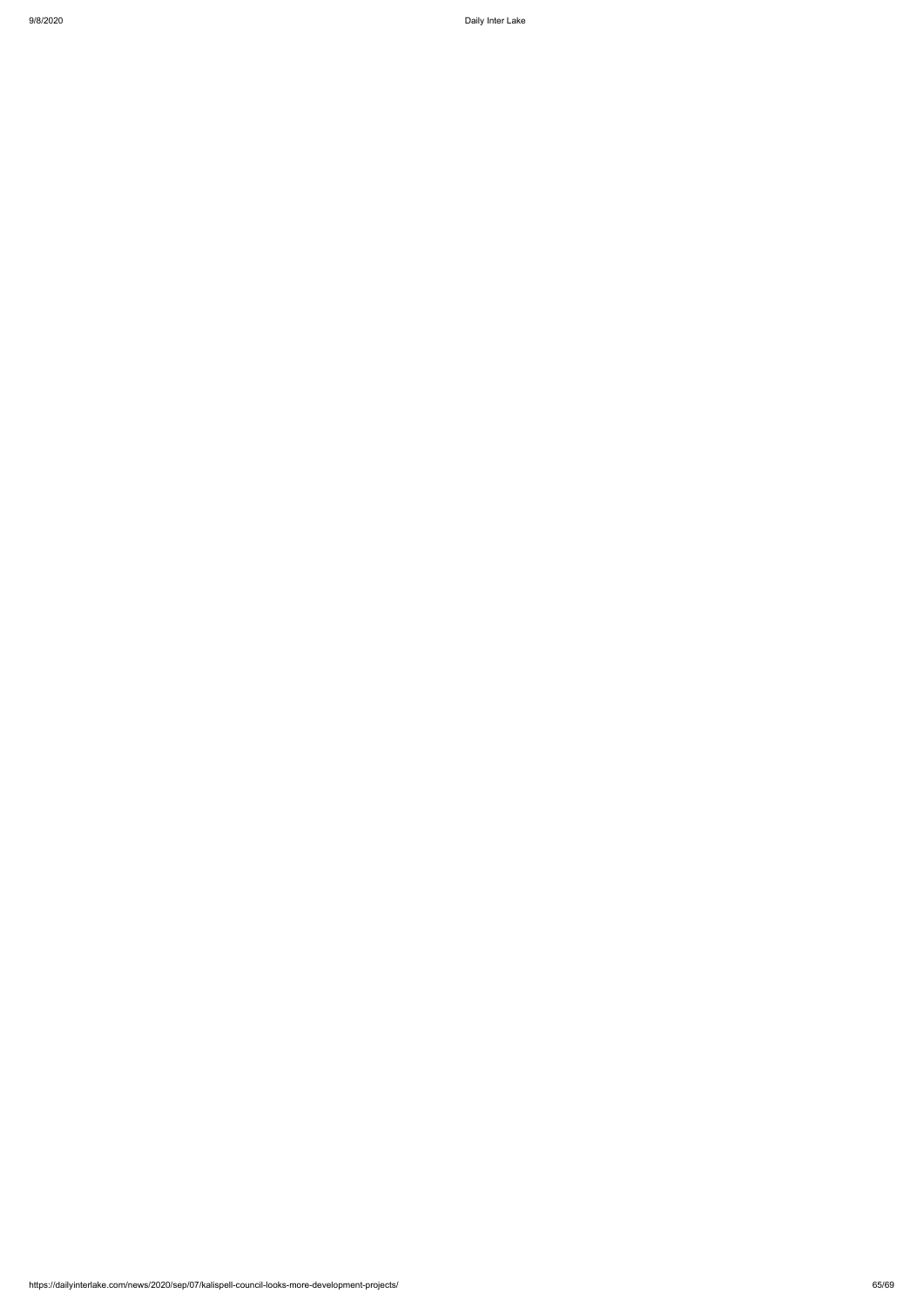https://dailyinterlake.com/news/2020/sep/07/kalispell-council-looks-more-development-projects/ 66/69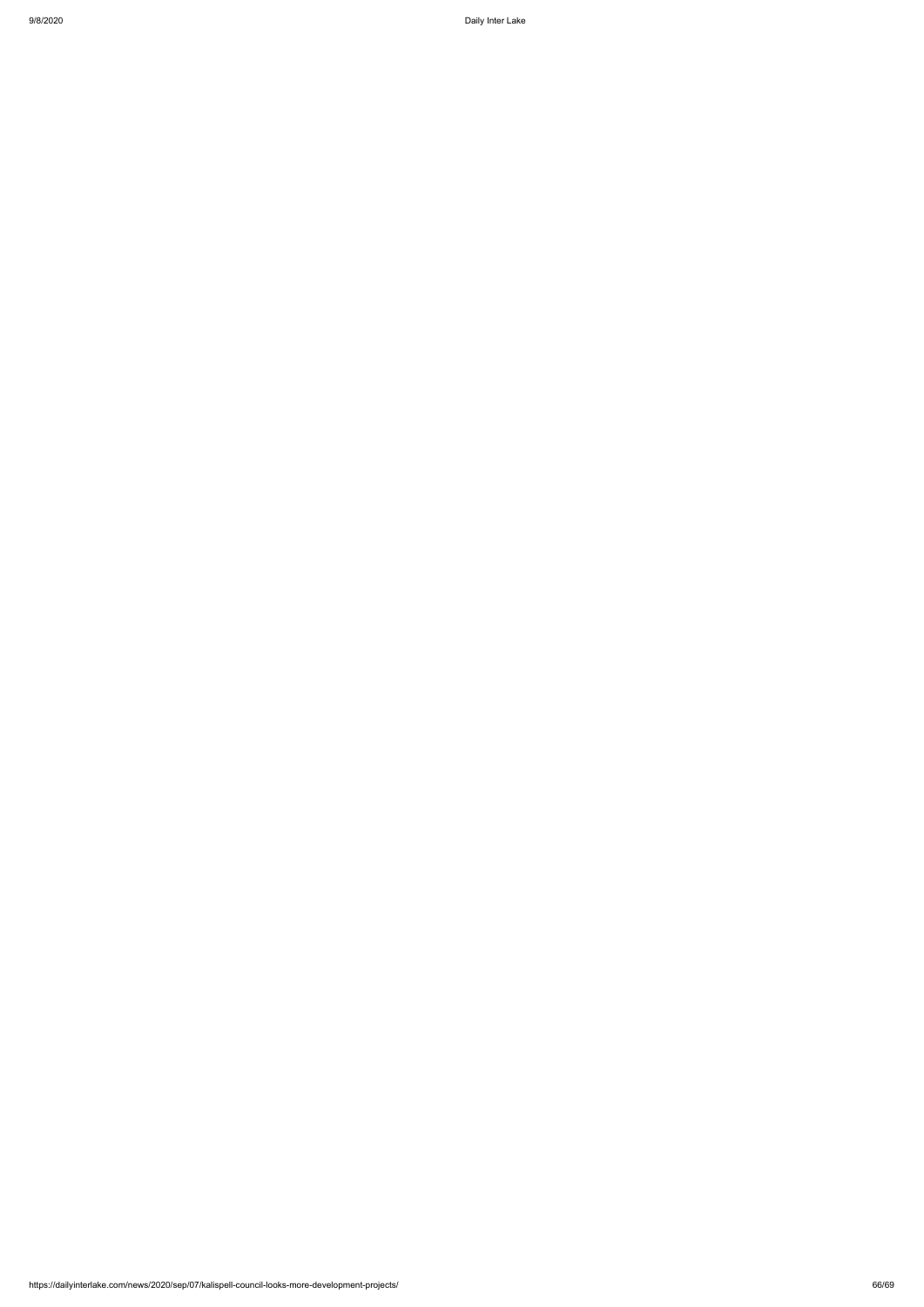https://dailyinterlake.com/news/2020/sep/07/kalispell-council-looks-more-development-projects/ 67/69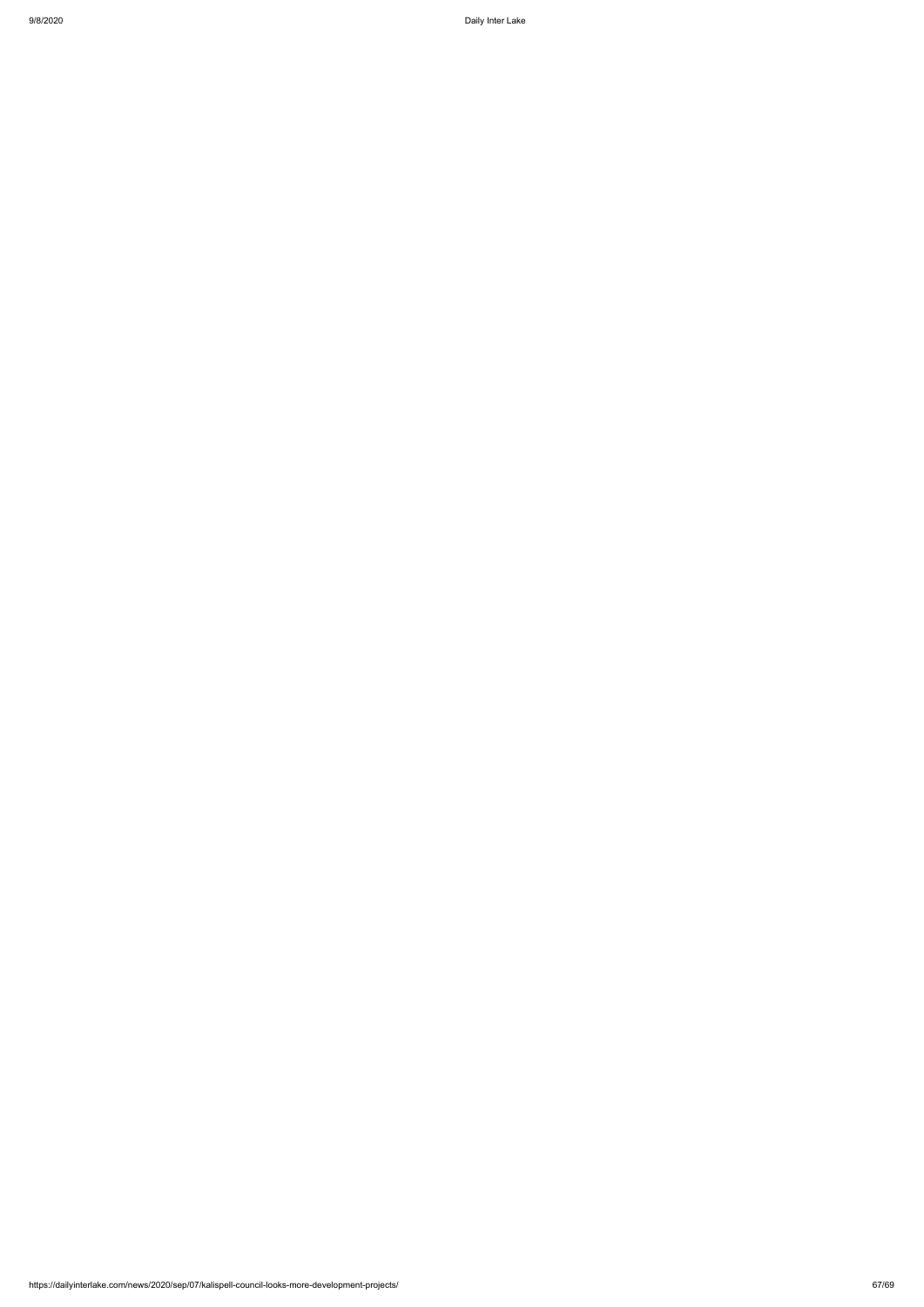https://dailyinterlake.com/news/2020/sep/07/kalispell-council-looks-more-development-projects/ 68/69